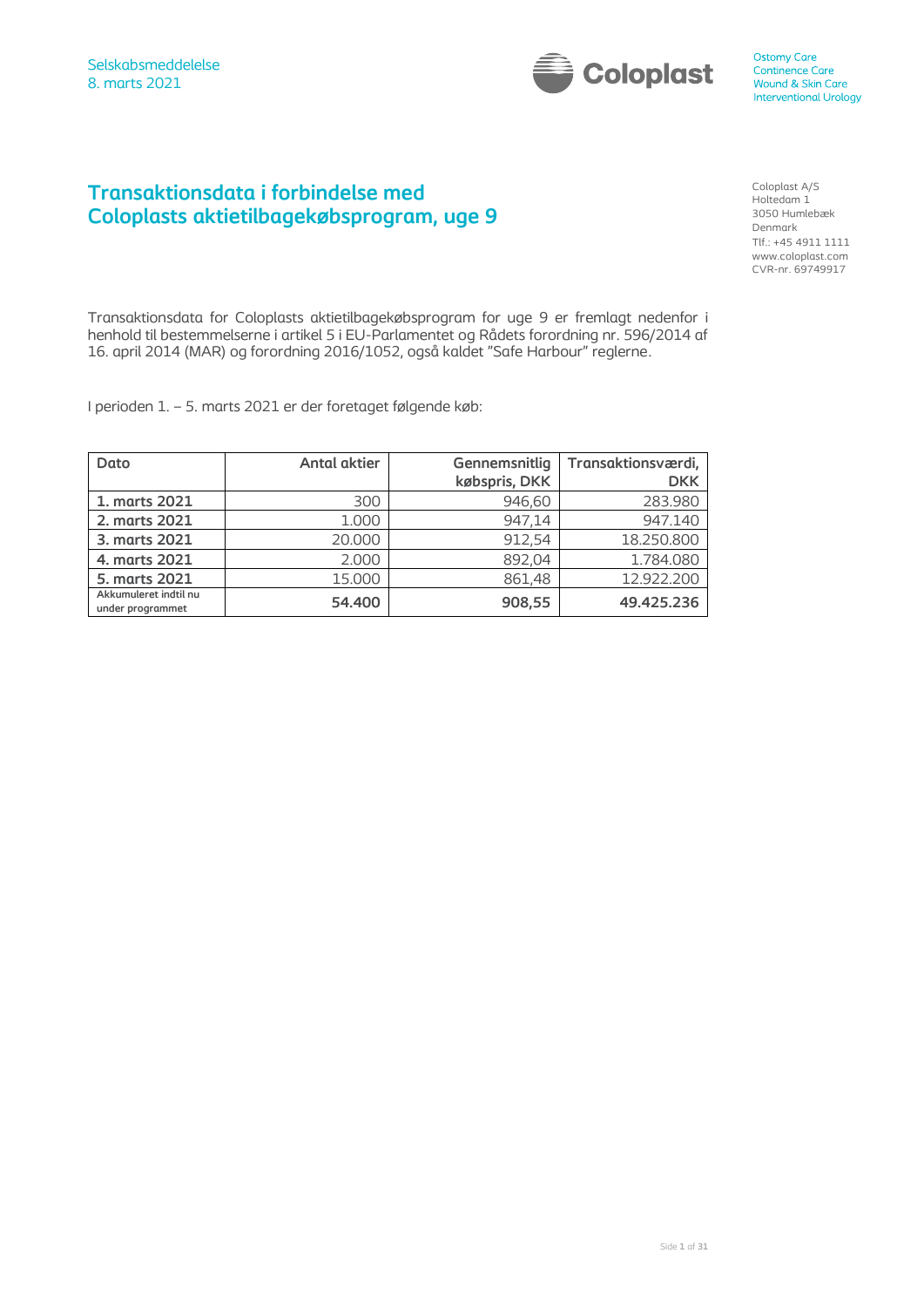

**Ostomy Care** Continence Care Wound & Skin Care **Interventional Urology** 

**Handelsdato 01-03-2021 Antal aktier 300**

**Share ISIN Lei-code Buy/Sell Volume Price Venue Date & Time CET** Coloplast DK0060448602 MAES062Z21O4RZ2U7M104 Buy 2 953,8 XCSE 20210301 9:05:04.776000 Coloplast DK0060448603 MAES062Z21O4RZ2U7M105 Buy 8 950,6 XCSE 20210301 9:30:52.781000 Coloplast DK0060448604 MAES062Z21O4RZ2U7M106 Buy 24 950,6 XCSE 20210301 9:30:52.781000 Coloplast DK0060448605 MAES062Z21O4RZ2U7M107 Buy 32 950,2 XCSE 20210301 10:09:54.883000 Coloplast DK0060448606 MAES062Z21O4RZ2U7M108 Buy 32 950,8 XCSE 20210301 11:01:29.501000 Coloplast DK0060448607 MAES062Z21O4RZ2U7M109 Buy 19 941,8 XCSE 20210301 12:12:56.619000 Coloplast DK0060448608 MAES062Z21O4RZ2U7M110 Buy 13 941,8 XCSE 20210301 12:12:56.619000 Coloplast DK0060448609 MAES062Z21O4RZ2U7M111 Buy 32 941,4 XCSE 20210301 13:13:04.570000 Coloplast DK0060448610 MAES062Z21O4RZ2U7M112 Buy 35 943,6 XCSE 20210301 14:19:52.826000 Coloplast DK0060448611 MAES062Z21O4RZ2U7M113 Buy 36 948,6 XCSE 20210301 15:16:57.542000 Coloplast DK0060448612 MAES062Z21O4RZ2U7M114 Buy 32 944,6 XCSE 20210301 15:51:48.829000 Coloplast DK0060448613 MAES062Z21O4RZ2U7M115 Buy 4 947,4 XCSE 20210301 16:41:12.307000 Coloplast DK0060448614 MAES062Z21O4RZ2U7M116 Buy 18 947,4 XCSE 20210301 16:41:12.307000 Coloplast DK0060448615 MAES062Z21O4RZ2U7M117 Buy 5 947,4 XCSE 20210301 16:41:12.307000 Coloplast DK0060448616 MAES062Z21O4RZ2U7M118 Buy 8 947 XCSE 20210301 16:54:27.515081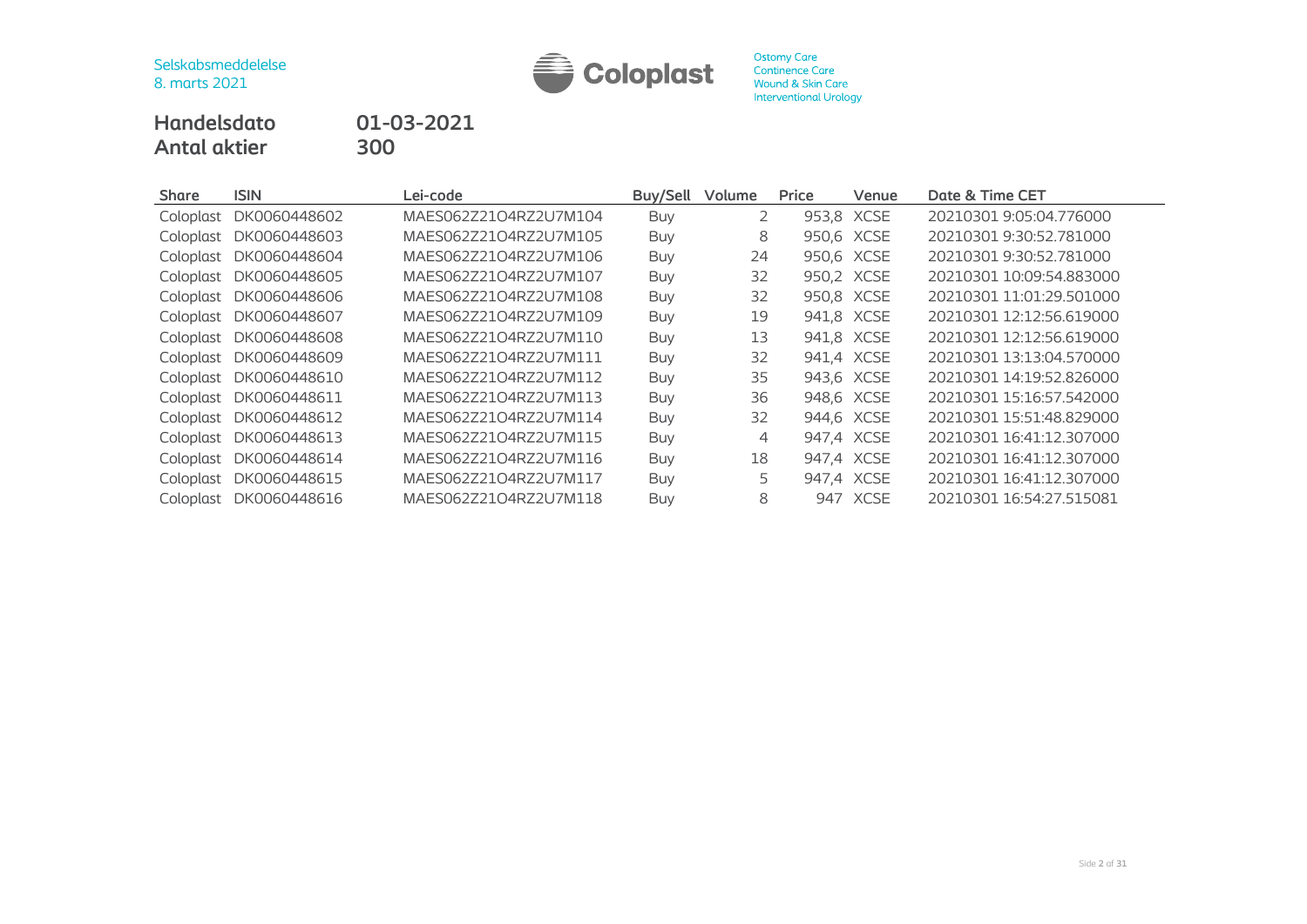

Ostomy Care<br>Continence Care<br>Wound & Skin Care Interventional Urology

**Handelsdato 02-03-2021 Antal aktier 1.000**

| <b>Share</b> | <b>ISIN</b>            | Lei-code              | <b>Buy/Sell</b> | Volume | Price      | Venue      | Date & Time CET          |
|--------------|------------------------|-----------------------|-----------------|--------|------------|------------|--------------------------|
| Coloplast    | DK0060448603           | MAES062Z21O4RZ2U7M105 | Buy             | 3      |            | 949,8 XCSE | 20210302 9:01:01.416000  |
| Coloplast    | DK0060448604           | MAES062Z21O4RZ2U7M106 | Buy             | 32     |            | 951 XCSE   | 20210302 9:21:12.649000  |
|              | Coloplast DK0060448605 | MAES062Z21O4RZ2U7M107 | Buy             | 33     | 948,4 XCSE |            | 20210302 9:50:11.618000  |
| Coloplast    | DK0060448606           | MAES062Z21O4RZ2U7M108 | <b>Buy</b>      | 33     |            | 948,2 XCSE | 20210302 10:26:03.361000 |
| Coloplast    | DK0060448607           | MAES062Z21O4RZ2U7M109 | <b>Buy</b>      | 32     | 949,8 XCSE |            | 20210302 11:04:27.994000 |
|              | Coloplast DK0060448608 | MAES062Z21O4RZ2U7M110 | <b>Buy</b>      | 32     | 953,2 XCSE |            | 20210302 11:53:27.444000 |
| Coloplast    | DK0060448609           | MAES062Z21O4RZ2U7M111 | <b>Buy</b>      | 4      | 950,2 XCSE |            | 20210302 12:44:49.834000 |
| Coloplast    | DK0060448610           | MAES062Z21O4RZ2U7M112 | <b>Buy</b>      | 10     | 950,2 XCSE |            | 20210302 12:44:49.834000 |
| Coloplast    | DK0060448611           | MAES062Z21O4RZ2U7M113 | <b>Buy</b>      | 19     | 950,2 XCSE |            | 20210302 12:44:49.834000 |
| Coloplast    | DK0060448612           | MAES062Z21O4RZ2U7M114 | <b>Buy</b>      | 32     |            | 948,8 XCSE | 20210302 13:30:51.588000 |
| Coloplast    | DK0060448613           | MAES062Z21O4RZ2U7M115 | <b>Buy</b>      | 32     |            | 948,4 XCSE | 20210302 14:15:57.516000 |
| Coloplast    | DK0060448614           | MAES062Z21O4RZ2U7M116 | <b>Buy</b>      | 35     | 949,6 XCSE |            | 20210302 14:59:36.209000 |
| Coloplast    | DK0060448615           | MAES062Z21O4RZ2U7M117 | <b>Buy</b>      | 33     | 950,6 XCSE |            | 20210302 15:32:24.193000 |
|              | Coloplast DK0060448616 | MAES062Z21O4RZ2U7M118 | <b>Buy</b>      | 34     | 950,4 XCSE |            | 20210302 15:59:26.392000 |
| Coloplast    | DK0060448617           | MAES062Z21O4RZ2U7M119 | <b>Buy</b>      | 28     | 946,4 XCSE |            | 20210302 16:43:22.447000 |
| Coloplast    | DK0060448618           | MAES062Z21O4RZ2U7M120 | <b>Buy</b>      | 2      |            | 946,2 XCSE | 20210302 16:44:16.086000 |
|              | Coloplast DK0060448619 | MAES062Z21O4RZ2U7M121 | <b>Buy</b>      | 6      |            | 946,2 XCSE | 20210302 16:44:16.086000 |
| Coloplast    | DK0060448620           | MAES062Z21O4RZ2U7M122 | <b>Buy</b>      | 49     |            | 945,2 XCSE | 20210302 16:48:30.908276 |
| Coloplast    | DK0060448621           | MAES062Z21O4RZ2U7M123 | <b>Buy</b>      | 8      |            | 945,2 XCSE | 20210302 16:48:30.908276 |
|              | Coloplast DK0060448622 | MAES062Z21O4RZ2U7M124 | <b>Buy</b>      | 22     | 945,2 XCSE |            | 20210302 16:48:30.908276 |
| Coloplast    | DK0060448623           | MAES062Z21O4RZ2U7M125 | <b>Buy</b>      | 28     |            | 945,2 XCSE | 20210302 16:48:30.908276 |
| Coloplast    | DK0060448624           | MAES062Z21O4RZ2U7M126 | <b>Buy</b>      | 50     |            | 945,6 XCSE | 20210302 16:49:12.250931 |
| Coloplast    | DK0060448625           | MAES062Z21O4RZ2U7M127 | <b>Buy</b>      | 26     |            | 945,6 XCSE | 20210302 16:49:12.268059 |
| Coloplast    | DK0060448626           | MAES062Z21O4RZ2U7M128 | <b>Buy</b>      | 24     |            | 945,6 XCSE | 20210302 16:49:12.268404 |
| Coloplast    | DK0060448627           | MAES062Z21O4RZ2U7M129 | <b>Buy</b>      | 26     |            | 945,6 XCSE | 20210302 16:49:12.268404 |
| Coloplast    | DK0060448628           | MAES062Z21O4RZ2U7M130 | <b>Buy</b>      | 50     | 945,6 XCSE |            | 20210302 16:49:13.996118 |
| Coloplast    | DK0060448629           | MAES062Z21O4RZ2U7M131 | <b>Buy</b>      | 13     |            | 945,6 XCSE | 20210302 16:49:14.013469 |
|              | Coloplast DK0060448630 | MAES062Z21O4RZ2U7M132 | <b>Buy</b>      | 31     | 945,6 XCSE |            | 20210302 16:49:44.087450 |
| Coloplast    | DK0060448631           | MAES062Z21O4RZ2U7M133 | <b>Buy</b>      | 6      | 945,6 XCSE |            | 20210302 16:49:44.087478 |
| Coloplast    | DK0060448632           | MAES062Z21O4RZ2U7M134 | <b>Buy</b>      | 25     |            | 945,6 XCSE | 20210302 16:49:44.087478 |
|              | Coloplast DK0060448633 | MAES062Z21O4RZ2U7M135 | Buy             | 18     | 945,6 XCSE |            | 20210302 16:49:44.087490 |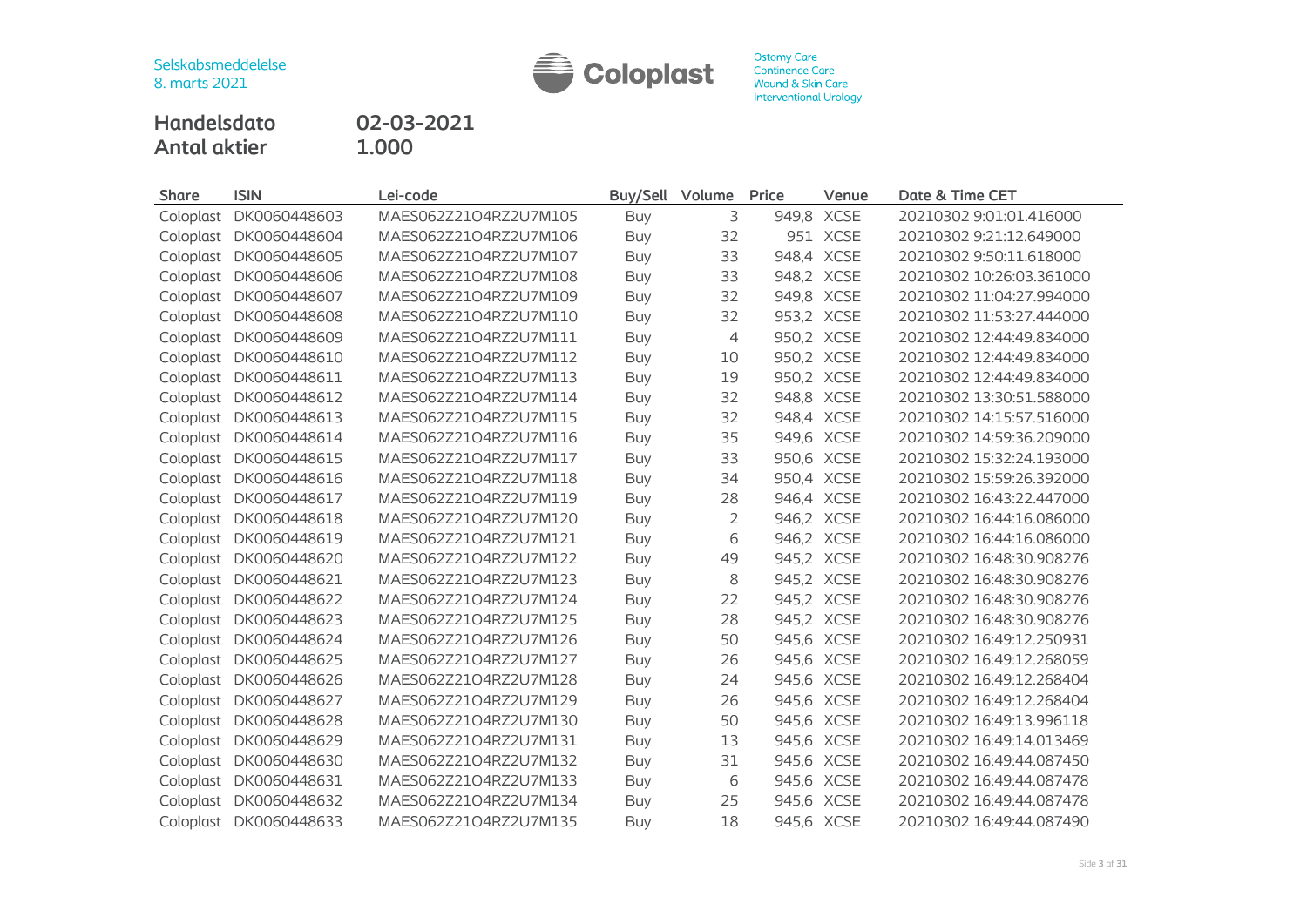

|  | Coloplast DK0060448634 | MAES062Z21O4RZ2U7M136 | Buy | 60 | 945,6 XCSE | 20210302 16:49:44.087502 |
|--|------------------------|-----------------------|-----|----|------------|--------------------------|
|  | Coloplast DK0060448635 | MAES062Z21O4RZ2U7M137 | Buy | 12 | 945,6 XCSE | 20210302 16:49:45.114501 |
|  | Coloplast DK0060448636 | MAES062Z21O4RZ2U7M138 | Buy | 38 | 945,6 XCSE | 20210302 16:50:05.007996 |
|  | Coloplast DK0060448637 | MAES062Z21O4RZ2U7M139 | Buy | 50 | 945,6 XCSE | 20210302 16:50:05.008048 |
|  | Coloplast DK0060448638 | MAES062Z21O4RZ2U7M140 | Buy | 24 | 945,6 XCSE | 20210302 16:50:05.025156 |
|  | Coloplast DK0060448639 | MAES062Z21O4RZ2U7M141 | Buy | 26 | 945,6 XCSE | 20210302 16:50:05.479724 |
|  | Coloplast DK0060448640 | MAES062Z21O4RZ2U7M142 | Buy |    | 945,8 XCSE | 20210302 16:50:29.370248 |
|  | Coloplast DK0060448641 | MAES062Z21O4RZ2U7M143 | Buy |    | 945,8 XCSE | 20210302 16:50:29.370248 |
|  |                        |                       |     |    |            |                          |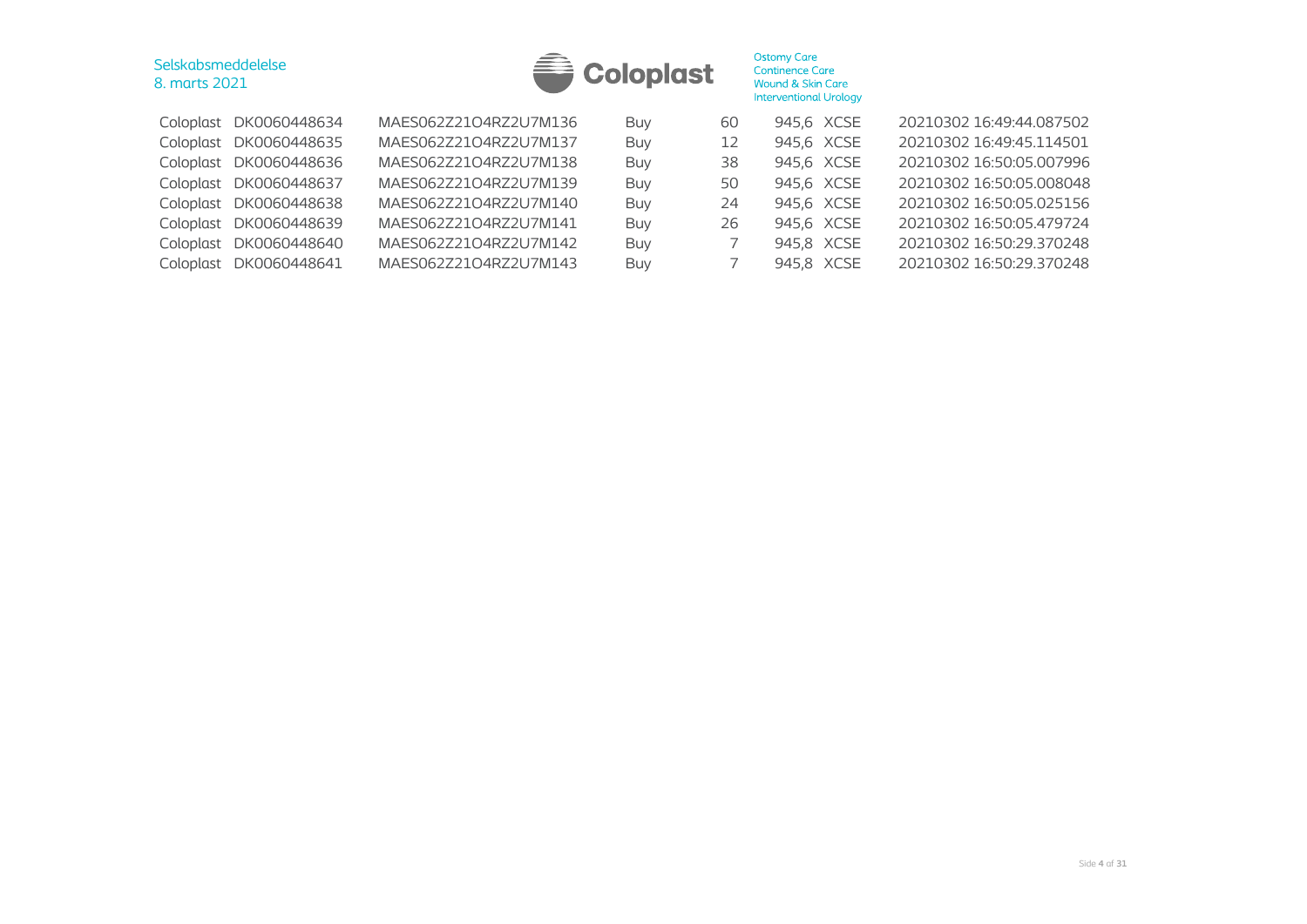

**Handelsdato 03-03-2021 Antal aktier** 

| <b>Share</b> | <b>ISIN</b>  | Lei-code              | Buy/Sell   | Volume         | Price | Venue      | Date & Time CET          |
|--------------|--------------|-----------------------|------------|----------------|-------|------------|--------------------------|
| Coloplast    | DK0060448604 | MAES062Z21O4RZ2U7M106 | <b>Buy</b> | 3              |       | 944,8 XCSE | 20210303 9:02:24.371000  |
| Coloplast    | DK0060448605 | MAES062Z21O4RZ2U7M107 | Buy        | 14             |       | 939,2 XCSE | 20210303 9:26:48.615000  |
| Coloplast    | DK0060448606 | MAES062Z21O4RZ2U7M108 | <b>Buy</b> | 18             |       | 939,2 XCSE | 20210303 9:26:48.615000  |
| Coloplast    | DK0060448607 | MAES062Z21O4RZ2U7M109 | <b>Buy</b> | 34             |       | 936 XCSE   | 20210303 9:56:47.888000  |
| Coloplast    | DK0060448608 | MAES062Z21O4RZ2U7M110 | <b>Buy</b> | 32             |       | 934,2 XCSE | 20210303 10:33:09.261000 |
| Coloplast    | DK0060448609 | MAES062Z21O4RZ2U7M111 | <b>Buy</b> | 25             |       | 931,2 XCSE | 20210303 11:14:08.277000 |
| Coloplast    | DK0060448610 | MAES062Z21O4RZ2U7M112 | Buy        | $\overline{7}$ |       | 931,2 XCSE | 20210303 11:14:08.277000 |
| Coloplast    | DK0060448611 | MAES062Z21O4RZ2U7M113 | Buy        | 20             |       | 930,8 XCSE | 20210303 11:23:16.698446 |
| Coloplast    | DK0060448612 | MAES062Z21O4RZ2U7M114 | <b>Buy</b> | 50             |       | 930,8 XCSE | 20210303 11:23:16.698446 |
| Coloplast    | DK0060448613 | MAES062Z21O4RZ2U7M115 | Buy        | 50             |       | 930,8 XCSE | 20210303 11:23:16.698446 |
| Coloplast    | DK0060448614 | MAES062Z21O4RZ2U7M116 | <b>Buy</b> | 50             |       | 931,2 XCSE | 20210303 11:23:35.420695 |
| Coloplast    | DK0060448615 | MAES062Z21O4RZ2U7M117 | <b>Buy</b> | 50             |       | 931,2 XCSE | 20210303 11:23:35.420733 |
| Coloplast    | DK0060448616 | MAES062Z21O4RZ2U7M118 | Buy        | 50             |       | 931,2 XCSE | 20210303 11:23:35.437748 |
| Coloplast    | DK0060448617 | MAES062Z21O4RZ2U7M119 | <b>Buy</b> | 50             |       | 931,2 XCSE | 20210303 11:23:35.543349 |
| Coloplast    | DK0060448618 | MAES062Z21O4RZ2U7M120 | <b>Buy</b> | 36             |       | 931,2 XCSE | 20210303 11:23:35.543349 |
| Coloplast    | DK0060448619 | MAES062Z21O4RZ2U7M121 | <b>Buy</b> | 6              |       | 931,2 XCSE | 20210303 11:23:35.564715 |
| Coloplast    | DK0060448620 | MAES062Z21O4RZ2U7M122 | Buy        | 8              |       | 931,2 XCSE | 20210303 11:25:21.657418 |
| Coloplast    | DK0060448621 | MAES062Z21O4RZ2U7M123 | Buy        | 36             |       | 931,2 XCSE | 20210303 11:25:21.657465 |
| Coloplast    | DK0060448622 | MAES062Z21O4RZ2U7M124 | Buy        | 40             |       | 931,2 XCSE | 20210303 11:25:21.657498 |
| Coloplast    | DK0060448623 | MAES062Z21O4RZ2U7M125 | <b>Buy</b> | 8              |       | 931,2 XCSE | 20210303 11:25:21.657502 |
| Coloplast    | DK0060448624 | MAES062Z21O4RZ2U7M126 | Buy        | 50             |       | 931,2 XCSE | 20210303 11:25:21.657541 |
| Coloplast    | DK0060448625 | MAES062Z21O4RZ2U7M127 | <b>Buy</b> | 66             |       | 931,2 XCSE | 20210303 11:25:21.679029 |
| Coloplast    | DK0060448626 | MAES062Z21O4RZ2U7M128 | Buy        | 50             |       | 931,2 XCSE | 20210303 11:25:21.679029 |
| Coloplast    | DK0060448627 | MAES062Z21O4RZ2U7M129 | Buy        | 31             |       | 931,4 XCSE | 20210303 11:26:10.196693 |
| Coloplast    | DK0060448628 | MAES062Z21O4RZ2U7M130 | <b>Buy</b> | 19             |       | 931,4 XCSE | 20210303 11:26:10.804205 |
| Coloplast    | DK0060448629 | MAES062Z21O4RZ2U7M131 | Buy        | 50             |       | 931,4 XCSE | 20210303 11:26:10.806029 |
| Coloplast    | DK0060448630 | MAES062Z21O4RZ2U7M132 | Buy        | 31             |       | 931,4 XCSE | 20210303 11:26:10.806029 |
| Coloplast    | DK0060448631 | MAES062Z21O4RZ2U7M133 | Buy        | 22             |       | 931,4 XCSE | 20210303 11:26:10.827170 |
| Coloplast    | DK0060448632 | MAES062Z21O4RZ2U7M134 | Buy        | 28             |       | 931,4 XCSE | 20210303 11:26:20.650903 |
| Coloplast    | DK0060448633 | MAES062Z21O4RZ2U7M135 | <b>Buy</b> | 50             |       | 931,4 XCSE | 20210303 11:26:20.650955 |
| Coloplast    | DK0060448634 | MAES062Z21O4RZ2U7M136 | Buy        | 60             |       | 931.4 XCSE | 20210303 11:26:20.650974 |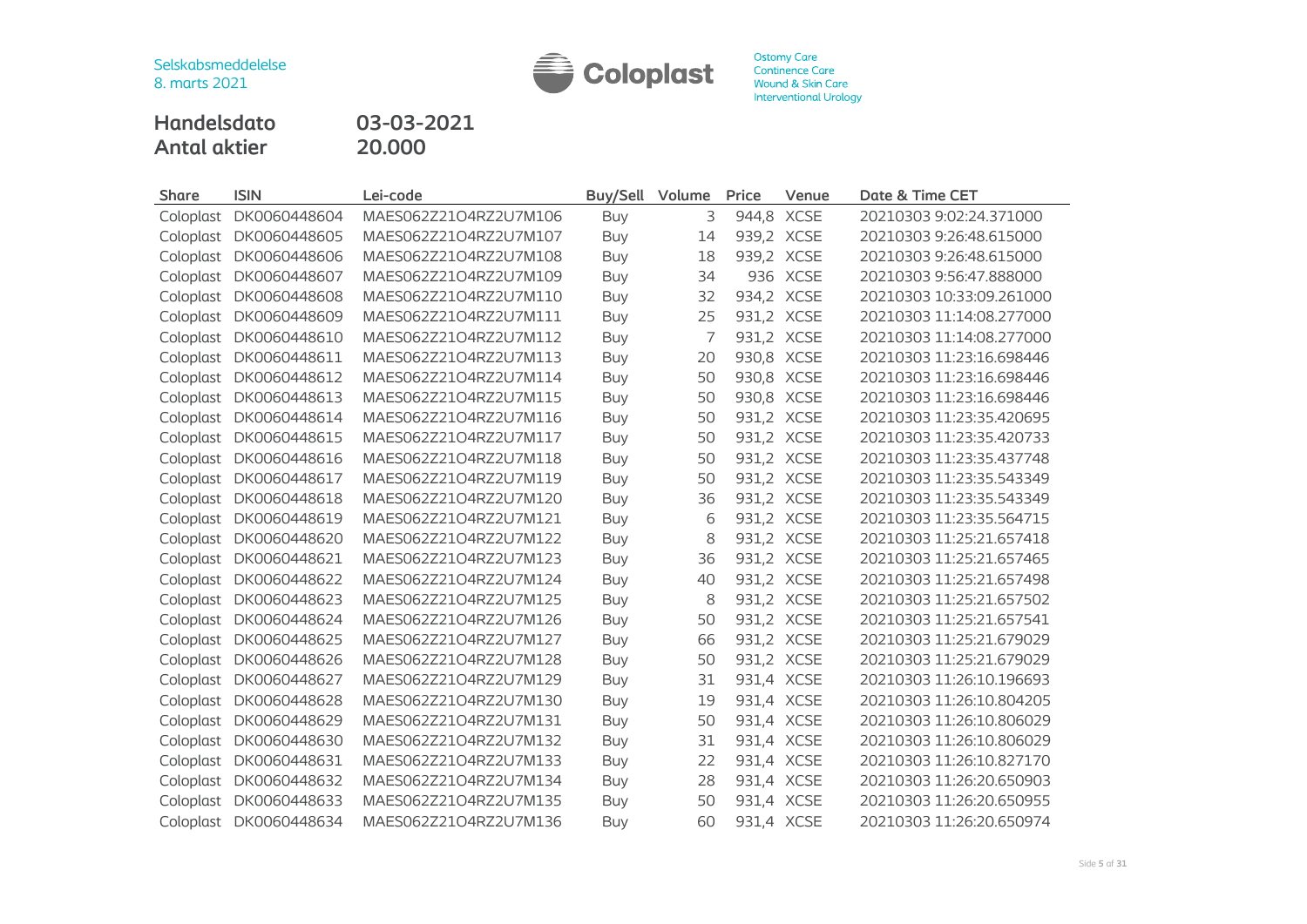

| Coloplast | DK0060448635 | MAES062Z21O4RZ2U7M137 | Buy        | 50  | 931,4 XCSE |             | 20210303 11:27:10.235535 |
|-----------|--------------|-----------------------|------------|-----|------------|-------------|--------------------------|
| Coloplast | DK0060448636 | MAES062Z21O4RZ2U7M138 | <b>Buy</b> | 39  | 931,4 XCSE |             | 20210303 11:27:10.235568 |
| Coloplast | DK0060448637 | MAES062Z21O4RZ2U7M139 | <b>Buy</b> | 33  | 921,8 XCSE |             | 20210303 12:04:07.007000 |
| Coloplast | DK0060448638 | MAES062Z21O4RZ2U7M140 | Buy        | 27  | 921,4 XCSE |             | 20210303 12:07:38.269416 |
| Coloplast | DK0060448639 | MAES062Z21O4RZ2U7M141 | <b>Buy</b> | 2   | 921,4 XCSE |             | 20210303 12:07:38.269416 |
| Coloplast | DK0060448640 | MAES062Z21O4RZ2U7M142 | Buy        | 20  | 921,4 XCSE |             | 20210303 12:07:38.269416 |
| Coloplast | DK0060448641 | MAES062Z21O4RZ2U7M143 | <b>Buy</b> | 12  | 921,4 XCSE |             | 20210303 12:07:38.269416 |
| Coloplast | DK0060448642 | MAES062Z21O4RZ2U7M144 | Buy        | 27  | 921,4 XCSE |             | 20210303 12:07:38.269416 |
| Coloplast | DK0060448643 | MAES062Z21O4RZ2U7M145 | <b>Buy</b> | 59  | 921,4 XCSE |             | 20210303 12:08:38.293618 |
| Coloplast | DK0060448644 | MAES062Z21O4RZ2U7M146 | Buy        | 41  | 921,4 XCSE |             | 20210303 12:08:38.293649 |
| Coloplast | DK0060448645 | MAES062Z21O4RZ2U7M147 | Buy        | 75  | 921,4 XCSE |             | 20210303 12:08:38.293657 |
| Coloplast | DK0060448646 | MAES062Z21O4RZ2U7M148 | Buy        | 73  | 921,4 XCSE |             | 20210303 12:08:38.293681 |
| Coloplast | DK0060448647 | MAES062Z21O4RZ2U7M149 | Buy        | 60  | 921,4 XCSE |             | 20210303 12:08:38.293718 |
| Coloplast | DK0060448648 | MAES062Z21O4RZ2U7M150 | <b>Buy</b> | 78  | 921,4 XCSE |             | 20210303 12:08:52.924802 |
| Coloplast | DK0060448649 | MAES062Z21O4RZ2U7M151 | <b>Buy</b> | 22  | 921,4 XCSE |             | 20210303 12:08:52.950010 |
| Coloplast | DK0060448650 | MAES062Z21O4RZ2U7M152 | <b>Buy</b> | 48  | 921,8 XCSE |             | 20210303 12:09:22.632956 |
| Coloplast | DK0060448651 | MAES062Z21O4RZ2U7M153 | Buy        | 100 | 922,2 XCSE |             | 20210303 12:10:59.711831 |
| Coloplast | DK0060448652 | MAES062Z21O4RZ2U7M154 | <b>Buy</b> | 2   | 922,2 XCSE |             | 20210303 12:10:59.711885 |
| Coloplast | DK0060448653 | MAES062Z21O4RZ2U7M155 | Buy        | 23  | 922,2 XCSE |             | 20210303 12:10:59.711896 |
| Coloplast | DK0060448654 | MAES062Z21O4RZ2U7M156 | <b>Buy</b> | 98  | 922,2 XCSE |             | 20210303 12:10:59.737539 |
| Coloplast | DK0060448655 | MAES062Z21O4RZ2U7M157 | Buy        | 116 | 922,2 XCSE |             | 20210303 12:10:59.738054 |
| Coloplast | DK0060448656 | MAES062Z21O4RZ2U7M158 | Buy        | 2   | 922,2 XCSE |             | 20210303 12:10:59.738054 |
| Coloplast | DK0060448657 | MAES062Z21O4RZ2U7M159 | Buy        | 18  | 922,2 XCSE |             | 20210303 12:17:08.931977 |
| Coloplast | DK0060448658 | MAES062Z21O4RZ2U7M160 | Buy        | 82  | 922,2 XCSE |             | 20210303 12:17:08.932000 |
| Coloplast | DK0060448659 | MAES062Z21O4RZ2U7M161 | <b>Buy</b> | 12  | 922,2 XCSE |             | 20210303 12:17:08.932000 |
| Coloplast | DK0060448660 | MAES062Z21O4RZ2U7M162 | Buy        | 3   | 922,2 XCSE |             | 20210303 12:17:08.932075 |
| Coloplast | DK0060448661 | MAES062Z21O4RZ2U7M163 | <b>Buy</b> | 35  | 921,8      | <b>XCSE</b> | 20210303 12:20:29.534000 |
| Coloplast | DK0060448662 | MAES062Z21O4RZ2U7M164 | Buy        | 37  | 924,6 XCSE |             | 20210303 12:37:00.256000 |
| Coloplast | DK0060448663 | MAES062Z21O4RZ2U7M165 | <b>Buy</b> | 22  | 923,2 XCSE |             | 20210303 12:51:46.920000 |
| Coloplast | DK0060448664 | MAES062Z21O4RZ2U7M166 | <b>Buy</b> | 12  | 923,2 XCSE |             | 20210303 12:51:46.920000 |
| Coloplast | DK0060448665 | MAES062Z21O4RZ2U7M167 | <b>Buy</b> | 3   | 923,2 XCSE |             | 20210303 12:51:46.920000 |
| Coloplast | DK0060448666 | MAES062Z21O4RZ2U7M168 | <b>Buy</b> | 5   | 922 XCSE   |             | 20210303 12:59:07.164753 |
| Coloplast | DK0060448667 | MAES062Z21O4RZ2U7M169 | <b>Buy</b> | 128 | 922 XCSE   |             | 20210303 12:59:07.164753 |
| Coloplast | DK0060448668 | MAES062Z21O4RZ2U7M170 | <b>Buy</b> | 22  | 922 XCSE   |             | 20210303 12:59:07.164753 |
| Coloplast | DK0060448669 | MAES062Z21O4RZ2U7M171 | <b>Buy</b> | 14  | 922 XCSE   |             | 20210303 12:59:07.187341 |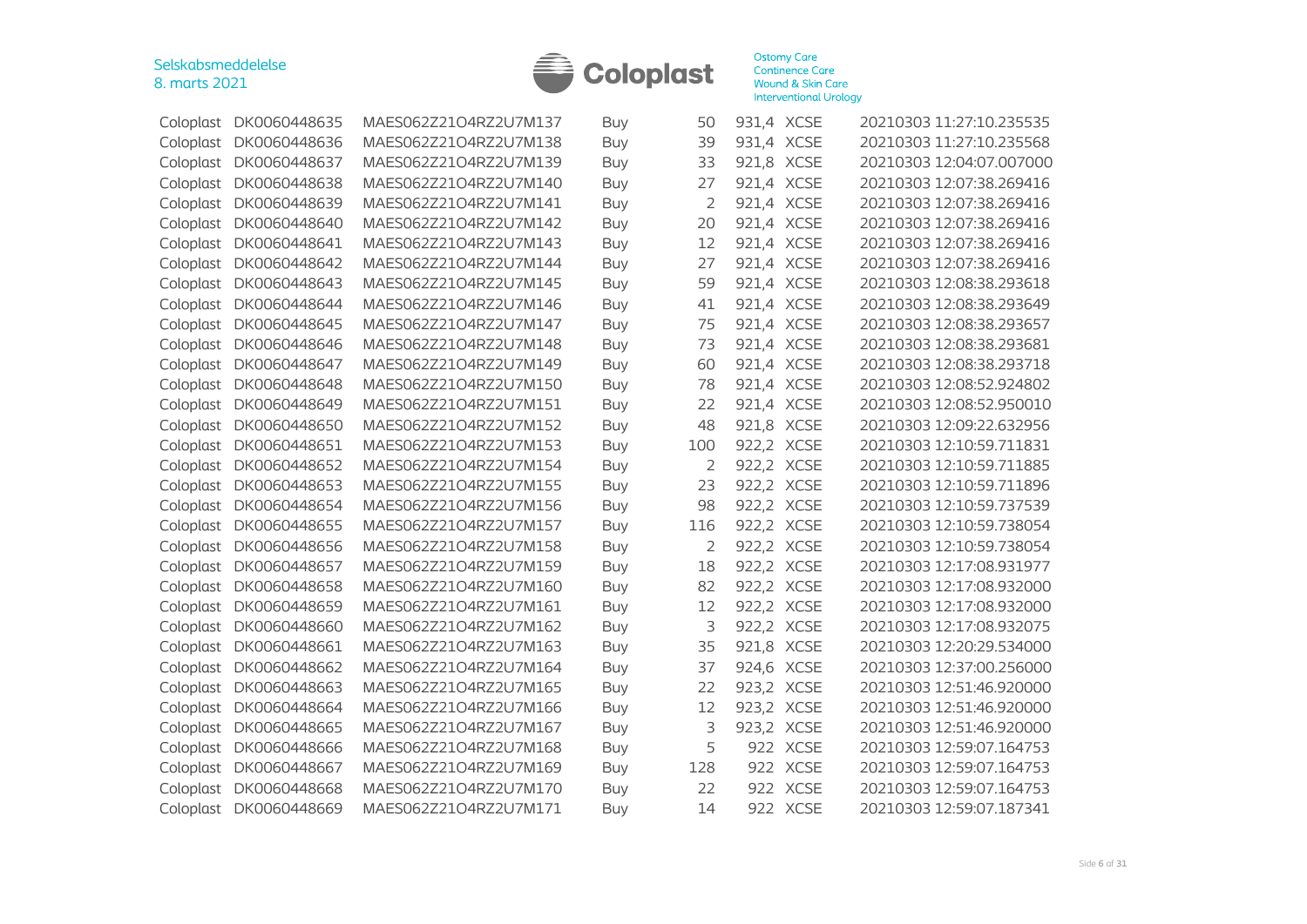

| Coloplast | DK0060448670 | MAES062Z21O4RZ2U7M172 | Buy        | 31  | 922 XCSE   |             | 20210303 12:59:07.187368 |
|-----------|--------------|-----------------------|------------|-----|------------|-------------|--------------------------|
| Coloplast | DK0060448671 | MAES062Z21O4RZ2U7M173 | <b>Buy</b> | 34  | 921,6 XCSE |             | 20210303 13:04:40.700000 |
| Coloplast | DK0060448672 | MAES062Z21O4RZ2U7M174 | Buy        | 30  | 920,2 XCSE |             | 20210303 13:19:11.210000 |
| Coloplast | DK0060448673 | MAES062Z21O4RZ2U7M175 | <b>Buy</b> | 3   | 920,2      | <b>XCSE</b> | 20210303 13:19:11.210000 |
| Coloplast | DK0060448674 | MAES062Z21O4RZ2U7M176 | Buy        | 32  | 920,2      | <b>XCSE</b> | 20210303 13:31:23.956000 |
| Coloplast | DK0060448675 | MAES062Z21O4RZ2U7M177 | <b>Buy</b> | 34  | 921,4      | <b>XCSE</b> | 20210303 13:48:29.109000 |
| Coloplast | DK0060448676 | MAES062Z21O4RZ2U7M178 | Buy        | 29  | 919,8      | <b>XCSE</b> | 20210303 13:52:38.932835 |
| Coloplast | DK0060448677 | MAES062Z21O4RZ2U7M179 | Buy        | 171 | 919,8 XCSE |             | 20210303 13:52:38.932835 |
| Coloplast | DK0060448678 | MAES062Z21O4RZ2U7M180 | <b>Buy</b> | 34  | 920 XCSE   |             | 20210303 14:00:25.359000 |
| Coloplast | DK0060448679 | MAES062Z21O4RZ2U7M181 | Buy        | 37  | 918,8      | <b>XCSE</b> | 20210303 14:12:00.418000 |
| Coloplast | DK0060448680 | MAES062Z21O4RZ2U7M182 | <b>Buy</b> | 34  | 918,2      | <b>XCSE</b> | 20210303 14:22:51.390000 |
| Coloplast | DK0060448681 | MAES062Z21O4RZ2U7M183 | <b>Buy</b> | 112 | 918        | <b>XCSE</b> | 20210303 14:25:06.063000 |
| Coloplast | DK0060448682 | MAES062Z21O4RZ2U7M184 | <b>Buy</b> | 21  | 918        | <b>XCSE</b> | 20210303 14:25:06.063000 |
| Coloplast | DK0060448683 | MAES062Z21O4RZ2U7M185 | <b>Buy</b> | 15  | 918        | <b>XCSE</b> | 20210303 14:25:16.121000 |
| Coloplast | DK0060448684 | MAES062Z21O4RZ2U7M186 | <b>Buy</b> | 117 | 916,4      | <b>XCSE</b> | 20210303 14:29:17.726181 |
| Coloplast | DK0060448685 | MAES062Z21O4RZ2U7M187 | <b>Buy</b> | 83  | 916,4 XCSE |             | 20210303 14:29:17.726207 |
| Coloplast | DK0060448686 | MAES062Z21O4RZ2U7M188 | <b>Buy</b> | 60  | 916,4 XCSE |             | 20210303 14:29:45.684105 |
| Coloplast | DK0060448687 | MAES062Z21O4RZ2U7M189 | <b>Buy</b> | 11  | 916,4 XCSE |             | 20210303 14:29:45.684105 |
| Coloplast | DK0060448688 | MAES062Z21O4RZ2U7M190 | Buy        | 5   | 916,4 XCSE |             | 20210303 14:29:45.684105 |
| Coloplast | DK0060448689 | MAES062Z21O4RZ2U7M191 | <b>Buy</b> | 76  | 916,4 XCSE |             | 20210303 14:29:45.684105 |
| Coloplast | DK0060448690 | MAES062Z21O4RZ2U7M192 | Buy        | 48  | 916,4 XCSE |             | 20210303 14:29:45.684105 |
| Coloplast | DK0060448691 | MAES062Z21O4RZ2U7M193 | <b>Buy</b> | 35  | 916,2 XCSE |             | 20210303 14:29:51.899000 |
| Coloplast | DK0060448692 | MAES062Z21O4RZ2U7M194 | <b>Buy</b> | 32  | 913,2 XCSE |             | 20210303 14:34:09.801000 |
| Coloplast | DK0060448693 | MAES062Z21O4RZ2U7M195 | Buy        | 18  | 913,8 XCSE |             | 20210303 14:34:44.616000 |
| Coloplast | DK0060448694 | MAES062Z21O4RZ2U7M196 | <b>Buy</b> | 21  | 913,8 XCSE |             | 20210303 14:34:44.616000 |
| Coloplast | DK0060448695 | MAES062Z21O4RZ2U7M197 | <b>Buy</b> | 21  | 913,8      | <b>XCSE</b> | 20210303 14:34:44.616000 |
| Coloplast | DK0060448696 | MAES062Z21O4RZ2U7M198 | <b>Buy</b> | 38  | 913,8      | <b>XCSE</b> | 20210303 14:34:51.839000 |
| Coloplast | DK0060448697 | MAES062Z21O4RZ2U7M199 | <b>Buy</b> | 1   | 913,8 XCSE |             | 20210303 14:34:51.856000 |
| Coloplast | DK0060448698 | MAES062Z21O4RZ2U7M200 | Buy        | 39  | 913,8 XCSE |             | 20210303 14:34:51.860000 |
| Coloplast | DK0060448699 | MAES062Z21O4RZ2U7M201 | <b>Buy</b> | 16  | 913,8 XCSE |             | 20210303 14:34:51.860000 |
| Coloplast | DK0060448700 | MAES062Z21O4RZ2U7M202 | Buy        | 39  | 913,8 XCSE |             | 20210303 14:35:03.885000 |
| Coloplast | DK0060448701 | MAES062Z21O4RZ2U7M203 | <b>Buy</b> | 57  | 913,8 XCSE |             | 20210303 14:35:03.885000 |
| Coloplast | DK0060448702 | MAES062Z21O4RZ2U7M204 | Buy        | 50  | 914,2 XCSE |             | 20210303 14:37:52.036000 |
| Coloplast | DK0060448703 | MAES062Z21O4RZ2U7M205 | <b>Buy</b> | 33  | 913,2      | <b>XCSE</b> | 20210303 14:41:26.250000 |
| Coloplast | DK0060448704 | MAES062Z21O4RZ2U7M206 | Buy        | 35  | 913 XCSE   |             | 20210303 14:42:24.458000 |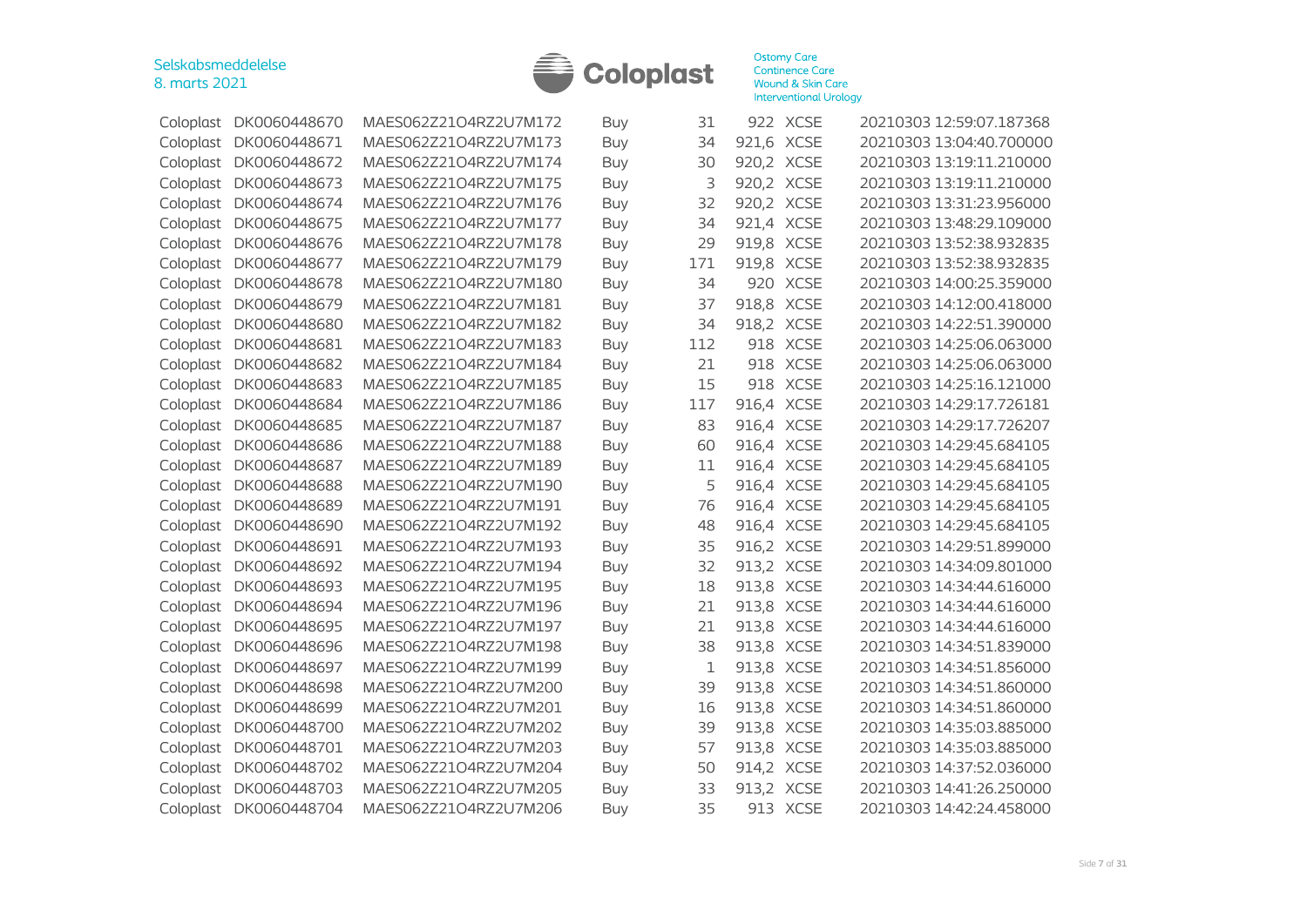

| DK0060448705<br>Coloplast | MAES062Z21O4RZ2U7M207 | Buy        | 8   |       | 913 XCSE    | 20210303 14:42:24.475000                                                                                                                                                                                                                                                            |
|---------------------------|-----------------------|------------|-----|-------|-------------|-------------------------------------------------------------------------------------------------------------------------------------------------------------------------------------------------------------------------------------------------------------------------------------|
|                           |                       |            |     |       |             |                                                                                                                                                                                                                                                                                     |
|                           | MAES062Z21O4RZ2U7M208 | <b>Buy</b> | 32  | 912,8 |             | 20210303 14:44:24.021000                                                                                                                                                                                                                                                            |
| Coloplast<br>DK0060448707 | MAES062Z21O4RZ2U7M209 | Buy        | 37  | 913   | <b>XCSE</b> | 20210303 14:47:21.880000                                                                                                                                                                                                                                                            |
| DK0060448708<br>Coloplast | MAES062Z21O4RZ2U7M210 | <b>Buy</b> | 37  | 912,6 | <b>XCSE</b> | 20210303 14:49:50.972000                                                                                                                                                                                                                                                            |
| DK0060448709<br>Coloplast | MAES062Z21O4RZ2U7M211 | <b>Buy</b> | 10  | 913   | <b>XCSE</b> | 20210303 14:50:31.329520                                                                                                                                                                                                                                                            |
| DK0060448710<br>Coloplast | MAES062Z21O4RZ2U7M212 | <b>Buy</b> | 60  | 913   | <b>XCSE</b> | 20210303 14:50:31.329520                                                                                                                                                                                                                                                            |
| DK0060448711              | MAES062Z21O4RZ2U7M213 | <b>Buy</b> | 3   | 913   | <b>XCSE</b> | 20210303 14:50:31.329520                                                                                                                                                                                                                                                            |
| DK0060448712              | MAES062Z21O4RZ2U7M214 | Buy        | 60  | 913   | <b>XCSE</b> | 20210303 14:50:31.329520                                                                                                                                                                                                                                                            |
| DK0060448713              | MAES062Z21O4RZ2U7M215 | Buy        | 8   | 913   |             | 20210303 14:50:31.354772                                                                                                                                                                                                                                                            |
| DK0060448714              | MAES062Z21O4RZ2U7M216 | <b>Buy</b> | 100 | 913   | <b>XCSE</b> | 20210303 14:50:31.354772                                                                                                                                                                                                                                                            |
| DK0060448715              | MAES062Z21O4RZ2U7M217 | <b>Buy</b> | 9   | 913   | <b>XCSE</b> | 20210303 14:50:31.372763                                                                                                                                                                                                                                                            |
| DK0060448716<br>Coloplast | MAES062Z21O4RZ2U7M218 | <b>Buy</b> | 91  | 913   | <b>XCSE</b> | 20210303 14:51:14.445533                                                                                                                                                                                                                                                            |
| Coloplast<br>DK0060448717 | MAES062Z21O4RZ2U7M219 | <b>Buy</b> | 65  | 913   | <b>XCSE</b> | 20210303 14:51:14.445568                                                                                                                                                                                                                                                            |
| DK0060448718<br>Coloplast | MAES062Z21O4RZ2U7M220 | <b>Buy</b> | 60  | 913   | <b>XCSE</b> | 20210303 14:51:14.445619                                                                                                                                                                                                                                                            |
| DK0060448719<br>Coloplast | MAES062Z21O4RZ2U7M221 | <b>Buy</b> | 100 | 913   | <b>XCSE</b> | 20210303 14:51:14.462863                                                                                                                                                                                                                                                            |
| Coloplast<br>DK0060448720 | MAES062Z21O4RZ2U7M222 | <b>Buy</b> | 100 |       |             | 20210303 14:51:14.488401                                                                                                                                                                                                                                                            |
| DK0060448721              | MAES062Z21O4RZ2U7M223 | <b>Buy</b> | 100 |       |             | 20210303 14:55:23.835052                                                                                                                                                                                                                                                            |
| DK0060448722              | MAES062Z21O4RZ2U7M224 | <b>Buy</b> | 26  |       |             | 20210303 14:55:23.835083                                                                                                                                                                                                                                                            |
| DK0060448723<br>Coloplast | MAES062Z21O4RZ2U7M225 | <b>Buy</b> | 22  | 913,2 |             | 20210303 14:55:23.835086                                                                                                                                                                                                                                                            |
| DK0060448724<br>Coloplast | MAES062Z21O4RZ2U7M226 | <b>Buy</b> | 22  |       |             | 20210303 14:55:23.835089                                                                                                                                                                                                                                                            |
| DK0060448725<br>Coloplast | MAES062Z21O4RZ2U7M227 | <b>Buy</b> | 22  | 913,2 | <b>XCSE</b> | 20210303 14:55:23.835092                                                                                                                                                                                                                                                            |
| DK0060448726              | MAES062Z21O4RZ2U7M228 | <b>Buy</b> | 70  | 913,2 |             | 20210303 14:55:23.835129                                                                                                                                                                                                                                                            |
| Coloplast<br>DK0060448727 | MAES062Z21O4RZ2U7M229 | <b>Buy</b> | 60  |       |             | 20210303 14:55:23.835131                                                                                                                                                                                                                                                            |
| DK0060448728              | MAES062Z21O4RZ2U7M230 | <b>Buy</b> | 100 |       |             | 20210303 14:56:42.597204                                                                                                                                                                                                                                                            |
| DK0060448729              | MAES062Z21O4RZ2U7M231 | <b>Buy</b> | 94  |       |             | 20210303 14:56:42.597237                                                                                                                                                                                                                                                            |
| DK0060448730              | MAES062Z21O4RZ2U7M232 | <b>Buy</b> | 35  | 913,2 |             | 20210303 14:56:42.597242                                                                                                                                                                                                                                                            |
| DK0060448731<br>Coloplast | MAES062Z21O4RZ2U7M233 | <b>Buy</b> | 35  | 913,2 | <b>XCSE</b> | 20210303 14:56:42.597244                                                                                                                                                                                                                                                            |
| DK0060448732<br>Coloplast | MAES062Z21O4RZ2U7M234 | <b>Buy</b> | 35  |       |             | 20210303 14:56:42.597251                                                                                                                                                                                                                                                            |
| DK0060448733<br>Coloplast | MAES062Z21O4RZ2U7M235 | <b>Buy</b> | 60  | 913,2 | <b>XCSE</b> | 20210303 14:56:42.597273                                                                                                                                                                                                                                                            |
| Coloplast<br>DK0060448734 | MAES062Z21O4RZ2U7M236 | <b>Buy</b> | 60  |       |             | 20210303 14:56:42.597276                                                                                                                                                                                                                                                            |
| Coloplast<br>DK0060448735 | MAES062Z21O4RZ2U7M237 | <b>Buy</b> | 35  |       |             | 20210303 14:56:42.597278                                                                                                                                                                                                                                                            |
| DK0060448736              | MAES062Z21O4RZ2U7M238 | <b>Buy</b> | 60  |       |             | 20210303 14:56:42.597280                                                                                                                                                                                                                                                            |
| DK0060448737              | MAES062Z21O4RZ2U7M239 | <b>Buy</b> | 31  |       |             | 20210303 14:56:42.597303                                                                                                                                                                                                                                                            |
| DK0060448738              | MAES062Z21O4RZ2U7M240 | <b>Buy</b> | 35  |       |             | 20210303 14:56:42.597319                                                                                                                                                                                                                                                            |
| DK0060448739<br>Coloplast | MAES062Z21O4RZ2U7M241 | <b>Buy</b> | 100 |       |             | 20210303 14:56:44.723944                                                                                                                                                                                                                                                            |
|                           | DK0060448706          |            |     |       |             | <b>XCSE</b><br><b>XCSE</b><br>913 XCSE<br>913,2<br><b>XCSE</b><br>913,2 XCSE<br><b>XCSE</b><br>913,2 XCSE<br><b>XCSE</b><br>913,2 XCSE<br>913,2 XCSE<br>913,2 XCSE<br><b>XCSE</b><br>913,2 XCSE<br>913,2 XCSE<br>913,2 XCSE<br>913,2 XCSE<br>913,2 XCSE<br>913,2 XCSE<br>913,2 XCSE |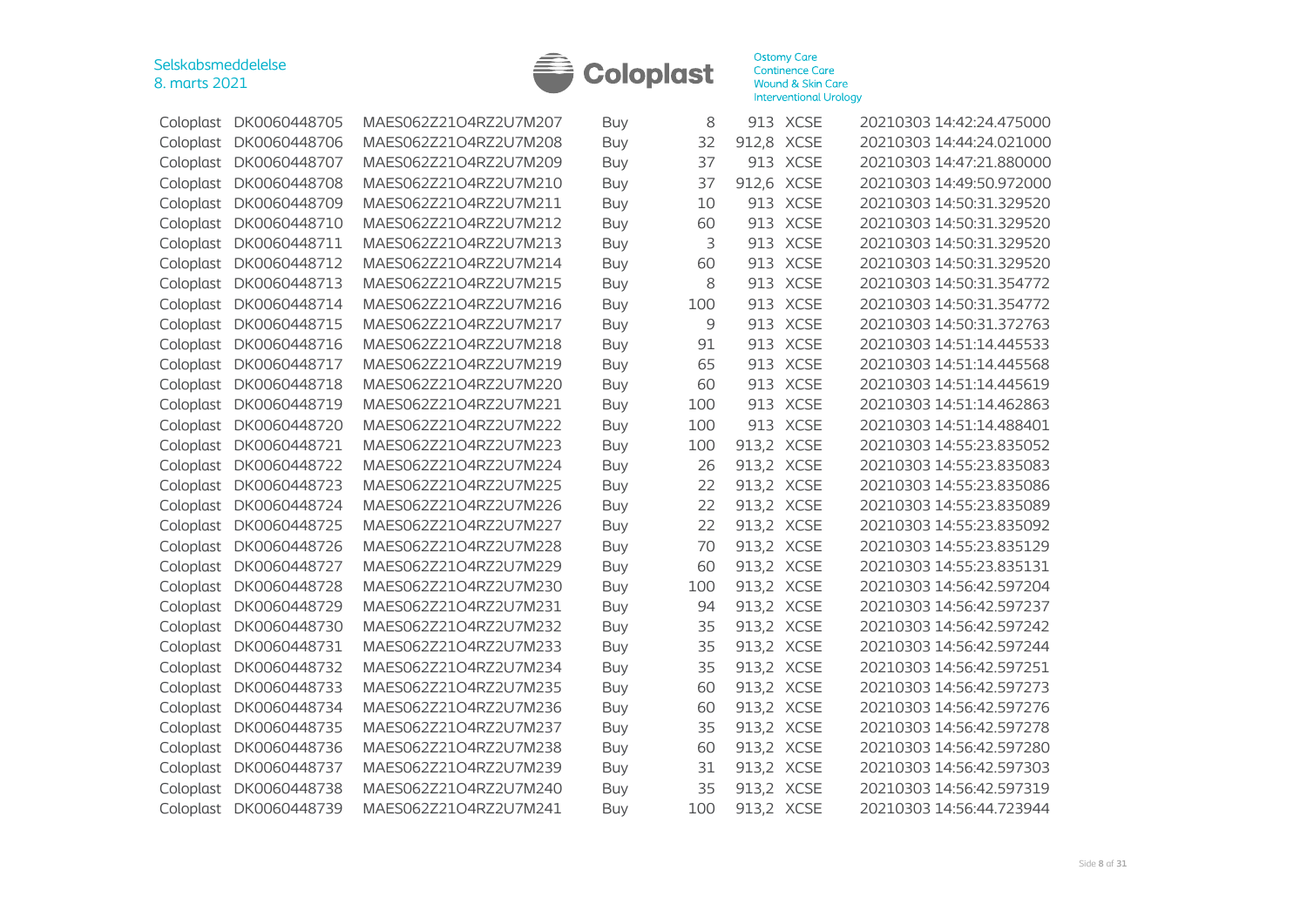

|           | Coloplast DK0060448740 | MAES062Z21O4RZ2U7M242 | <b>Buy</b> | 50  | 913,2 XCSE |             | 20210303 14:56:44.723981 |
|-----------|------------------------|-----------------------|------------|-----|------------|-------------|--------------------------|
| Coloplast | DK0060448741           | MAES062Z21O4RZ2U7M243 | <b>Buy</b> | 100 | 913,2 XCSE |             | 20210303 14:56:44.751134 |
| Coloplast | DK0060448742           | MAES062Z21O4RZ2U7M244 | <b>Buy</b> | 341 | 913,2 XCSE |             | 20210303 14:56:44.751134 |
| Coloplast | DK0060448743           | MAES062Z21O4RZ2U7M245 | Buy        | 74  | 913,2 XCSE |             | 20210303 14:56:45.845056 |
| Coloplast | DK0060448744           | MAES062Z21O4RZ2U7M246 | <b>Buy</b> | 19  | 913,2      | <b>XCSE</b> | 20210303 14:57:01.033838 |
| Coloplast | DK0060448745           | MAES062Z21O4RZ2U7M247 | Buy        | 7   | 913,2 XCSE |             | 20210303 14:57:01.033872 |
| Coloplast | DK0060448746           | MAES062Z21O4RZ2U7M248 | Buy        | 15  | 913,2 XCSE |             | 20210303 14:57:02.920131 |
| Coloplast | DK0060448747           | MAES062Z21O4RZ2U7M249 | <b>Buy</b> | 40  | 913,2      | <b>XCSE</b> | 20210303 14:57:02.920182 |
| Coloplast | DK0060448748           | MAES062Z21O4RZ2U7M250 | Buy        | 45  | 913,2 XCSE |             | 20210303 14:59:24.874891 |
| Coloplast | DK0060448749           | MAES062Z21O4RZ2U7M251 | Buy        | 76  | 913,2 XCSE |             | 20210303 14:59:24.874926 |
| Coloplast | DK0060448750           | MAES062Z21O4RZ2U7M252 | <b>Buy</b> | 60  | 913,2 XCSE |             | 20210303 14:59:24.874963 |
| Coloplast | DK0060448751           | MAES062Z21O4RZ2U7M253 | Buy        | 21  | 913,2 XCSE |             | 20210303 14:59:24.899292 |
| Coloplast | DK0060448752           | MAES062Z21O4RZ2U7M254 | <b>Buy</b> | 100 | 914        | <b>XCSE</b> | 20210303 15:00:37.529051 |
| Coloplast | DK0060448753           | MAES062Z21O4RZ2U7M255 | <b>Buy</b> | 100 | 914        | <b>XCSE</b> | 20210303 15:00:37.529200 |
| Coloplast | DK0060448754           | MAES062Z21O4RZ2U7M256 | <b>Buy</b> | 27  | 914        | <b>XCSE</b> | 20210303 15:00:37.549096 |
| Coloplast | DK0060448755           | MAES062Z21O4RZ2U7M257 | <b>Buy</b> | 24  | 914        | <b>XCSE</b> | 20210303 15:00:40.501934 |
| Coloplast | DK0060448756           | MAES062Z21O4RZ2U7M258 | <b>Buy</b> | 49  | 914        | <b>XCSE</b> | 20210303 15:00:40.501963 |
| Coloplast | DK0060448757           | MAES062Z21O4RZ2U7M259 | Buy        | 70  | 914 XCSE   |             | 20210303 15:00:40.501988 |
| Coloplast | DK0060448758           | MAES062Z21O4RZ2U7M260 | <b>Buy</b> | 60  | 914 XCSE   |             | 20210303 15:00:40.501997 |
| Coloplast | DK0060448759           | MAES062Z21O4RZ2U7M261 | Buy        | 60  | 914 XCSE   |             | 20210303 15:00:40.502043 |
| Coloplast | DK0060448760           | MAES062Z21O4RZ2U7M262 | <b>Buy</b> | 100 | 914        | <b>XCSE</b> | 20210303 15:00:46.414840 |
| Coloplast | DK0060448761           | MAES062Z21O4RZ2U7M263 | <b>Buy</b> | 60  | 914        | <b>XCSE</b> | 20210303 15:00:46.414903 |
| Coloplast | DK0060448762           | MAES062Z21O4RZ2U7M264 | Buy        | 7   | 914,2      | <b>XCSE</b> | 20210303 15:02:30.899370 |
| Coloplast | DK0060448763           | MAES062Z21O4RZ2U7M265 | <b>Buy</b> | 93  | 914,2      | <b>XCSE</b> | 20210303 15:02:30.899405 |
| Coloplast | DK0060448764           | MAES062Z21O4RZ2U7M266 | <b>Buy</b> | 60  | 914,2 XCSE |             | 20210303 15:02:30.899418 |
| Coloplast | DK0060448765           | MAES062Z21O4RZ2U7M267 | Buy        | 102 | 914,2 XCSE |             | 20210303 15:02:30.899424 |
| Coloplast | DK0060448766           | MAES062Z21O4RZ2U7M268 | Buy        | 16  | 914,2 XCSE |             | 20210303 15:02:30.899438 |
| Coloplast | DK0060448767           | MAES062Z21O4RZ2U7M269 | <b>Buy</b> | 60  | 914,2 XCSE |             | 20210303 15:02:30.899442 |
| Coloplast | DK0060448768           | MAES062Z21O4RZ2U7M270 | Buy        | 7   | 914,2 XCSE |             | 20210303 15:02:30.899445 |
| Coloplast | DK0060448769           | MAES062Z21O4RZ2U7M271 | <b>Buy</b> | 50  | 914,2 XCSE |             | 20210303 15:02:30.899493 |
| Coloplast | DK0060448770           | MAES062Z21O4RZ2U7M272 | <b>Buy</b> | 100 | 914,2 XCSE |             | 20210303 15:04:38.822658 |
| Coloplast | DK0060448771           | MAES062Z21O4RZ2U7M273 | Buy        | 15  | 914,2 XCSE |             | 20210303 15:04:38.822703 |
| Coloplast | DK0060448772           | MAES062Z21O4RZ2U7M274 | <b>Buy</b> | 60  | 914,2 XCSE |             | 20210303 15:04:38.822760 |
| Coloplast | DK0060448773           | MAES062Z21O4RZ2U7M275 | <b>Buy</b> | 15  | 914,2 XCSE |             | 20210303 15:04:38.822778 |
|           | Coloplast DK0060448774 | MAES062Z21O4RZ2U7M276 | <b>Buy</b> | 22  | 914,2 XCSE |             | 20210303 15:04:38.825806 |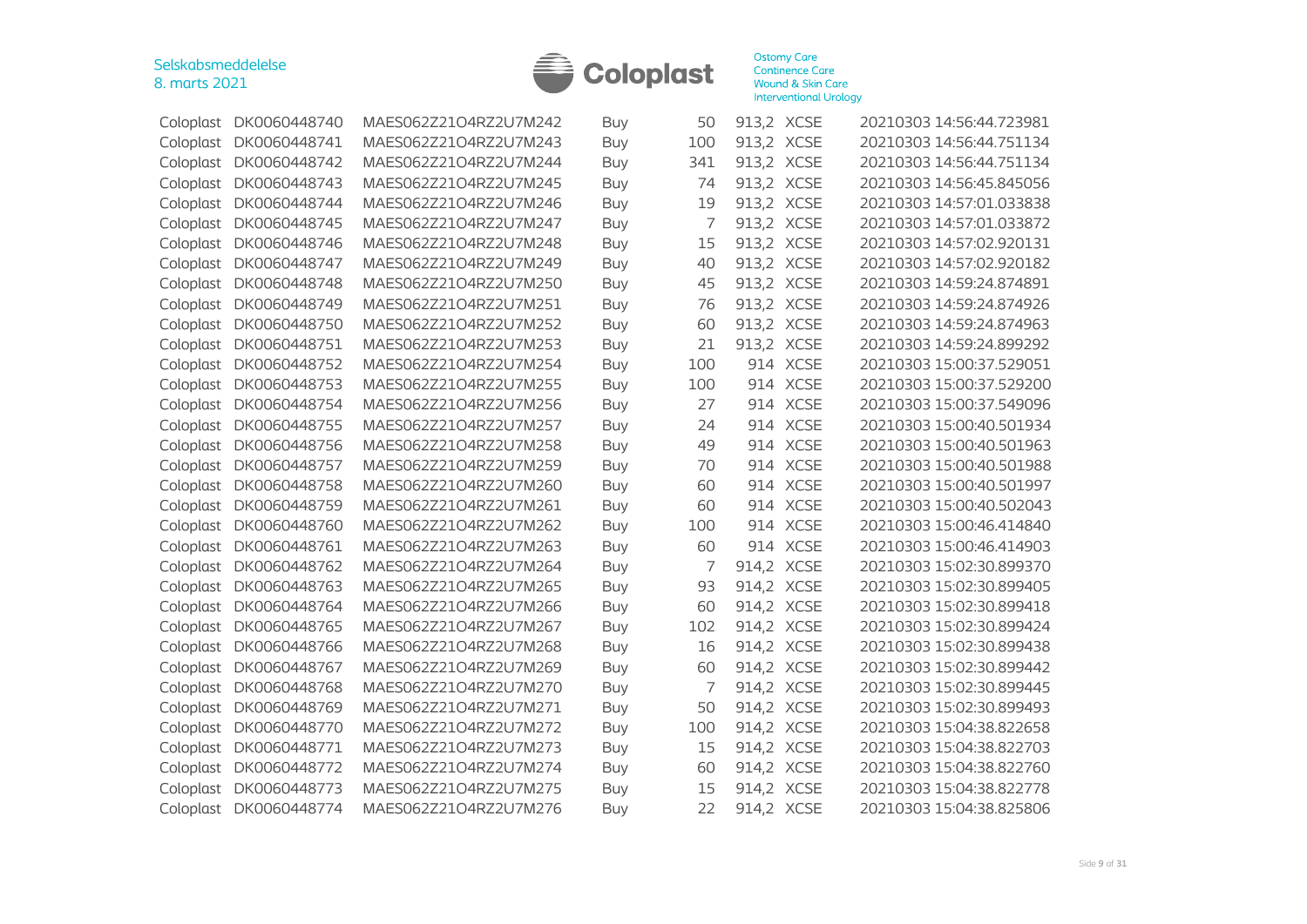

| Coloplast | DK0060448775 | MAES062Z21O4RZ2U7M277 | Buy        | 42  | 914,2 XCSE |             | 20210303 15:04:38.861643 |
|-----------|--------------|-----------------------|------------|-----|------------|-------------|--------------------------|
| Coloplast | DK0060448776 | MAES062Z21O4RZ2U7M278 | <b>Buy</b> | 21  | 914,2 XCSE |             | 20210303 15:04:46.527451 |
| Coloplast | DK0060448777 | MAES062Z21O4RZ2U7M279 | Buy        | 99  | 914,2 XCSE |             | 20210303 15:04:46.527451 |
| Coloplast | DK0060448778 | MAES062Z21O4RZ2U7M280 | Buy        | 100 | 914,2 XCSE |             | 20210303 15:04:46.549840 |
| Coloplast | DK0060448779 | MAES062Z21O4RZ2U7M281 | <b>Buy</b> | 255 | 914,2 XCSE |             | 20210303 15:04:46.549840 |
| Coloplast | DK0060448780 | MAES062Z21O4RZ2U7M282 | Buy        | 100 | 914,2 XCSE |             | 20210303 15:04:46.551188 |
| Coloplast | DK0060448781 | MAES062Z21O4RZ2U7M283 | <b>Buy</b> | 19  | 914,2 XCSE |             | 20210303 15:04:46.551188 |
| Coloplast | DK0060448782 | MAES062Z21O4RZ2U7M284 | <b>Buy</b> | 100 | 914,2 XCSE |             | 20210303 15:04:46.552062 |
| Coloplast | DK0060448783 | MAES062Z21O4RZ2U7M285 | Buy        | 7   | 914,2 XCSE |             | 20210303 15:04:46.552062 |
| Coloplast | DK0060448784 | MAES062Z21O4RZ2U7M286 | <b>Buy</b> | 14  | 914,2 XCSE |             | 20210303 15:04:46.587339 |
| Coloplast | DK0060448785 | MAES062Z21O4RZ2U7M287 | Buy        | 86  | 914,2 XCSE |             | 20210303 15:04:46.587364 |
| Coloplast | DK0060448786 | MAES062Z21O4RZ2U7M288 | <b>Buy</b> | 72  | 914,2 XCSE |             | 20210303 15:04:46.587384 |
| Coloplast | DK0060448787 | MAES062Z21O4RZ2U7M289 | <b>Buy</b> | 72  | 914,2 XCSE |             | 20210303 15:04:47.655093 |
| Coloplast | DK0060448788 | MAES062Z21O4RZ2U7M290 | <b>Buy</b> | 28  | 914,2      | <b>XCSE</b> | 20210303 15:04:47.655125 |
| Coloplast | DK0060448789 | MAES062Z21O4RZ2U7M291 | <b>Buy</b> | 1   | 914,2 XCSE |             | 20210303 15:06:26.336742 |
| Coloplast | DK0060448790 | MAES062Z21O4RZ2U7M292 | <b>Buy</b> | 93  | 914,2      | <b>XCSE</b> | 20210303 15:07:09.073770 |
| Coloplast | DK0060448791 | MAES062Z21O4RZ2U7M293 | <b>Buy</b> | 6   | 914,2      | <b>XCSE</b> | 20210303 15:07:09.073795 |
| Coloplast | DK0060448792 | MAES062Z21O4RZ2U7M294 | <b>Buy</b> | 12  | 914,2 XCSE |             | 20210303 15:07:09.073878 |
| Coloplast | DK0060448793 | MAES062Z21O4RZ2U7M295 | Buy        | 5   | 914,4 XCSE |             | 20210303 15:08:53.924980 |
| Coloplast | DK0060448794 | MAES062Z21O4RZ2U7M296 | Buy        | 34  | 914,4 XCSE |             | 20210303 15:08:53.924980 |
| Coloplast | DK0060448795 | MAES062Z21O4RZ2U7M297 | <b>Buy</b> | 5   | 914,4 XCSE |             | 20210303 15:08:53.924980 |
| Coloplast | DK0060448796 | MAES062Z21O4RZ2U7M298 | Buy        | 32  | 914,4 XCSE |             | 20210303 15:08:53.924980 |
| Coloplast | DK0060448797 | MAES062Z21O4RZ2U7M299 | Buy        | 47  | 914,4 XCSE |             | 20210303 15:08:53.948761 |
| Coloplast | DK0060448798 | MAES062Z21O4RZ2U7M300 | Buy        | 3   | 914,4      | <b>XCSE</b> | 20210303 15:08:53.948794 |
| Coloplast | DK0060448799 | MAES062Z21O4RZ2U7M301 | Buy        | 3   | 914,4 XCSE |             | 20210303 15:08:53.948798 |
| Coloplast | DK0060448800 | MAES062Z21O4RZ2U7M302 | <b>Buy</b> | 60  | 914,4 XCSE |             | 20210303 15:08:53.948837 |
| Coloplast | DK0060448801 | MAES062Z21O4RZ2U7M303 | Buy        | 50  | 914,4 XCSE |             | 20210303 15:09:17.557751 |
| Coloplast | DK0060448802 | MAES062Z21O4RZ2U7M304 | <b>Buy</b> | 26  | 914,4 XCSE |             | 20210303 15:09:17.557782 |
| Coloplast | DK0060448803 | MAES062Z21O4RZ2U7M305 | <b>Buy</b> | 60  | 914,4      | <b>XCSE</b> | 20210303 15:09:17.557793 |
| Coloplast | DK0060448804 | MAES062Z21O4RZ2U7M306 | <b>Buy</b> | 50  | 914,4      | <b>XCSE</b> | 20210303 15:09:17.557839 |
| Coloplast | DK0060448805 | MAES062Z21O4RZ2U7M307 | <b>Buy</b> | 10  | 914,4      | <b>XCSE</b> | 20210303 15:09:20.498659 |
| Coloplast | DK0060448806 | MAES062Z21O4RZ2U7M308 | Buy        | 40  | 914,4      | <b>XCSE</b> | 20210303 15:09:20.498687 |
| Coloplast | DK0060448807 | MAES062Z21O4RZ2U7M309 | <b>Buy</b> | 60  | 914,4 XCSE |             | 20210303 15:09:20.498721 |
| Coloplast | DK0060448808 | MAES062Z21O4RZ2U7M310 | <b>Buy</b> | 71  | 914,4 XCSE |             | 20210303 15:09:20.498737 |
| Coloplast | DK0060448809 | MAES062Z21O4RZ2U7M311 | Buy        | 60  | 914,4 XCSE |             | 20210303 15:09:20.498741 |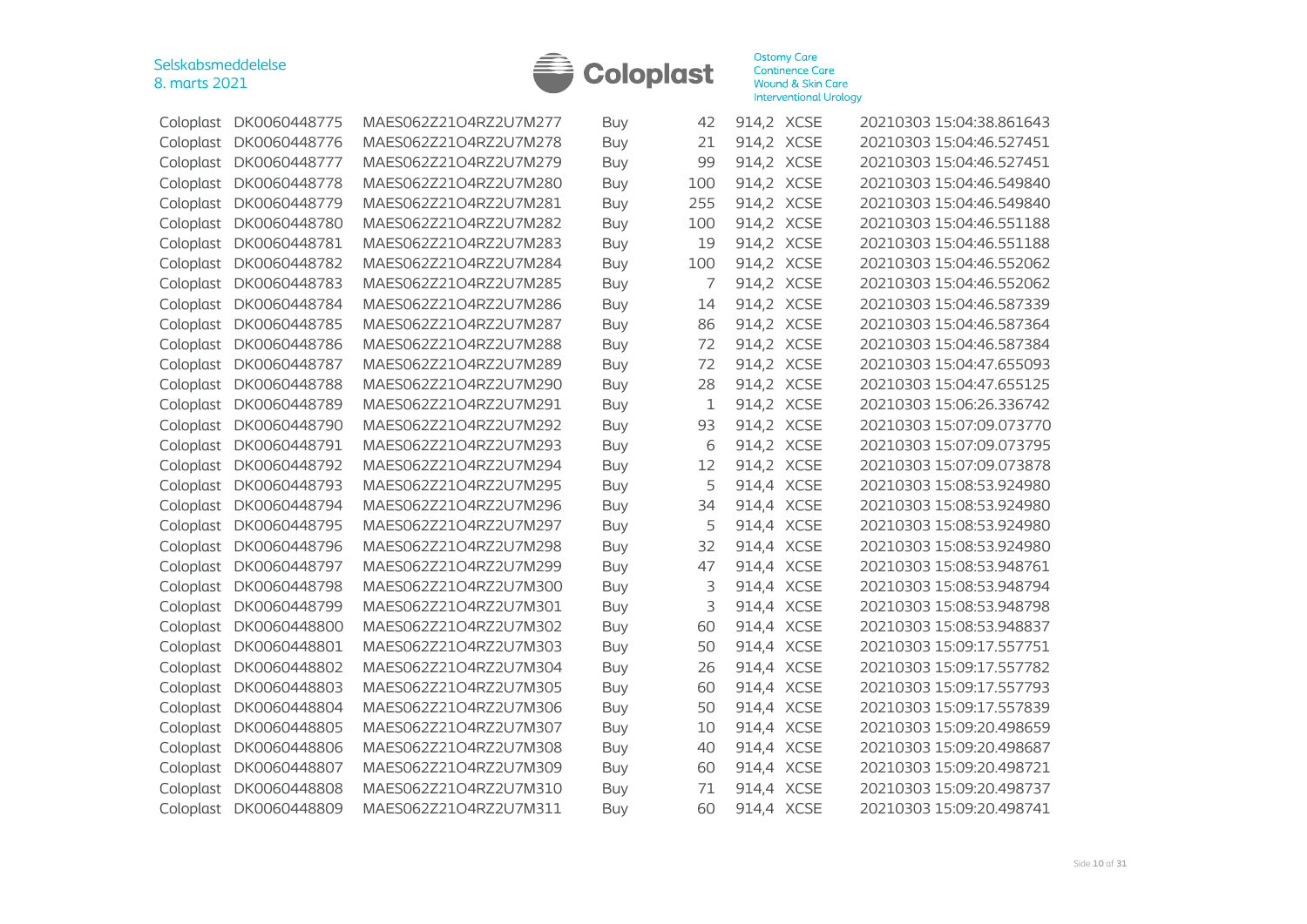

| Coloplast | DK0060448810 | MAES062Z21O4RZ2U7M312 | <b>Buy</b> | 60  | 914,4 XCSE |             | 20210303 15:09:20.498764 |
|-----------|--------------|-----------------------|------------|-----|------------|-------------|--------------------------|
| Coloplast | DK0060448811 | MAES062Z21O4RZ2U7M313 | <b>Buy</b> | 60  | 914,4 XCSE |             | 20210303 15:09:20.498772 |
| Coloplast | DK0060448812 | MAES062Z21O4RZ2U7M314 | Buy        | 50  | 914,4 XCSE |             | 20210303 15:09:20.498830 |
| Coloplast | DK0060448813 | MAES062Z21O4RZ2U7M315 | <b>Buy</b> | 50  | 914,4 XCSE |             | 20210303 15:10:45.491630 |
| Coloplast | DK0060448814 | MAES062Z21O4RZ2U7M316 | <b>Buy</b> | 15  | 914,4 XCSE |             | 20210303 15:10:45.509477 |
| Coloplast | DK0060448815 | MAES062Z21O4RZ2U7M317 | <b>Buy</b> | 35  | 914,4 XCSE |             | 20210303 15:10:45.509527 |
| Coloplast | DK0060448816 | MAES062Z21O4RZ2U7M318 | <b>Buy</b> | 60  | 914,4 XCSE |             | 20210303 15:10:45.509558 |
| Coloplast | DK0060448817 | MAES062Z21O4RZ2U7M319 | <b>Buy</b> | 50  | 914,4      | <b>XCSE</b> | 20210303 15:10:45.513529 |
| Coloplast | DK0060448818 | MAES062Z21O4RZ2U7M320 | Buy        | 4   | 914,4      | <b>XCSE</b> | 20210303 15:11:06.178532 |
| Coloplast | DK0060448819 | MAES062Z21O4RZ2U7M321 | <b>Buy</b> | 44  | 914,6 XCSE |             | 20210303 15:17:48.087482 |
| Coloplast | DK0060448820 | MAES062Z21O4RZ2U7M322 | <b>Buy</b> | 46  | 914,6      | <b>XCSE</b> | 20210303 15:17:48.087482 |
| Coloplast | DK0060448821 | MAES062Z21O4RZ2U7M323 | <b>Buy</b> | 60  | 909        | <b>XCSE</b> | 20210303 15:40:47.106041 |
| Coloplast | DK0060448822 | MAES062Z21O4RZ2U7M324 | <b>Buy</b> | 22  | 909        | <b>XCSE</b> | 20210303 15:40:47.106041 |
| Coloplast | DK0060448823 | MAES062Z21O4RZ2U7M325 | <b>Buy</b> | 44  | 909        | <b>XCSE</b> | 20210303 15:40:47.106041 |
| Coloplast | DK0060448824 | MAES062Z21O4RZ2U7M326 | <b>Buy</b> | 3   | 909        | <b>XCSE</b> | 20210303 15:40:47.106041 |
| Coloplast | DK0060448825 | MAES062Z21O4RZ2U7M327 | <b>Buy</b> | 45  | 909        | <b>XCSE</b> | 20210303 15:40:47.106041 |
| Coloplast | DK0060448826 | MAES062Z21O4RZ2U7M328 | <b>Buy</b> | 14  | 909        | <b>XCSE</b> | 20210303 15:40:47.128529 |
| Coloplast | DK0060448827 | MAES062Z21O4RZ2U7M329 | Buy        | 36  | 909        | <b>XCSE</b> | 20210303 15:40:47.130755 |
| Coloplast | DK0060448828 | MAES062Z21O4RZ2U7M330 | <b>Buy</b> | 73  | 909        | <b>XCSE</b> | 20210303 15:40:47.130755 |
| Coloplast | DK0060448829 | MAES062Z21O4RZ2U7M331 | Buy        | 50  | 909        | <b>XCSE</b> | 20210303 15:40:57.585184 |
| Coloplast | DK0060448830 | MAES062Z21O4RZ2U7M332 | <b>Buy</b> | 60  | 909        | <b>XCSE</b> | 20210303 15:40:57.585199 |
| Coloplast | DK0060448831 | MAES062Z21O4RZ2U7M333 | <b>Buy</b> | 60  | 909        | <b>XCSE</b> | 20210303 15:40:57.585228 |
| Coloplast | DK0060448832 | MAES062Z21O4RZ2U7M334 | <b>Buy</b> | 19  | 909        | <b>XCSE</b> | 20210303 15:40:57.585236 |
| Coloplast | DK0060448833 | MAES062Z21O4RZ2U7M335 | Buy        | 50  | 909        | <b>XCSE</b> | 20210303 15:40:57.602536 |
| Coloplast | DK0060448834 | MAES062Z21O4RZ2U7M336 | Buy        | 29  | 909        | <b>XCSE</b> | 20210303 15:41:02.188136 |
| Coloplast | DK0060448835 | MAES062Z21O4RZ2U7M337 | Buy        | 21  | 909        | <b>XCSE</b> | 20210303 15:41:02.188160 |
| Coloplast | DK0060448836 | MAES062Z21O4RZ2U7M338 | <b>Buy</b> | 23  | 909        | <b>XCSE</b> | 20210303 15:41:02.188160 |
| Coloplast | DK0060448837 | MAES062Z21O4RZ2U7M339 | <b>Buy</b> | 18  | 909        | <b>XCSE</b> | 20210303 15:41:02.971854 |
| Coloplast | DK0060448838 | MAES062Z21O4RZ2U7M340 | Buy        | 32  | 909        | <b>XCSE</b> | 20210303 15:41:02.995244 |
| Coloplast | DK0060448839 | MAES062Z21O4RZ2U7M341 | <b>Buy</b> | 60  | 909        | <b>XCSE</b> | 20210303 15:41:02.995289 |
| Coloplast | DK0060448840 | MAES062Z21O4RZ2U7M342 | <b>Buy</b> | 50  | 909        | <b>XCSE</b> | 20210303 15:42:00.004778 |
| Coloplast | DK0060448841 | MAES062Z21O4RZ2U7M343 | <b>Buy</b> | 50  | 909        | <b>XCSE</b> | 20210303 15:42:00.004963 |
| Coloplast | DK0060448842 | MAES062Z21O4RZ2U7M344 | <b>Buy</b> | 70  | 909        | <b>XCSE</b> | 20210303 15:42:00.005011 |
| Coloplast | DK0060448843 | MAES062Z21O4RZ2U7M345 | <b>Buy</b> | 50  | 909        | <b>XCSE</b> | 20210303 15:42:00.027417 |
| Coloplast | DK0060448844 | MAES062Z21O4RZ2U7M346 | Buy        | 382 | 909 XCSE   |             | 20210303 15:42:00.027417 |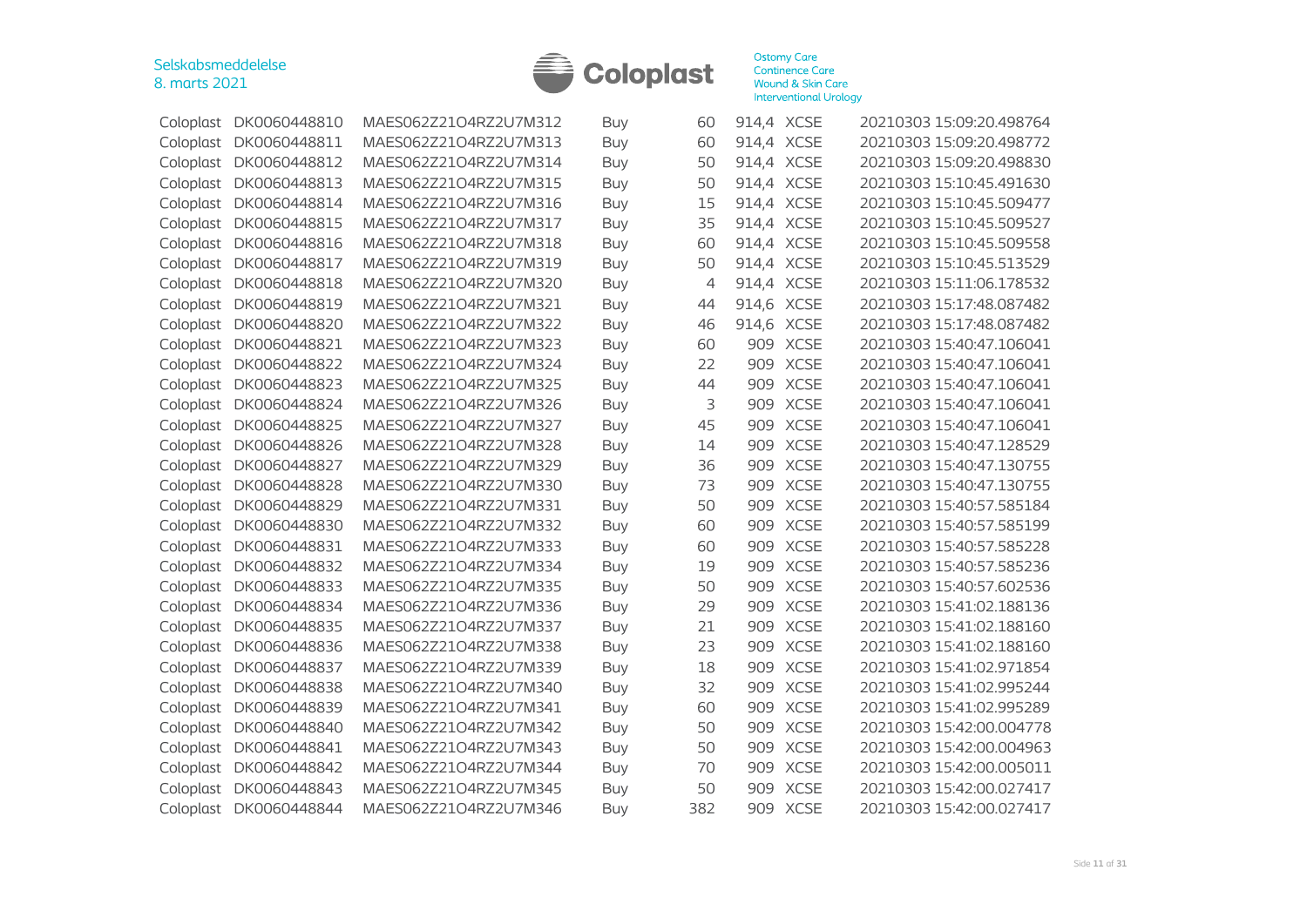

| Coloplast | DK0060448845 | MAES062Z21O4RZ2U7M347 | <b>Buy</b> | 10  |            | 909 XCSE    | 20210303 15:42:50.177492 |
|-----------|--------------|-----------------------|------------|-----|------------|-------------|--------------------------|
| Coloplast | DK0060448846 | MAES062Z21O4RZ2U7M348 | Buy        | 40  |            | 909 XCSE    | 20210303 15:42:50.177546 |
| Coloplast | DK0060448847 | MAES062Z21O4RZ2U7M349 | <b>Buy</b> | 10  | 909        | <b>XCSE</b> | 20210303 15:42:50.177595 |
| Coloplast | DK0060448848 | MAES062Z21O4RZ2U7M350 | Buy        | 50  | 909        | <b>XCSE</b> | 20210303 15:42:50.198328 |
| Coloplast | DK0060448849 | MAES062Z21O4RZ2U7M351 | Buy        | 50  | 909        | <b>XCSE</b> | 20210303 15:42:50.200841 |
| Coloplast | DK0060448850 | MAES062Z21O4RZ2U7M352 | <b>Buy</b> | 19  | 909        | <b>XCSE</b> | 20210303 15:42:54.248100 |
| Coloplast | DK0060448851 | MAES062Z21O4RZ2U7M353 | Buy        | 28  | 909        | <b>XCSE</b> | 20210303 15:42:54.248133 |
| Coloplast | DK0060448852 | MAES062Z21O4RZ2U7M354 | Buy        | 3   | 909        | <b>XCSE</b> | 20210303 15:42:54.248152 |
| Coloplast | DK0060448853 | MAES062Z21O4RZ2U7M355 | <b>Buy</b> | 3   | 909        | <b>XCSE</b> | 20210303 15:42:54.248152 |
| Coloplast | DK0060448854 | MAES062Z21O4RZ2U7M356 | <b>Buy</b> | 19  | 909        | <b>XCSE</b> | 20210303 15:42:54.248163 |
| Coloplast | DK0060448855 | MAES062Z21O4RZ2U7M357 | Buy        | 80  | 909        | <b>XCSE</b> | 20210303 15:42:54.248199 |
| Coloplast | DK0060448856 | MAES062Z21O4RZ2U7M358 | Buy        | 50  | 909        | <b>XCSE</b> | 20210303 15:42:54.272763 |
| Coloplast | DK0060448857 | MAES062Z21O4RZ2U7M359 | <b>Buy</b> | 83  | 909        | <b>XCSE</b> | 20210303 15:42:54.272763 |
| Coloplast | DK0060448858 | MAES062Z21O4RZ2U7M360 | Buy        | 43  | 909        | <b>XCSE</b> | 20210303 15:43:01.611948 |
| Coloplast | DK0060448859 | MAES062Z21O4RZ2U7M361 | <b>Buy</b> | 7   | 909        | <b>XCSE</b> | 20210303 15:43:04.040846 |
| Coloplast | DK0060448860 | MAES062Z21O4RZ2U7M362 | <b>Buy</b> | 50  | 909        | <b>XCSE</b> | 20210303 15:43:06.052870 |
| Coloplast | DK0060448861 | MAES062Z21O4RZ2U7M363 | <b>Buy</b> | 29  | 909        | <b>XCSE</b> | 20210303 15:43:06.077355 |
| Coloplast | DK0060448862 | MAES062Z21O4RZ2U7M364 | Buy        | 21  | 909        | <b>XCSE</b> | 20210303 15:43:17.297710 |
| Coloplast | DK0060448863 | MAES062Z21O4RZ2U7M365 | Buy        | 27  | 909        | <b>XCSE</b> | 20210303 15:43:17.314802 |
| Coloplast | DK0060448864 | MAES062Z21O4RZ2U7M366 | Buy        | 23  | 909        | <b>XCSE</b> | 20210303 15:43:17.317095 |
| Coloplast | DK0060448865 | MAES062Z21O4RZ2U7M367 | Buy        | 34  | 909        | <b>XCSE</b> | 20210303 15:43:17.317161 |
| Coloplast | DK0060448866 | MAES062Z21O4RZ2U7M368 | Buy        | 500 | 906        | <b>XCSE</b> | 20210303 16:10:09.271115 |
| Coloplast | DK0060448867 | MAES062Z21O4RZ2U7M369 | <b>Buy</b> | 3   | 906        | <b>XCSE</b> | 20210303 16:10:09.271115 |
| Coloplast | DK0060448868 | MAES062Z21O4RZ2U7M370 | Buy        | 400 | 906        | <b>XCSE</b> | 20210303 16:10:09.271124 |
| Coloplast | DK0060448869 | MAES062Z21O4RZ2U7M371 | <b>Buy</b> | 674 | 906        | <b>XCSE</b> | 20210303 16:10:09.271126 |
| Coloplast | DK0060448870 | MAES062Z21O4RZ2U7M372 | Buy        | 43  |            | 906 XCSE    | 20210303 16:10:09.271129 |
| Coloplast | DK0060448871 | MAES062Z21O4RZ2U7M373 | <b>Buy</b> | 380 | 906        | <b>XCSE</b> | 20210303 16:10:09.271139 |
| Coloplast | DK0060448872 | MAES062Z21O4RZ2U7M374 | Buy        | 60  | 908,6      | <b>XCSE</b> | 20210303 16:42:23.877727 |
| Coloplast | DK0060448873 | MAES062Z21O4RZ2U7M375 | <b>Buy</b> | 60  | 908,6      | <b>XCSE</b> | 20210303 16:42:23.877727 |
| Coloplast | DK0060448874 | MAES062Z21O4RZ2U7M376 | <b>Buy</b> | 44  | 908,6      | <b>XCSE</b> | 20210303 16:42:23.877727 |
| Coloplast | DK0060448875 | MAES062Z21O4RZ2U7M377 | <b>Buy</b> | 3   | 908,6      | <b>XCSE</b> | 20210303 16:42:23.877727 |
| Coloplast | DK0060448876 | MAES062Z21O4RZ2U7M378 | <b>Buy</b> | 50  | 908,6      | <b>XCSE</b> | 20210303 16:42:29.096345 |
| Coloplast | DK0060448877 | MAES062Z21O4RZ2U7M379 | <b>Buy</b> | 8   | 908,6 XCSE |             | 20210303 16:42:29.096349 |
| Coloplast | DK0060448878 | MAES062Z21O4RZ2U7M380 | <b>Buy</b> | 60  | 908,6 XCSE |             | 20210303 16:42:29.096368 |
| Coloplast | DK0060448879 | MAES062Z21O4RZ2U7M381 | Buy        | 60  | 908,6 XCSE |             | 20210303 16:42:29.096371 |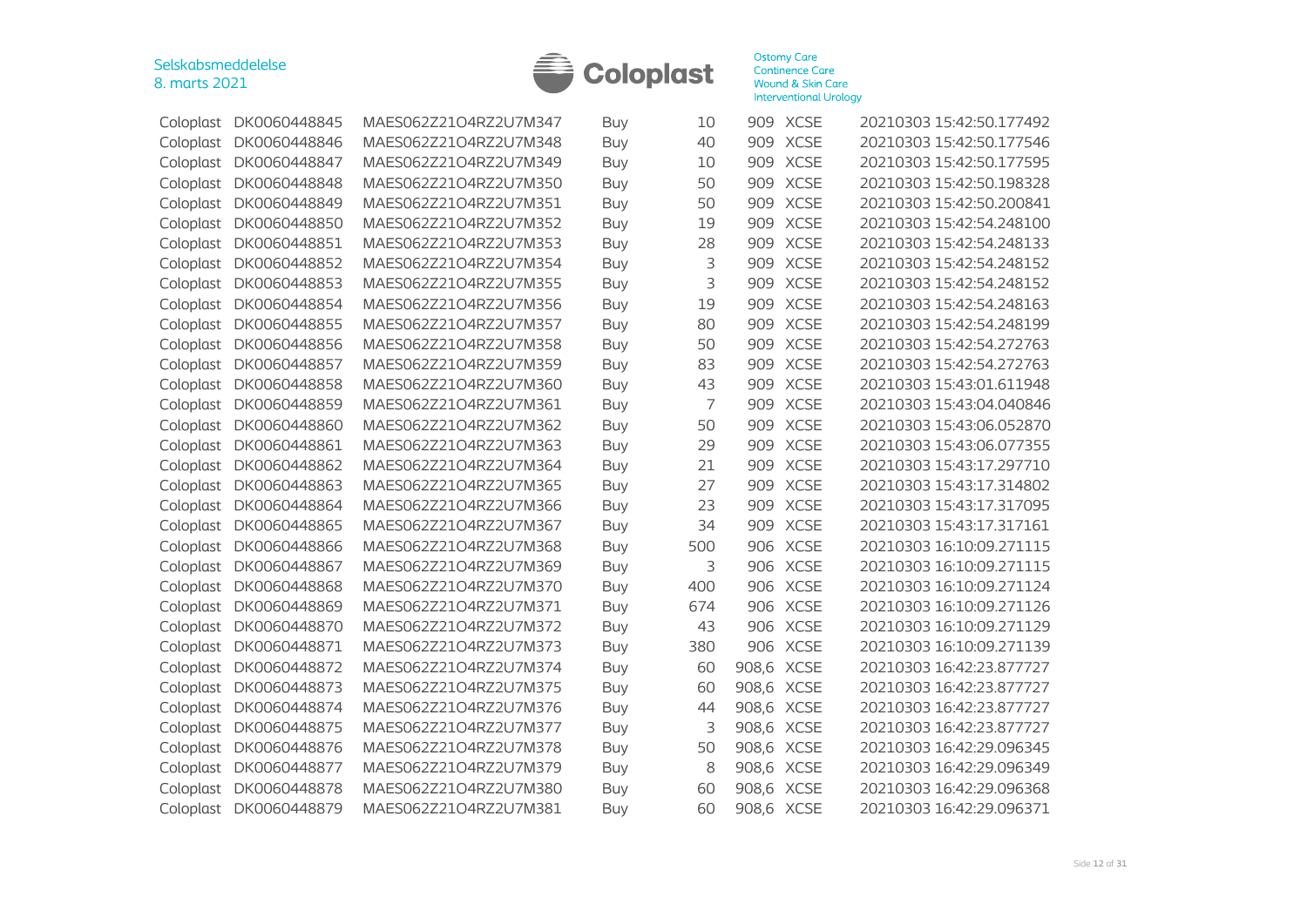

| Coloplast | DK0060448880 | MAES062Z21O4RZ2U7M382 | Buy        | 17  | 908,8 XCSE | 20210303 16:43:55.757442 |
|-----------|--------------|-----------------------|------------|-----|------------|--------------------------|
| Coloplast | DK0060448881 | MAES062Z21O4RZ2U7M383 | Buy        | 90  | 908,8 XCSE | 20210303 16:43:55.757442 |
| Coloplast | DK0060448882 | MAES062Z21O4RZ2U7M384 | <b>Buy</b> | 26  | 908,8 XCSE | 20210303 16:43:55.757442 |
| Coloplast | DK0060448883 | MAES062Z21O4RZ2U7M385 | Buy        | 49  | 908,8 XCSE | 20210303 16:43:55.757442 |
| Coloplast | DK0060448884 | MAES062Z21O4RZ2U7M386 | <b>Buy</b> | 8   | 908,8 XCSE | 20210303 16:43:55.757442 |
| Coloplast | DK0060448885 | MAES062Z21O4RZ2U7M387 | <b>Buy</b> | 22  | 908,8 XCSE | 20210303 16:43:55.757442 |
| Coloplast | DK0060448886 | MAES062Z21O4RZ2U7M388 | Buy        | 14  | 908,8 XCSE | 20210303 16:43:55.779927 |
| Coloplast | DK0060448887 | MAES062Z21O4RZ2U7M389 | <b>Buy</b> | 36  | 908,8 XCSE | 20210303 16:43:57.196180 |
| Coloplast | DK0060448888 | MAES062Z21O4RZ2U7M390 | Buy        | 50  | 908,8 XCSE | 20210303 16:44:03.415229 |
| Coloplast | DK0060448889 | MAES062Z21O4RZ2U7M391 | <b>Buy</b> | 60  | 908,8 XCSE | 20210303 16:44:03.415270 |
| Coloplast | DK0060448890 | MAES062Z21O4RZ2U7M392 | Buy        | 60  | 908,8 XCSE | 20210303 16:44:03.415278 |
| Coloplast | DK0060448891 | MAES062Z21O4RZ2U7M393 | <b>Buy</b> | 41  | 908,8 XCSE | 20210303 16:44:09.518995 |
| Coloplast | DK0060448892 | MAES062Z21O4RZ2U7M394 | <b>Buy</b> | 9   | 908,8 XCSE | 20210303 16:44:09.519038 |
| Coloplast | DK0060448893 | MAES062Z21O4RZ2U7M395 | Buy        | 50  | 908,8 XCSE | 20210303 16:44:09.662773 |
| Coloplast | DK0060448894 | MAES062Z21O4RZ2U7M396 | <b>Buy</b> | 60  | 908,8 XCSE | 20210303 16:44:09.662801 |
| Coloplast | DK0060448895 | MAES062Z21O4RZ2U7M397 | Buy        | 46  | 908,8 XCSE | 20210303 16:44:28.067103 |
| Coloplast | DK0060448896 | MAES062Z21O4RZ2U7M398 | <b>Buy</b> | 4   | 908,8 XCSE | 20210303 16:44:28.067141 |
| Coloplast | DK0060448897 | MAES062Z21O4RZ2U7M399 | Buy        | 80  | 908,8 XCSE | 20210303 16:44:28.067181 |
| Coloplast | DK0060448898 | MAES062Z21O4RZ2U7M400 | <b>Buy</b> | 50  | 908,8 XCSE | 20210303 16:44:28.092559 |
| Coloplast | DK0060448899 | MAES062Z21O4RZ2U7M401 | Buy        | 33  | 908,8 XCSE | 20210303 16:44:28.094288 |
| Coloplast | DK0060448900 | MAES062Z21O4RZ2U7M402 | Buy        | 17  | 908,8 XCSE | 20210303 16:44:39.540509 |
| Coloplast | DK0060448901 | MAES062Z21O4RZ2U7M403 | <b>Buy</b> | 50  | 908,8 XCSE | 20210303 16:44:40.466314 |
| Coloplast | DK0060448902 | MAES062Z21O4RZ2U7M404 | Buy        | 90  | 908,8 XCSE | 20210303 16:44:40.466389 |
| Coloplast | DK0060448903 | MAES062Z21O4RZ2U7M405 | Buy        | 50  | 908,8 XCSE | 20210303 16:45:01.955755 |
| Coloplast | DK0060448904 | MAES062Z21O4RZ2U7M406 | Buy        | 50  | 908,8 XCSE | 20210303 16:45:06.229452 |
| Coloplast | DK0060448905 | MAES062Z21O4RZ2U7M407 | <b>Buy</b> | 18  | 908,8 XCSE | 20210303 16:45:06.229532 |
| Coloplast | DK0060448906 | MAES062Z21O4RZ2U7M408 | <b>Buy</b> | 32  | 908,8 XCSE | 20210303 16:45:06.229602 |
| Coloplast | DK0060448907 | MAES062Z21O4RZ2U7M409 | <b>Buy</b> | 50  | 908,8 XCSE | 20210303 16:45:06.268393 |
| Coloplast | DK0060448908 | MAES062Z21O4RZ2U7M410 | <b>Buy</b> | 400 | 908,8 XCSE | 20210303 16:45:06.290598 |
| Coloplast | DK0060448909 | MAES062Z21O4RZ2U7M411 | <b>Buy</b> | 50  | 908,8 XCSE | 20210303 16:45:06.290598 |
| Coloplast | DK0060448910 | MAES062Z21O4RZ2U7M412 | <b>Buy</b> | 30  | 908,8 XCSE | 20210303 16:45:06.319548 |
| Coloplast | DK0060448911 | MAES062Z21O4RZ2U7M413 | Buy        | 13  | 908,8 XCSE | 20210303 16:45:06.319575 |
| Coloplast | DK0060448912 | MAES062Z21O4RZ2U7M414 | <b>Buy</b> | 46  | 907,4 XCSE | 20210303 16:47:18.295689 |
| Coloplast | DK0060448913 | MAES062Z21O4RZ2U7M415 | <b>Buy</b> | 45  | 907,4 XCSE | 20210303 16:47:18.295689 |
| Coloplast | DK0060448914 | MAES062Z21O4RZ2U7M416 | Buv        | 50  | 907,4 XCSE | 20210303 16:47:18.318768 |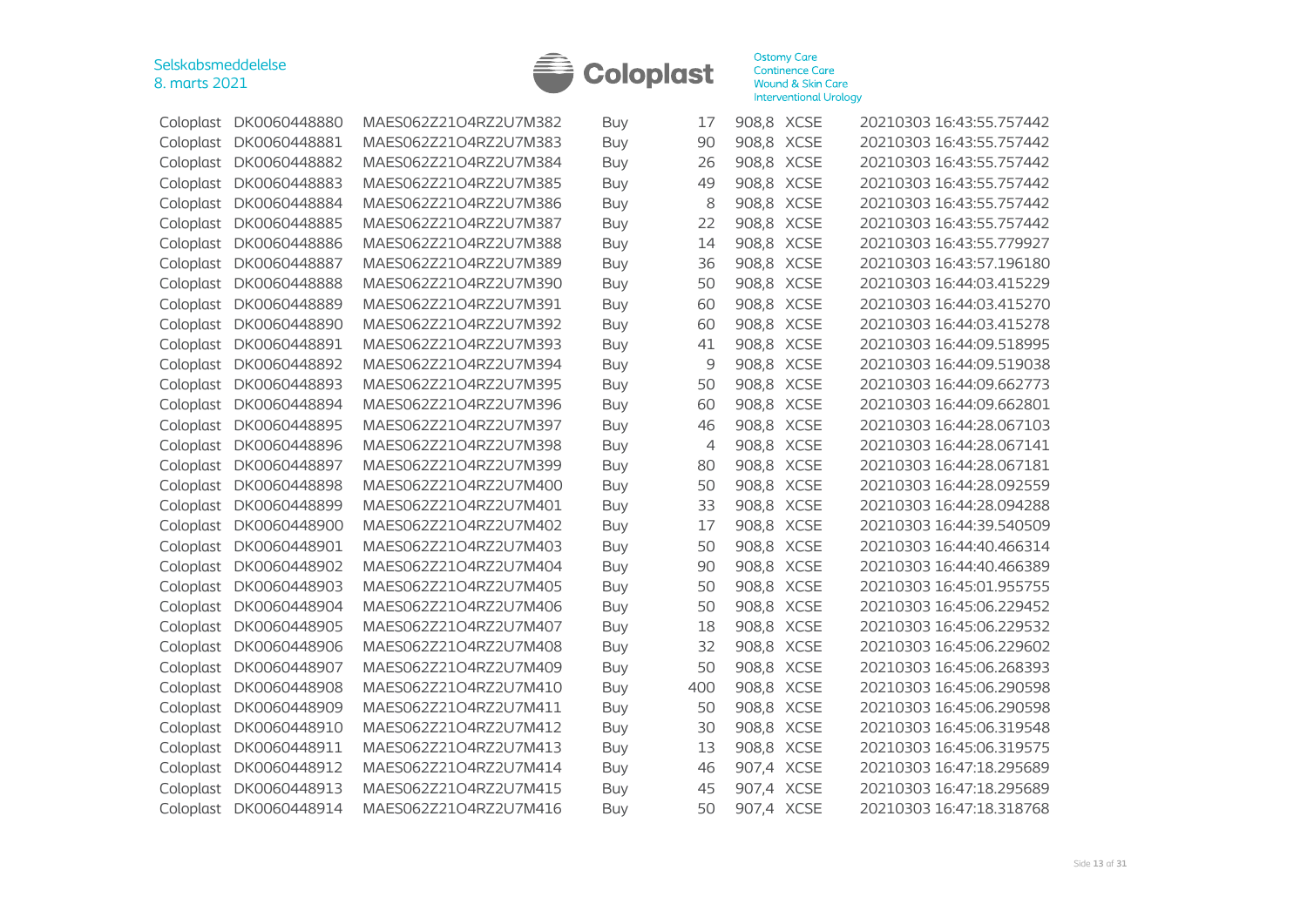

| Coloplast | DK0060448915 | MAES062Z21O4RZ2U7M417 | <b>Buy</b> | 19  | 907,4 XCSE |             | 20210303 16:47:18.318792 |
|-----------|--------------|-----------------------|------------|-----|------------|-------------|--------------------------|
| Coloplast | DK0060448916 | MAES062Z21O4RZ2U7M418 | Buy        | 63  | 907,4 XCSE |             | 20210303 16:47:18.322840 |
| Coloplast | DK0060448917 | MAES062Z21O4RZ2U7M419 | <b>Buy</b> | 50  | 907,4 XCSE |             | 20210303 16:47:18.322840 |
| Coloplast | DK0060448918 | MAES062Z21O4RZ2U7M420 | Buy        | 66  | 907,4 XCSE |             | 20210303 16:47:18.324012 |
| Coloplast | DK0060448919 | MAES062Z21O4RZ2U7M421 | Buy        | 50  | 907,4 XCSE |             | 20210303 16:47:18.324012 |
| Coloplast | DK0060448920 | MAES062Z21O4RZ2U7M422 | <b>Buy</b> | 33  | 907,4 XCSE |             | 20210303 16:47:18.328273 |
| Coloplast | DK0060448921 | MAES062Z21O4RZ2U7M423 | Buy        | 14  | 907,4 XCSE |             | 20210303 16:47:18.341358 |
| Coloplast | DK0060448922 | MAES062Z21O4RZ2U7M424 | <b>Buy</b> | 30  | 907,4 XCSE |             | 20210303 16:47:18.378126 |
| Coloplast | DK0060448923 | MAES062Z21O4RZ2U7M425 | Buy        | 3   | 907,4 XCSE |             | 20210303 16:47:18.378126 |
| Coloplast | DK0060448924 | MAES062Z21O4RZ2U7M426 | Buy        | 50  | 907,4 XCSE |             | 20210303 16:47:26.167192 |
| Coloplast | DK0060448925 | MAES062Z21O4RZ2U7M427 | Buy        | 60  | 907,4 XCSE |             | 20210303 16:47:26.167235 |
| Coloplast | DK0060448926 | MAES062Z21O4RZ2U7M428 | Buy        | 60  | 907,4 XCSE |             | 20210303 16:47:26.167241 |
| Coloplast | DK0060448927 | MAES062Z21O4RZ2U7M429 | <b>Buy</b> | 60  | 907,4 XCSE |             | 20210303 16:47:26.167251 |
| Coloplast | DK0060448928 | MAES062Z21O4RZ2U7M430 | <b>Buy</b> | 50  | 907,8 XCSE |             | 20210303 16:48:58.483845 |
| Coloplast | DK0060448929 | MAES062Z21O4RZ2U7M431 | <b>Buy</b> | 60  | 907,8 XCSE |             | 20210303 16:48:58.483922 |
| Coloplast | DK0060448930 | MAES062Z21O4RZ2U7M432 | <b>Buy</b> | 116 | 907,8 XCSE |             | 20210303 16:48:58.502989 |
| Coloplast | DK0060448931 | MAES062Z21O4RZ2U7M433 | Buy        | 50  | 907,8 XCSE |             | 20210303 16:48:58.502989 |
| Coloplast | DK0060448932 | MAES062Z21O4RZ2U7M434 | <b>Buy</b> | 60  | 907,8 XCSE |             | 20210303 16:48:58.506289 |
| Coloplast | DK0060448933 | MAES062Z21O4RZ2U7M435 | Buy        | 50  | 907,8 XCSE |             | 20210303 16:48:58.506289 |
| Coloplast | DK0060448934 | MAES062Z21O4RZ2U7M436 | Buy        | 50  | 907,8 XCSE |             | 20210303 16:48:58.506335 |
| Coloplast | DK0060448935 | MAES062Z21O4RZ2U7M437 | Buy        | 50  | 907,8 XCSE |             | 20210303 16:48:58.509567 |
| Coloplast | DK0060448936 | MAES062Z21O4RZ2U7M438 | Buy        | 81  | 907,8 XCSE |             | 20210303 16:48:58.509567 |
| Coloplast | DK0060448937 | MAES062Z21O4RZ2U7M439 | <b>Buy</b> | 5   | 907,8 XCSE |             | 20210303 16:49:00.585928 |
| Coloplast | DK0060448938 | MAES062Z21O4RZ2U7M440 | Buy        | 45  | 907,8 XCSE |             | 20210303 16:49:00.615571 |
| Coloplast | DK0060448939 | MAES062Z21O4RZ2U7M441 | Buy        | 60  | 907,8 XCSE |             | 20210303 16:49:00.615624 |
| Coloplast | DK0060448940 | MAES062Z21O4RZ2U7M442 | <b>Buy</b> | 60  | 907,8 XCSE |             | 20210303 16:49:00.615633 |
| Coloplast | DK0060448941 | MAES062Z21O4RZ2U7M443 | Buy        | 50  | 907,8 XCSE |             | 20210303 16:49:01.989266 |
| Coloplast | DK0060448942 | MAES062Z21O4RZ2U7M444 | <b>Buy</b> | 60  | 907,8 XCSE |             | 20210303 16:49:01.989320 |
| Coloplast | DK0060448943 | MAES062Z21O4RZ2U7M445 | <b>Buy</b> | 21  | 908 XCSE   |             | 20210303 16:49:33.441385 |
| Coloplast | DK0060448944 | MAES062Z21O4RZ2U7M446 | <b>Buy</b> | 22  | 908 XCSE   |             | 20210303 16:49:33.441385 |
| Coloplast | DK0060448945 | MAES062Z21O4RZ2U7M447 | <b>Buy</b> | 56  | 908 XCSE   |             | 20210303 16:49:33.441385 |
| Coloplast | DK0060448946 | MAES062Z21O4RZ2U7M448 | <b>Buy</b> | 48  | 908 XCSE   |             | 20210303 16:49:33.441385 |
| Coloplast | DK0060448947 | MAES062Z21O4RZ2U7M449 | <b>Buy</b> | 55  | 908 XCSE   |             | 20210303 16:49:33.441385 |
| Coloplast | DK0060448948 | MAES062Z21O4RZ2U7M450 | <b>Buy</b> | 27  | 908        | <b>XCSE</b> | 20210303 16:49:33.441403 |
| Coloplast | DK0060448949 | MAES062Z21O4RZ2U7M451 | Buy        | 50  | 908 XCSE   |             | 20210303 16:49:33.444304 |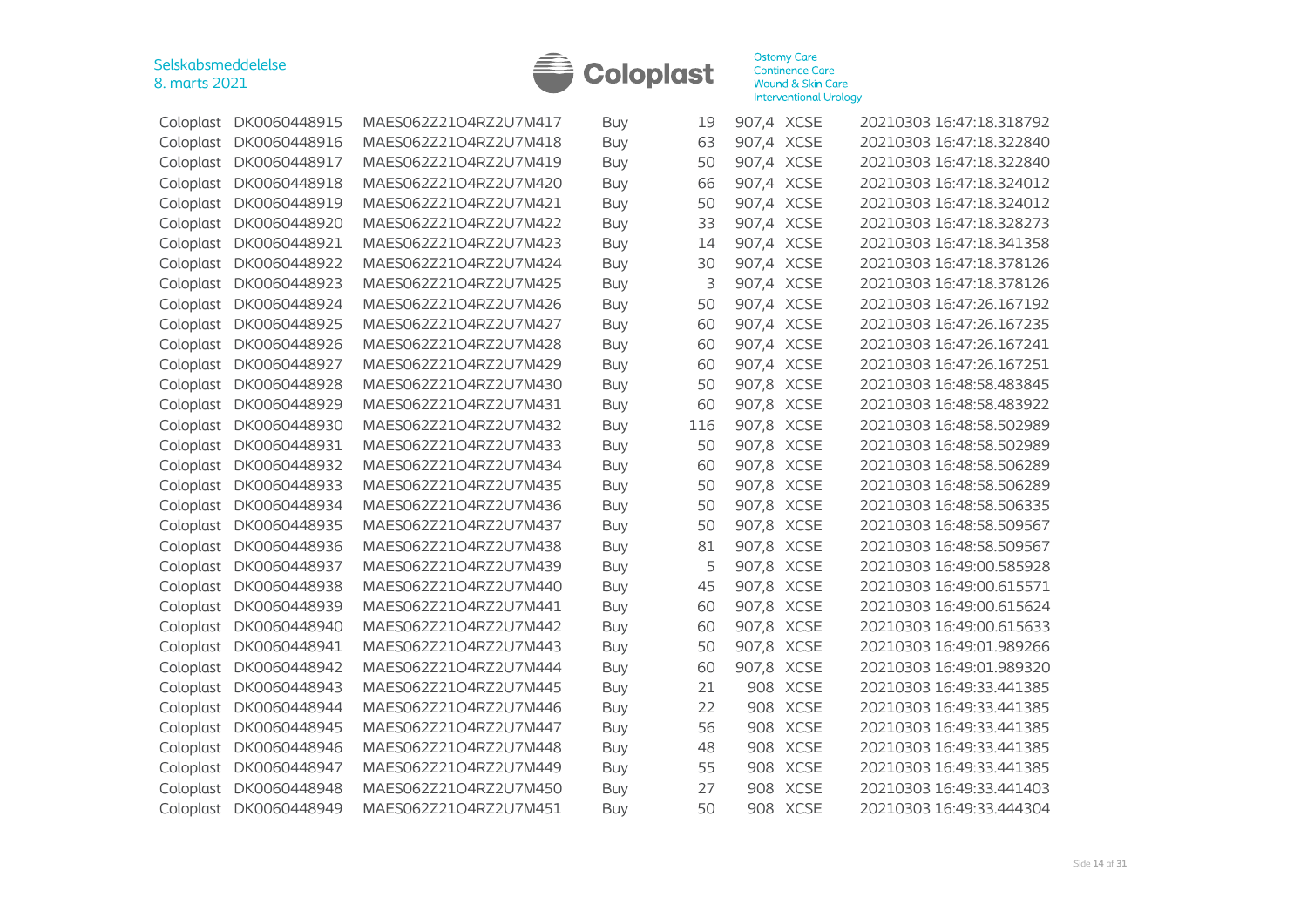

| Coloplast | DK0060448950 | MAES062Z21O4RZ2U7M452 | Buy        | 14  |            | 908 XCSE    | 20210303 16:49:33.463992 |
|-----------|--------------|-----------------------|------------|-----|------------|-------------|--------------------------|
| Coloplast | DK0060448951 | MAES062Z21O4RZ2U7M453 | Buy        | 36  |            | 908 XCSE    | 20210303 16:49:33.464481 |
| Coloplast | DK0060448952 | MAES062Z21O4RZ2U7M454 | <b>Buy</b> | 14  |            | 908 XCSE    | 20210303 16:49:33.464481 |
| Coloplast | DK0060448953 | MAES062Z21O4RZ2U7M455 | <b>Buy</b> | 3   |            | 908 XCSE    | 20210303 16:49:33.483990 |
| Coloplast | DK0060448954 | MAES062Z21O4RZ2U7M456 | Buy        | 15  | 908        | <b>XCSE</b> | 20210303 16:49:33.487147 |
| Coloplast | DK0060448955 | MAES062Z21O4RZ2U7M457 | <b>Buy</b> | 32  |            | 908 XCSE    | 20210303 16:49:33.511024 |
| Coloplast | DK0060448956 | MAES062Z21O4RZ2U7M458 | Buy        | 50  |            | 908 XCSE    | 20210303 16:49:45.770072 |
| Coloplast | DK0060448957 | MAES062Z21O4RZ2U7M459 | Buy        | 11  | 908        | <b>XCSE</b> | 20210303 16:49:45.792650 |
| Coloplast | DK0060448958 | MAES062Z21O4RZ2U7M460 | <b>Buy</b> | 43  | 907,2 XCSE |             | 20210303 16:50:45.405846 |
| Coloplast | DK0060448959 | MAES062Z21O4RZ2U7M461 | Buy        | 60  | 907,2 XCSE |             | 20210303 16:50:45.405846 |
| Coloplast | DK0060448960 | MAES062Z21O4RZ2U7M462 | Buy        | 50  | 907,2 XCSE |             | 20210303 16:50:45.405846 |
| Coloplast | DK0060448961 | MAES062Z21O4RZ2U7M463 | Buy        | 45  | 907,2 XCSE |             | 20210303 16:50:45.405846 |
| Coloplast | DK0060448962 | MAES062Z21O4RZ2U7M464 | Buy        | 50  | 907,2 XCSE |             | 20210303 16:50:45.429051 |
| Coloplast | DK0060448963 | MAES062Z21O4RZ2U7M465 | Buy        | 50  | 907,2 XCSE |             | 20210303 16:50:52.683881 |
| Coloplast | DK0060448964 | MAES062Z21O4RZ2U7M466 | <b>Buy</b> | 30  | 907,4 XCSE |             | 20210303 16:51:08.258367 |
| Coloplast | DK0060448965 | MAES062Z21O4RZ2U7M467 | <b>Buy</b> | 20  | 907,4 XCSE |             | 20210303 16:51:08.258432 |
| Coloplast | DK0060448966 | MAES062Z21O4RZ2U7M468 | Buy        | 120 | 907,4 XCSE |             | 20210303 16:51:08.258472 |
| Coloplast | DK0060448967 | MAES062Z21O4RZ2U7M469 | Buy        | 24  | 907,4 XCSE |             | 20210303 16:51:08.285071 |
| Coloplast | DK0060448968 | MAES062Z21O4RZ2U7M470 | Buy        | 26  | 907,4 XCSE |             | 20210303 16:51:08.316737 |
| Coloplast | DK0060448969 | MAES062Z21O4RZ2U7M471 | <b>Buy</b> | 32  | 907,4 XCSE |             | 20210303 16:51:09.092432 |
| Coloplast | DK0060448970 | MAES062Z21O4RZ2U7M472 | <b>Buy</b> | 18  | 907,4 XCSE |             | 20210303 16:51:09.092460 |
| Coloplast | DK0060448971 | MAES062Z21O4RZ2U7M473 | Buy        | 100 | 907,4 XCSE |             | 20210303 16:51:09.092483 |
| Coloplast | DK0060448972 | MAES062Z21O4RZ2U7M474 | Buy        | 50  | 907,4 XCSE |             | 20210303 16:51:14.976871 |
| Coloplast | DK0060448973 | MAES062Z21O4RZ2U7M475 | <b>Buy</b> | 44  | 907,4 XCSE |             | 20210303 16:51:14.976892 |
| Coloplast | DK0060448974 | MAES062Z21O4RZ2U7M476 | Buy        | 41  | 907,4 XCSE |             | 20210303 16:51:15.067834 |
| Coloplast | DK0060448975 | MAES062Z21O4RZ2U7M477 | Buy        | 9   | 907,4 XCSE |             | 20210303 16:51:22.130245 |
| Coloplast | DK0060448976 | MAES062Z21O4RZ2U7M478 | Buy        | 191 | 907,4 XCSE |             | 20210303 16:51:22.130245 |
| Coloplast | DK0060448977 | MAES062Z21O4RZ2U7M479 | <b>Buy</b> | 50  | 907,4 XCSE |             | 20210303 16:51:22.155988 |
| Coloplast | DK0060448978 | MAES062Z21O4RZ2U7M480 | Buy        | 72  | 907,4 XCSE |             | 20210303 16:51:22.155988 |
| Coloplast | DK0060448979 | MAES062Z21O4RZ2U7M481 | Buy        | 37  | 907,4 XCSE |             | 20210303 16:51:22.212326 |
| Coloplast | DK0060448980 | MAES062Z21O4RZ2U7M482 | <b>Buy</b> | 13  | 907,4 XCSE |             | 20210303 16:51:26.330262 |
| Coloplast | DK0060448981 | MAES062Z21O4RZ2U7M483 | <b>Buy</b> | 60  | 907,4 XCSE |             | 20210303 16:51:26.330282 |
| Coloplast | DK0060448982 | MAES062Z21O4RZ2U7M484 | <b>Buy</b> | 60  | 907,4 XCSE |             | 20210303 16:51:26.330285 |
| Coloplast | DK0060448983 | MAES062Z21O4RZ2U7M485 | Buy        | 49  | 907,4 XCSE |             | 20210303 16:51:26.447096 |
| Coloplast | DK0060448984 | MAES062Z21O4RZ2U7M486 | Buy        | 50  |            | 907 XCSE    | 20210303 16:51:31.093672 |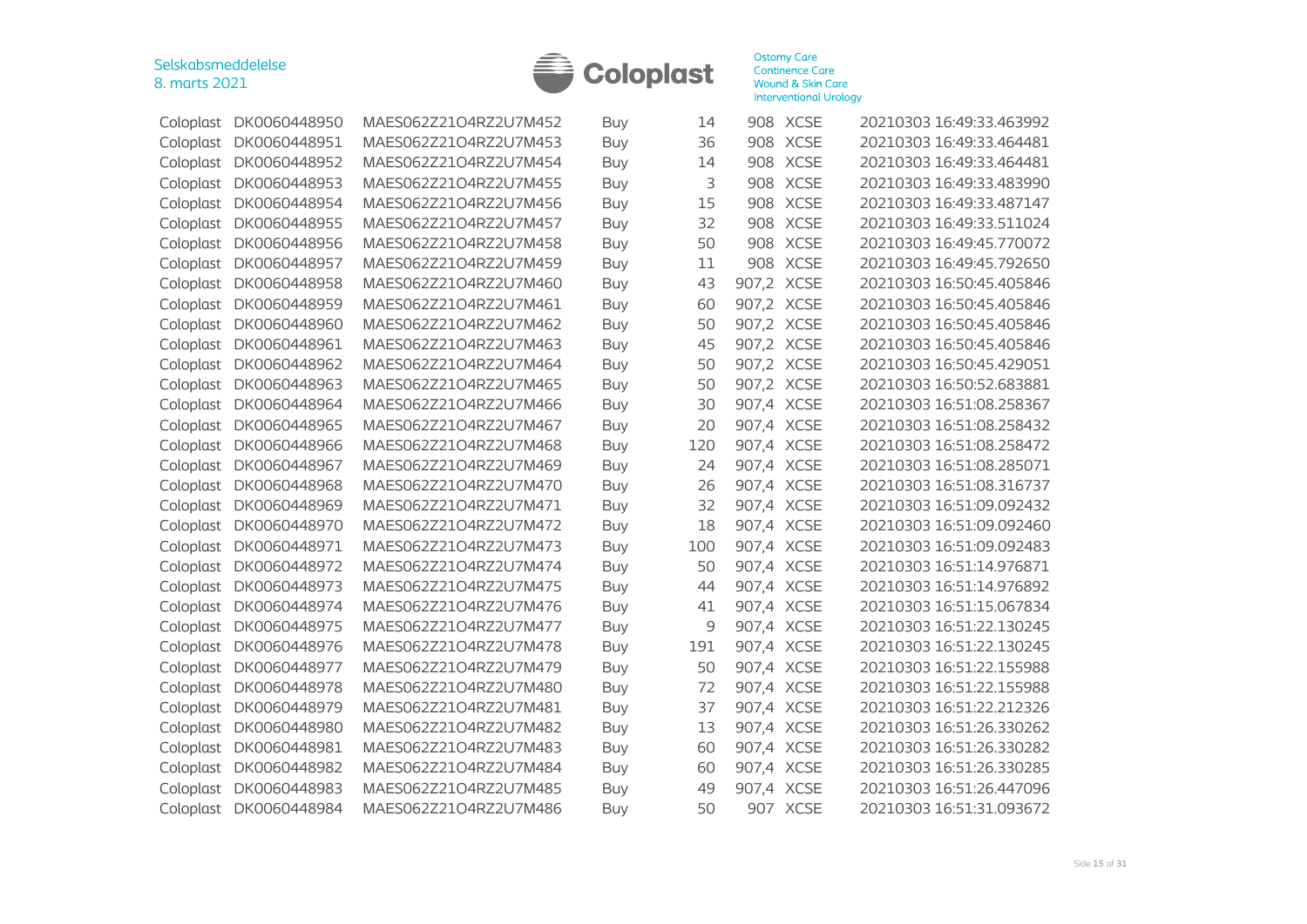

| DK0060448985              | MAES062Z21O4RZ2U7M487 | Buy        | 50  |  | 20210303 16:51:31.957216                                                                                                                     |
|---------------------------|-----------------------|------------|-----|--|----------------------------------------------------------------------------------------------------------------------------------------------|
| DK0060448986<br>Coloplast | MAES062Z21O4RZ2U7M488 | <b>Buy</b> | 90  |  | 20210303 16:51:31.957241                                                                                                                     |
| DK0060448987<br>Coloplast | MAES062Z21O4RZ2U7M489 | <b>Buy</b> | 32  |  | 20210303 16:51:31.957244                                                                                                                     |
| DK0060448988<br>Coloplast | MAES062Z21O4RZ2U7M490 | Buy        | 24  |  | 20210303 16:51:32.726595                                                                                                                     |
| DK0060448989<br>Coloplast | MAES062Z21O4RZ2U7M491 | Buy        | 26  |  | 20210303 16:51:32.726625                                                                                                                     |
| DK0060448990<br>Coloplast | MAES062Z21O4RZ2U7M492 | Buy        | 110 |  | 20210303 16:51:32.726650                                                                                                                     |
| DK0060448991<br>Coloplast | MAES062Z21O4RZ2U7M493 | <b>Buy</b> | 40  |  | 20210303 16:51:35.611290                                                                                                                     |
| DK0060448992<br>Coloplast | MAES062Z21O4RZ2U7M494 | <b>Buy</b> | 10  |  | 20210303 16:51:36.631749                                                                                                                     |
| DK0060448993<br>Coloplast | MAES062Z21O4RZ2U7M495 | Buy        | 161 |  | 20210303 16:51:36.631749                                                                                                                     |
| DK0060448994<br>Coloplast | MAES062Z21O4RZ2U7M496 | Buy        | 29  |  | 20210303 16:51:36.708670                                                                                                                     |
| DK0060448995<br>Coloplast | MAES062Z21O4RZ2U7M497 | <b>Buy</b> | 21  |  | 20210303 16:51:37.047828                                                                                                                     |
| DK0060448996              | MAES062Z21O4RZ2U7M498 | Buy        | 13  |  | 20210303 16:51:45.168817                                                                                                                     |
|                           |                       |            |     |  | 907 XCSE<br>907 XCSE<br>907 XCSE<br>907 XCSE<br>907 XCSE<br>907 XCSE<br>907 XCSE<br>907 XCSE<br>907 XCSE<br>907 XCSE<br>907 XCSE<br>907 XCSE |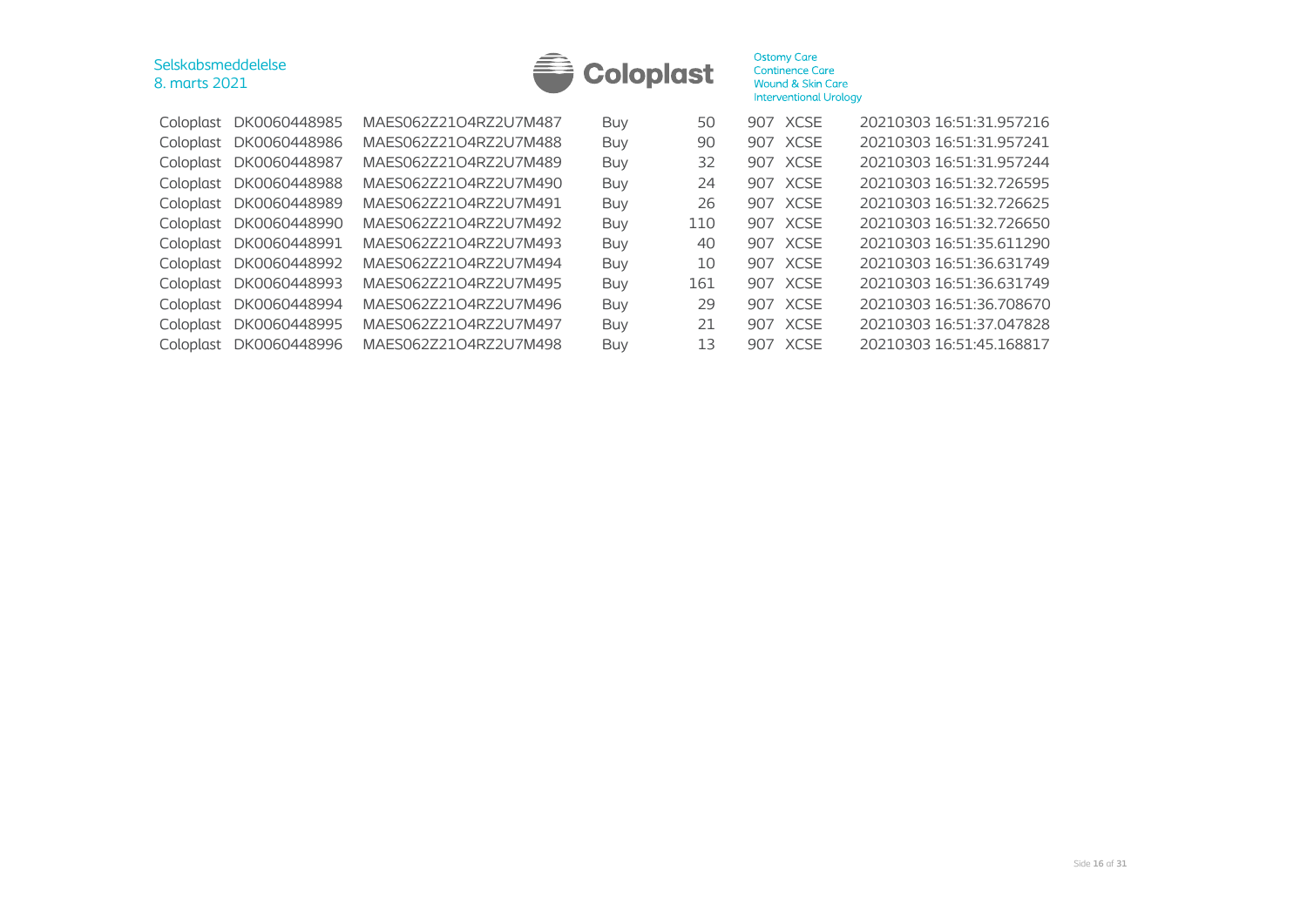

**Handelsdato 04-03-2021 Antal aktier 2.000**

| <b>Share</b> | <b>ISIN</b>  | Lei-code              | <b>Buy/Sell</b> | Volume | Price      | Venue      | Date & Time CET          |
|--------------|--------------|-----------------------|-----------------|--------|------------|------------|--------------------------|
| Coloplast    | DK0060448605 | MAES062Z21O4RZ2U7M107 | Buy             | 3      |            | 901 XCSE   | 20210304 9:01:32.730000  |
| Coloplast    | DK0060448606 | MAES062Z21O4RZ2U7M108 | Buy             | 28     | 904,8 XCSE |            | 20210304 9:46:42.683000  |
| Coloplast    | DK0060448607 | MAES062Z21O4RZ2U7M109 | <b>Buy</b>      | 30     | 897,4 XCSE |            | 20210304 10:51:47.136000 |
| Coloplast    | DK0060448608 | MAES062Z21O4RZ2U7M110 | <b>Buy</b>      | 16     |            | 891 XCSE   | 20210304 12:22:51.342000 |
| Coloplast    | DK0060448609 | MAES062Z21O4RZ2U7M111 | Buy             | 14     |            | 891 XCSE   | 20210304 12:22:51.342000 |
| Coloplast    | DK0060448610 | MAES062Z21O4RZ2U7M112 | <b>Buy</b>      | 50     | 891,2 XCSE |            | 20210304 13:27:15.710176 |
| Coloplast    | DK0060448611 | MAES062Z21O4RZ2U7M113 | Buy             | 22     |            | 891,2 XCSE | 20210304 13:27:15.753965 |
| Coloplast    | DK0060448612 | MAES062Z21O4RZ2U7M114 | <b>Buy</b>      | 28     | 891,2 XCSE |            | 20210304 13:27:15.753994 |
| Coloplast    | DK0060448613 | MAES062Z21O4RZ2U7M115 | Buy             | 22     | 891,2 XCSE |            | 20210304 13:27:21.217323 |
| Coloplast    | DK0060448614 | MAES062Z21O4RZ2U7M116 | Buy             | 18     |            | 891,6 XCSE | 20210304 13:28:20.750724 |
| Coloplast    | DK0060448615 | MAES062Z21O4RZ2U7M117 | Buy             | 8      | 891,6 XCSE |            | 20210304 13:28:20.750724 |
| Coloplast    | DK0060448616 | MAES062Z21O4RZ2U7M118 | Buy             |        |            | 891,6 XCSE | 20210304 13:28:20.750724 |
| Coloplast    | DK0060448617 | MAES062Z21O4RZ2U7M119 | Buy             | 15     |            | 891,6 XCSE | 20210304 13:28:20.750724 |
| Coloplast    | DK0060448618 | MAES062Z21O4RZ2U7M120 | <b>Buy</b>      | 60     | 891,6 XCSE |            | 20210304 13:28:20.750724 |
| Coloplast    | DK0060448619 | MAES062Z21O4RZ2U7M121 | Buy             | 7      |            | 891,6 XCSE | 20210304 13:28:20.773299 |
| Coloplast    | DK0060448620 | MAES062Z21O4RZ2U7M122 | Buy             | 34     |            | 891,6 XCSE | 20210304 13:28:20.807164 |
| Coloplast    | DK0060448621 | MAES062Z21O4RZ2U7M123 | <b>Buy</b>      | 9      | 891,6 XCSE |            | 20210304 13:28:20.807194 |
| Coloplast    | DK0060448622 | MAES062Z21O4RZ2U7M124 | Buy             | 50     | 891,6 XCSE |            | 20210304 13:28:20.807294 |
| Coloplast    | DK0060448623 | MAES062Z21O4RZ2U7M125 | Buy             | 18     | 891,6 XCSE |            | 20210304 13:28:28.206083 |
| Coloplast    | DK0060448624 | MAES062Z21O4RZ2U7M126 | <b>Buy</b>      | 20     | 891,6 XCSE |            | 20210304 13:28:31.420107 |
| Coloplast    | DK0060448625 | MAES062Z21O4RZ2U7M127 | Buy             | 12     | 891,6 XCSE |            | 20210304 13:28:51.597812 |
| Coloplast    | DK0060448626 | MAES062Z21O4RZ2U7M128 | Buy             | 60     | 891,6 XCSE |            | 20210304 13:28:51.597885 |
| Coloplast    | DK0060448627 | MAES062Z21O4RZ2U7M129 | Buy             | 15     | 891,6 XCSE |            | 20210304 13:29:35.030632 |
| Coloplast    | DK0060448628 | MAES062Z21O4RZ2U7M130 | Buy             | 35     | 891,6 XCSE |            | 20210304 13:29:35.030662 |
| Coloplast    | DK0060448629 | MAES062Z21O4RZ2U7M131 | Buy             | 23     |            | 891,6 XCSE | 20210304 13:29:35.030686 |
| Coloplast    | DK0060448630 | MAES062Z21O4RZ2U7M132 | <b>Buy</b>      | 5      | 891,6 XCSE |            | 20210304 13:29:35.030710 |
| Coloplast    | DK0060448631 | MAES062Z21O4RZ2U7M133 | Buy             | 22     |            | 891,6 XCSE | 20210304 13:30:03.320058 |
| Coloplast    | DK0060448632 | MAES062Z21O4RZ2U7M134 | <b>Buy</b>      | 28     | 891,6 XCSE |            | 20210304 13:30:03.320087 |
| Coloplast    | DK0060448633 | MAES062Z21O4RZ2U7M135 | <b>Buy</b>      | 8      |            | 891,6 XCSE | 20210304 13:30:03.337276 |
| Coloplast    | DK0060448634 | MAES062Z21O4RZ2U7M136 | <b>Buy</b>      | 42     |            | 891,6 XCSE | 20210304 13:30:03.337393 |
| Coloplast    | DK0060448635 | MAES062Z21O4RZ2U7M137 | Buy             | 50     | 891,6 XCSE |            | 20210304 13:30:03.363702 |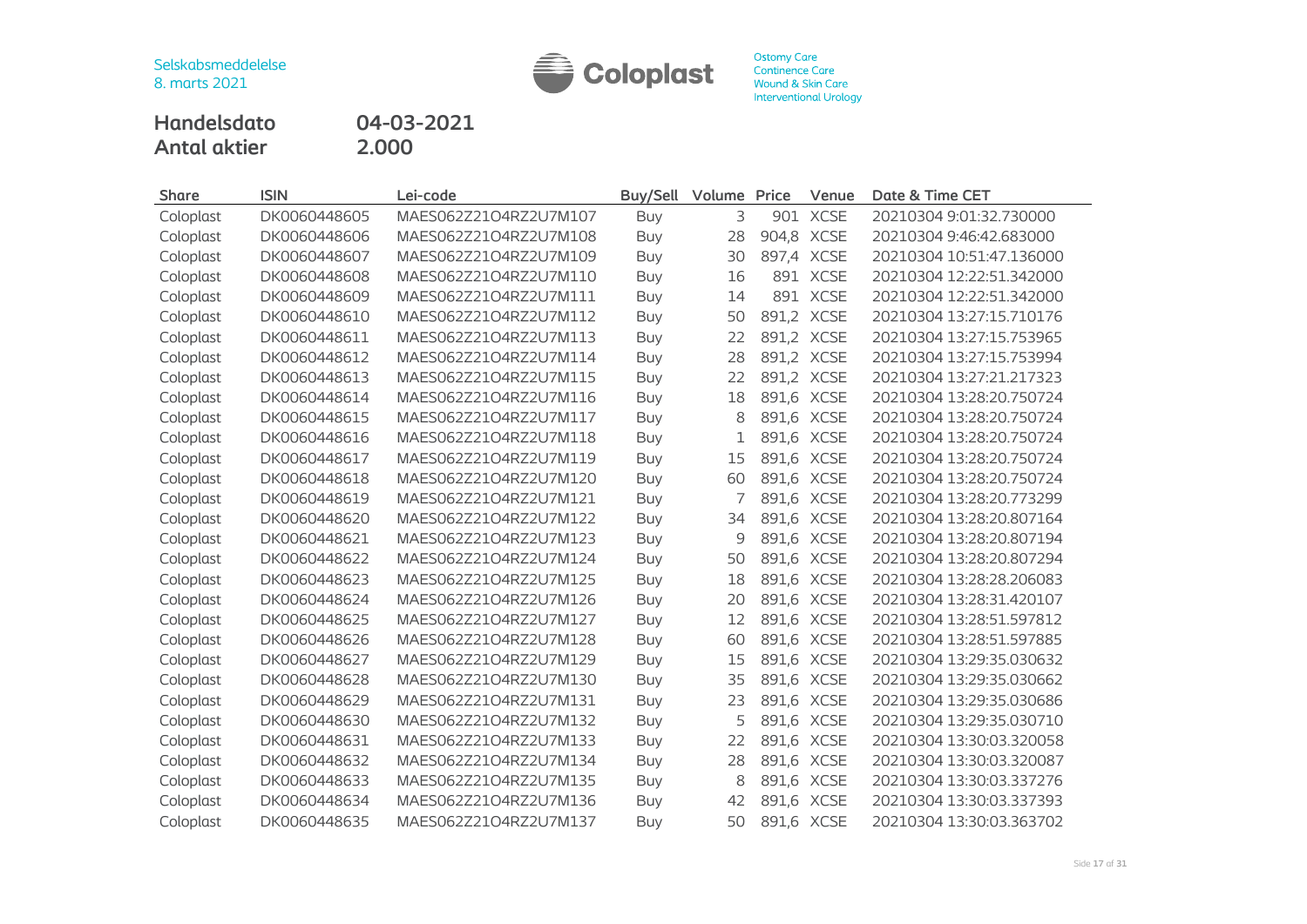

| Coloplast | DK0060448636 | MAES062Z21O4RZ2U7M138 | Buy        | 163            | 891.6 XCSE |             | 20210304 13:30:03.363702 |
|-----------|--------------|-----------------------|------------|----------------|------------|-------------|--------------------------|
| Coloplast | DK0060448637 | MAES062Z21O4RZ2U7M139 | <b>Buy</b> | 21             | 891,6 XCSE |             | 20210304 13:30:03.363810 |
| Coloplast | DK0060448638 | MAES062Z21O4RZ2U7M140 | Buy        | 8              | 891,6      | <b>XCSE</b> | 20210304 13:30:03.363841 |
| Coloplast | DK0060448639 | MAES062Z21O4RZ2U7M141 | <b>Buy</b> | 13             | 891,6      | <b>XCSE</b> | 20210304 13:30:03.363868 |
| Coloplast | DK0060448640 | MAES062Z21O4RZ2U7M142 | Buy        | 8              | 891,6      | <b>XCSE</b> | 20210304 13:30:34.332457 |
| Coloplast | DK0060448641 | MAES062Z21O4RZ2U7M143 | <b>Buy</b> | 5              | 891,6      | <b>XCSE</b> | 20210304 13:30:34.332457 |
| Coloplast | DK0060448642 | MAES062Z21O4RZ2U7M144 | <b>Buy</b> | $\overline{4}$ | 891,6 XCSE |             | 20210304 13:30:34.356365 |
| Coloplast | DK0060448643 | MAES062Z21O4RZ2U7M145 | Buy        | 19             | 891,6 XCSE |             | 20210304 13:30:47.062606 |
| Coloplast | DK0060448644 | MAES062Z21O4RZ2U7M146 | <b>Buy</b> | 18             | 891,6 XCSE |             | 20210304 13:30:47.101524 |
| Coloplast | DK0060448645 | MAES062Z21O4RZ2U7M147 | <b>Buy</b> | 9              | 891,6      | <b>XCSE</b> | 20210304 13:33:59.349915 |
| Coloplast | DK0060448646 | MAES062Z21O4RZ2U7M148 | <b>Buy</b> | 18             | 891,6      | <b>XCSE</b> | 20210304 13:33:59.399076 |
| Coloplast | DK0060448647 | MAES062Z21O4RZ2U7M149 | Buy        | 20             | 891,6      | <b>XCSE</b> | 20210304 13:34:12.930212 |
| Coloplast | DK0060448648 | MAES062Z21O4RZ2U7M150 | <b>Buy</b> | 12             | 891,6      | <b>XCSE</b> | 20210304 13:34:12.968549 |
| Coloplast | DK0060448649 | MAES062Z21O4RZ2U7M151 | <b>Buy</b> | 34             |            | 892 XCSE    | 20210304 13:37:49.409367 |
| Coloplast | DK0060448650 | MAES062Z21O4RZ2U7M152 | <b>Buy</b> | 16             |            | 892 XCSE    | 20210304 13:37:49.409399 |
| Coloplast | DK0060448651 | MAES062Z21O4RZ2U7M153 | <b>Buy</b> | 29             |            | 892 XCSE    | 20210304 13:37:49.409404 |
| Coloplast | DK0060448652 | MAES062Z21O4RZ2U7M154 | <b>Buy</b> | 45             |            | 892 XCSE    | 20210304 13:37:49.409437 |
| Coloplast | DK0060448653 | MAES062Z21O4RZ2U7M155 | <b>Buy</b> | 29             | 892        | <b>XCSE</b> | 20210304 13:37:49.426449 |
| Coloplast | DK0060448654 | MAES062Z21O4RZ2U7M156 | Buy        | 21             | 892        | <b>XCSE</b> | 20210304 13:37:58.720196 |
| Coloplast | DK0060448655 | MAES062Z21O4RZ2U7M157 | Buy        | 50             | 892        | <b>XCSE</b> | 20210304 13:37:58.720345 |
| Coloplast | DK0060448656 | MAES062Z21O4RZ2U7M158 | Buy        | 18             | 892        | <b>XCSE</b> | 20210304 13:37:58.955816 |
| Coloplast | DK0060448657 | MAES062Z21O4RZ2U7M159 | <b>Buy</b> | 24             | 892        | <b>XCSE</b> | 20210304 13:38:00.824320 |
| Coloplast | DK0060448658 | MAES062Z21O4RZ2U7M160 | <b>Buy</b> | 8              | 892        | <b>XCSE</b> | 20210304 13:40:07.501338 |
| Coloplast | DK0060448659 | MAES062Z21O4RZ2U7M161 | <b>Buy</b> | 6              | 892        | <b>XCSE</b> | 20210304 13:40:07.501374 |
| Coloplast | DK0060448660 | MAES062Z21O4RZ2U7M162 | <b>Buy</b> | 17             | 892        | <b>XCSE</b> | 20210304 13:40:07.501384 |
| Coloplast | DK0060448661 | MAES062Z21O4RZ2U7M163 | <b>Buy</b> | 60             | 892        | <b>XCSE</b> | 20210304 13:40:07.501399 |
| Coloplast | DK0060448662 | MAES062Z21O4RZ2U7M164 | <b>Buy</b> | 25             | 892        | <b>XCSE</b> | 20210304 13:40:07.537898 |
| Coloplast | DK0060448663 | MAES062Z21O4RZ2U7M165 | <b>Buy</b> | 25             |            | 892 XCSE    | 20210304 13:40:07.563926 |
| Coloplast | DK0060448664 | MAES062Z21O4RZ2U7M166 | Buy        | 165            | 892        | <b>XCSE</b> | 20210304 13:40:07.563926 |
| Coloplast | DK0060448665 | MAES062Z21O4RZ2U7M167 | <b>Buy</b> | 20             |            | 892 XCSE    | 20210304 13:41:00.031026 |
| Coloplast | DK0060448666 | MAES062Z21O4RZ2U7M168 | Buy        | 25             |            | 892 XCSE    | 20210304 13:41:00.074371 |
| Coloplast | DK0060448667 | MAES062Z21O4RZ2U7M169 | <b>Buy</b> | 5              |            | 892 XCSE    | 20210304 13:42:50.500934 |
| Coloplast | DK0060448668 | MAES062Z21O4RZ2U7M170 | <b>Buy</b> | 60             | 892        | <b>XCSE</b> | 20210304 13:42:50.501003 |
| Coloplast | DK0060448669 | MAES062Z21O4RZ2U7M171 | <b>Buy</b> | 50             | 892        | <b>XCSE</b> | 20210304 13:43:40.485592 |
| Coloplast | DK0060448670 | MAES062Z21O4RZ2U7M172 | Buy        | 60             |            | 892 XCSE    | 20210304 13:43:40.485648 |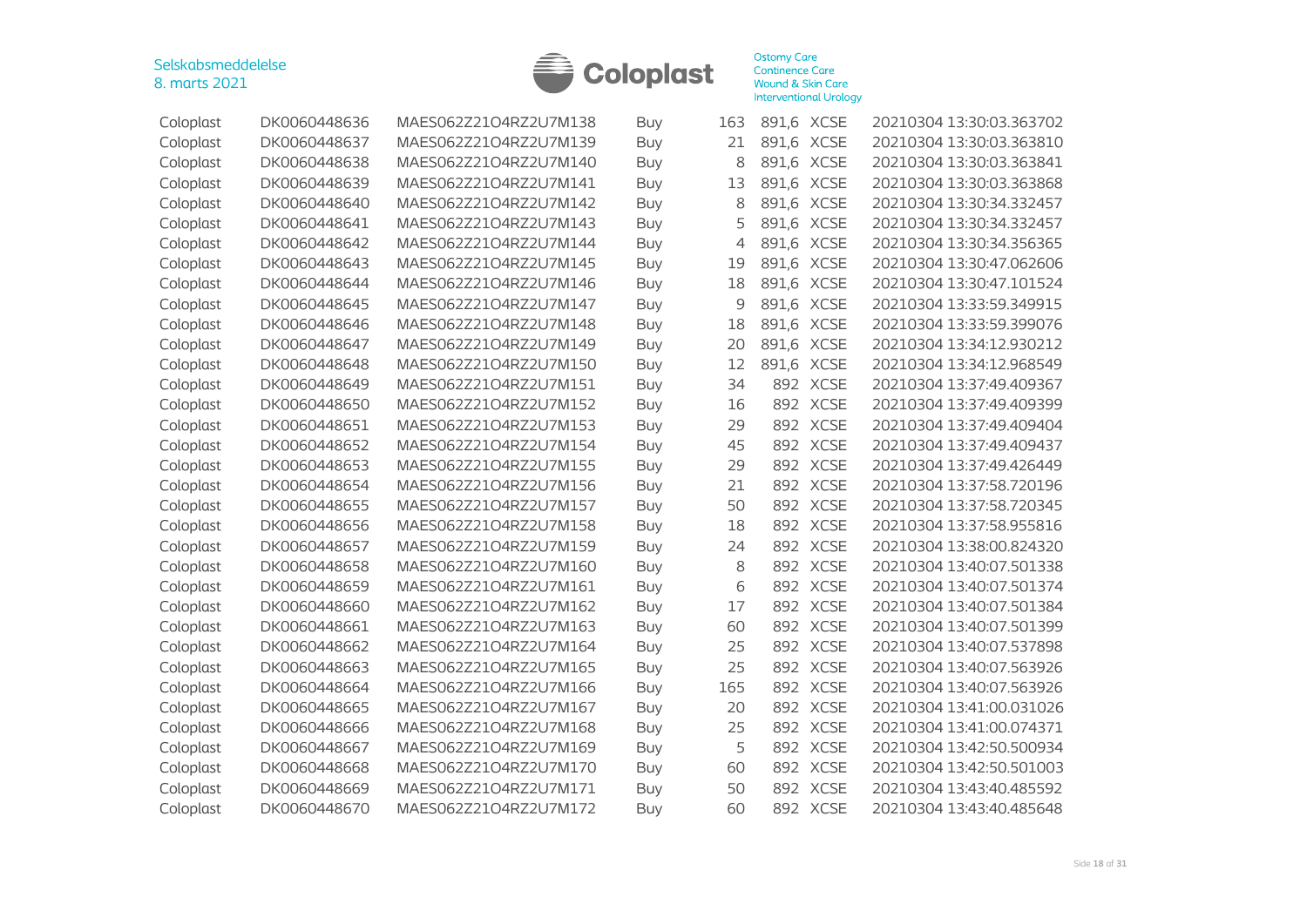

| Coloplast | DK0060448671 | MAES062Z21O4RZ2U7M173 | Buv        | 50.                      | 892 XCSE | 20210304 13:43:40.502731 |
|-----------|--------------|-----------------------|------------|--------------------------|----------|--------------------------|
| Coloplast | DK0060448672 | MAES062Z21O4RZ2U7M174 | Buv        |                          | 892 XCSE | 20210304 13:43:40.502731 |
| Coloplast | DK0060448673 | MAES062Z21O4RZ2U7M175 | Buv        |                          | 892 XCSE | 20210304 13:43:40.503431 |
| Coloplast | DK0060448674 | MAES062Z21O4RZ2U7M176 | Buv        | $\overline{\phantom{a}}$ | 892 XCSE | 20210304 13:43:40.511967 |
| Coloplast | DK0060448675 | MAES062Z21O4RZ2U7M177 | <b>Buv</b> | 28                       | 892 XCSE | 20210304 13:43:40.511967 |
|           |              |                       |            |                          |          |                          |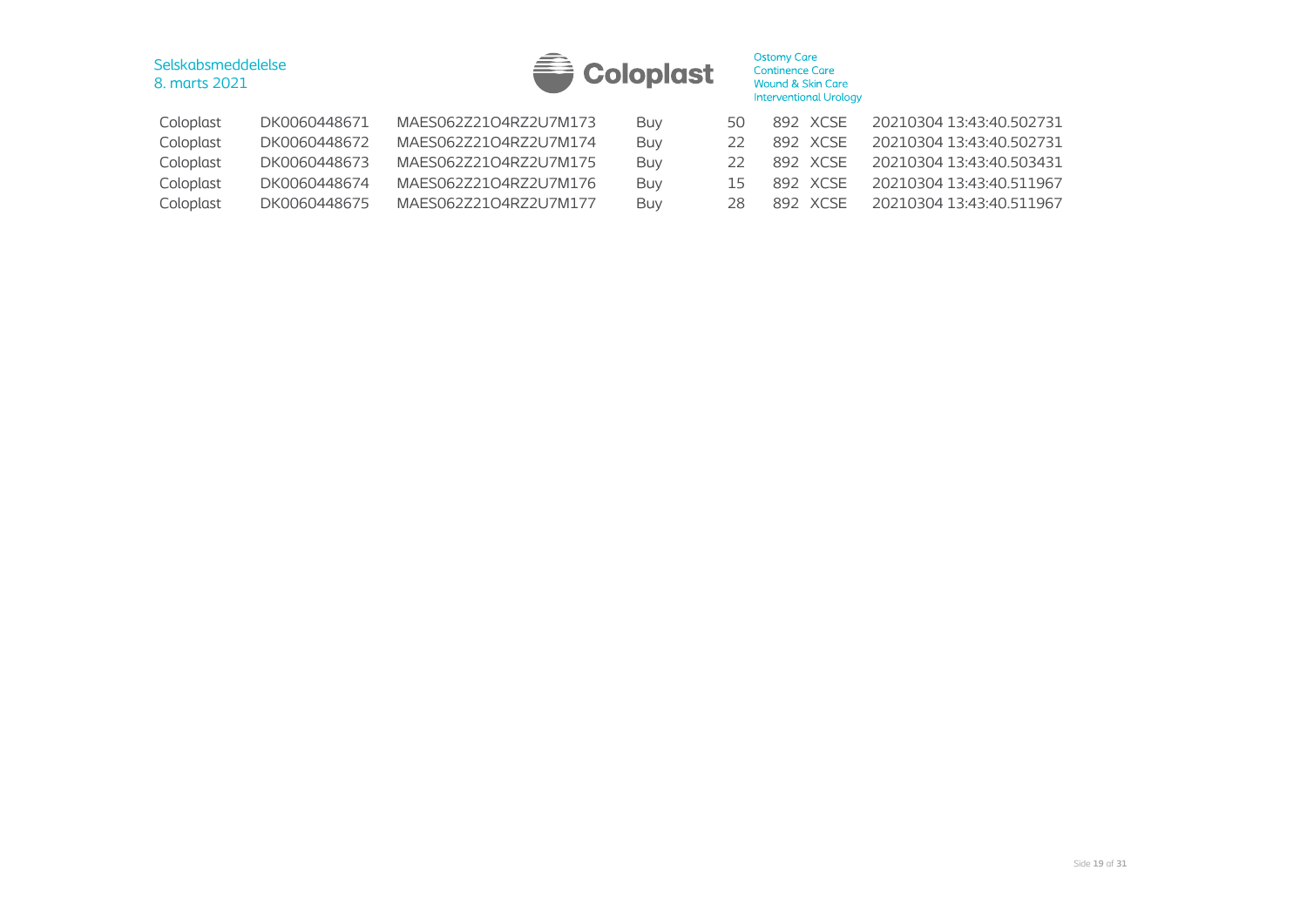

Ostomy Care<br>Continence Care<br>Wound & Skin Care Interventional Urology

**Handelsdato 05-03-2021 Antal aktier 15.000**

| <b>Share</b> | <b>ISIN</b>  | Lei-code              | <b>Buy/Sell</b> | Volume | Price      | Venue      | Date & Time CET          |
|--------------|--------------|-----------------------|-----------------|--------|------------|------------|--------------------------|
| Coloplast    | DK0060448606 | MAES062Z21O4RZ2U7M108 | Buy             | 3      | 878,2 XCSE |            | 20210305 9:01:06.426000  |
| Coloplast    | DK0060448607 | MAES062Z21O4RZ2U7M109 | Buy             | 20     |            | 880 XCSE   | 20210305 9:02:38.228913  |
| Coloplast    | DK0060448608 | MAES062Z21O4RZ2U7M110 | <b>Buy</b>      | 10     |            | 876,4 XCSE | 20210305 9:07:53.724665  |
| Coloplast    | DK0060448609 | MAES062Z21O4RZ2U7M111 | <b>Buy</b>      | 27     |            | 880,4 XCSE | 20210305 9:30:01.816000  |
| Coloplast    | DK0060448610 | MAES062Z21O4RZ2U7M112 | Buy             | 10     | 874,2 XCSE |            | 20210305 9:44:30.555806  |
| Coloplast    | DK0060448611 | MAES062Z21O4RZ2U7M113 | <b>Buy</b>      | 20     | 871,8 XCSE |            | 20210305 10:03:42.185637 |
| Coloplast    | DK0060448612 | MAES062Z21O4RZ2U7M114 | Buy             | 10     |            | 871,8 XCSE | 20210305 10:03:50.448317 |
| Coloplast    | DK0060448613 | MAES062Z21O4RZ2U7M115 | Buy             | 3      |            | 873,4 XCSE | 20210305 10:04:55.734000 |
| Coloplast    | DK0060448614 | MAES062Z21O4RZ2U7M116 | Buy             | 1      |            | 868,8 XCSE | 20210305 10:52:18.077838 |
| Coloplast    | DK0060448615 | MAES062Z21O4RZ2U7M117 | <b>Buy</b>      | 60     |            | 868,8 XCSE | 20210305 10:52:18.077838 |
| Coloplast    | DK0060448616 | MAES062Z21O4RZ2U7M118 | <b>Buy</b>      | 50     | 868,8 XCSE |            | 20210305 10:52:18.099324 |
| Coloplast    | DK0060448617 | MAES062Z21O4RZ2U7M119 | <b>Buy</b>      | 50     | 868,8 XCSE |            | 20210305 10:52:18.102156 |
| Coloplast    | DK0060448618 | MAES062Z21O4RZ2U7M120 | <b>Buy</b>      | 5      |            | 868,8 XCSE | 20210305 10:52:20.516767 |
| Coloplast    | DK0060448619 | MAES062Z21O4RZ2U7M121 | Buy             | 45     |            | 868,8 XCSE | 20210305 10:52:20.516798 |
| Coloplast    | DK0060448620 | MAES062Z21O4RZ2U7M122 | Buy             | 3      |            | 868,8 XCSE | 20210305 10:52:26.811115 |
| Coloplast    | DK0060448621 | MAES062Z21O4RZ2U7M123 | <b>Buy</b>      | 50     |            | 868,8 XCSE | 20210305 10:52:26.811115 |
| Coloplast    | DK0060448622 | MAES062Z21O4RZ2U7M124 | <b>Buy</b>      | 50     | 868,8 XCSE |            | 20210305 10:52:33.758915 |
| Coloplast    | DK0060448623 | MAES062Z21O4RZ2U7M125 | Buy             | 90     |            | 868,8 XCSE | 20210305 10:52:33.758939 |
| Coloplast    | DK0060448624 | MAES062Z21O4RZ2U7M126 | <b>Buy</b>      | 50     | 868,8 XCSE |            | 20210305 10:52:33.780310 |
| Coloplast    | DK0060448625 | MAES062Z21O4RZ2U7M127 | Buy             | 50     |            | 868,8 XCSE | 20210305 10:52:40.325845 |
| Coloplast    | DK0060448626 | MAES062Z21O4RZ2U7M128 | Buy             | 23     |            | 868,8 XCSE | 20210305 10:52:40.325845 |
| Coloplast    | DK0060448627 | MAES062Z21O4RZ2U7M129 | Buy             | 5      |            | 868,8 XCSE | 20210305 10:52:40.534689 |
| Coloplast    | DK0060448628 | MAES062Z21O4RZ2U7M130 | <b>Buy</b>      | 45     |            | 868,8 XCSE | 20210305 10:52:40.534714 |
| Coloplast    | DK0060448629 | MAES062Z21O4RZ2U7M131 | Buy             | 45     |            | 868,8 XCSE | 20210305 10:52:40.534717 |
| Coloplast    | DK0060448630 | MAES062Z21O4RZ2U7M132 | Buy             | 90     |            | 868,8 XCSE | 20210305 10:52:40.534747 |
| Coloplast    | DK0060448631 | MAES062Z21O4RZ2U7M133 | Buy             | 12     |            | 868,8 XCSE | 20210305 10:52:40.537059 |
| Coloplast    | DK0060448632 | MAES062Z21O4RZ2U7M134 | <b>Buy</b>      | 26     |            | 868,8 XCSE | 20210305 10:52:40.537090 |
| Coloplast    | DK0060448633 | MAES062Z21O4RZ2U7M135 | Buy             | 5      |            | 868,8 XCSE | 20210305 10:52:40.552853 |
| Coloplast    | DK0060448634 | MAES062Z21O4RZ2U7M136 | Buy             | 7      |            | 868,8 XCSE | 20210305 10:52:40.553975 |
| Coloplast    | DK0060448635 | MAES062Z21O4RZ2U7M137 | Buy             | 15     |            | 868,8 XCSE | 20210305 10:52:40.554067 |
| Coloplast    | DK0060448636 | MAES062Z21O4RZ2U7M138 | Buy             | 20     | 868,8 XCSE |            | 20210305 10:52:40.554104 |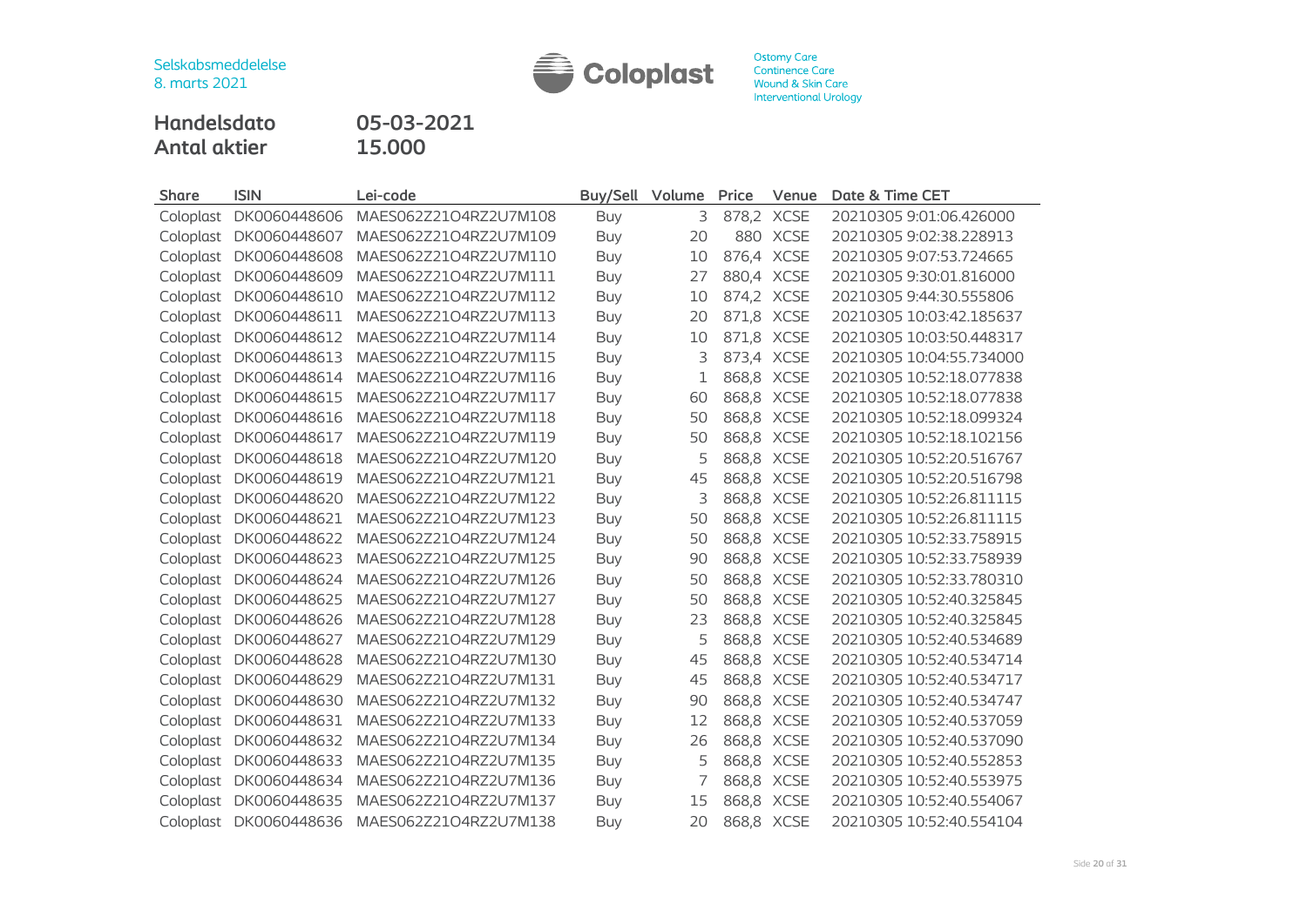

| Coloplast | DK0060448637 | MAES062Z21O4RZ2U7M139 | Buy        | 10  | 868,8 XCSE | 20210305 10:53:30.075968 |
|-----------|--------------|-----------------------|------------|-----|------------|--------------------------|
| Coloplast | DK0060448638 | MAES062Z21O4RZ2U7M140 | <b>Buy</b> | 15  | 868,8 XCSE | 20210305 10:53:30.075968 |
| Coloplast | DK0060448639 | MAES062Z21O4RZ2U7M141 | Buy        | 18  | 868,8 XCSE | 20210305 10:54:11.379283 |
| Coloplast | DK0060448640 | MAES062Z21O4RZ2U7M142 | Buy        | 32  | 868,8 XCSE | 20210305 10:54:11.379315 |
| Coloplast | DK0060448641 | MAES062Z21O4RZ2U7M143 | Buy        | 32  | 868,8 XCSE | 20210305 10:54:11.379324 |
| Coloplast | DK0060448642 | MAES062Z21O4RZ2U7M144 | <b>Buy</b> | 60  | 868,8 XCSE | 20210305 10:54:11.379369 |
| Coloplast | DK0060448643 | MAES062Z21O4RZ2U7M145 | Buy        | 50  | 868,8 XCSE | 20210305 10:54:14.482215 |
| Coloplast | DK0060448644 | MAES062Z21O4RZ2U7M146 | Buy        | 60  | 868,8 XCSE | 20210305 10:54:14.482269 |
| Coloplast | DK0060448645 | MAES062Z21O4RZ2U7M147 | Buy        | 50  | 869,2 XCSE | 20210305 10:57:16.341981 |
| Coloplast | DK0060448646 | MAES062Z21O4RZ2U7M148 | <b>Buy</b> | 50  | 869,2 XCSE | 20210305 10:57:16.341981 |
| Coloplast | DK0060448647 | MAES062Z21O4RZ2U7M149 | Buy        | 50  | 869,2 XCSE | 20210305 10:57:16.416764 |
| Coloplast | DK0060448648 | MAES062Z21O4RZ2U7M150 | Buy        | 46  | 869,2 XCSE | 20210305 10:57:25.220415 |
| Coloplast | DK0060448649 | MAES062Z21O4RZ2U7M151 | Buy        | 50  | 869,2 XCSE | 20210305 10:57:25.220415 |
| Coloplast | DK0060448650 | MAES062Z21O4RZ2U7M152 | <b>Buy</b> | 4   | 869,2 XCSE | 20210305 10:57:37.226827 |
| Coloplast | DK0060448651 | MAES062Z21O4RZ2U7M153 | Buy        | 42  | 869,2 XCSE | 20210305 10:57:37.226873 |
| Coloplast | DK0060448652 | MAES062Z21O4RZ2U7M154 | <b>Buy</b> | 4   | 869,2 XCSE | 20210305 10:57:37.226898 |
| Coloplast | DK0060448653 | MAES062Z21O4RZ2U7M155 | <b>Buy</b> | 4   | 869,2 XCSE | 20210305 10:57:37.227217 |
| Coloplast | DK0060448654 | MAES062Z21O4RZ2U7M156 | Buy        | 12  | 869,2 XCSE | 20210305 10:57:49.058904 |
| Coloplast | DK0060448655 | MAES062Z21O4RZ2U7M157 | Buy        | 22  | 869,2 XCSE | 20210305 10:57:49.058951 |
| Coloplast | DK0060448656 | MAES062Z21O4RZ2U7M158 | Buy        | 12  | 869,2 XCSE | 20210305 10:57:49.058973 |
| Coloplast | DK0060448657 | MAES062Z21O4RZ2U7M159 | <b>Buy</b> | 60  | 869,2 XCSE | 20210305 10:57:49.059020 |
| Coloplast | DK0060448658 | MAES062Z21O4RZ2U7M160 | Buy        | 34  | 869,2 XCSE | 20210305 10:57:49.059112 |
| Coloplast | DK0060448659 | MAES062Z21O4RZ2U7M161 | Buy        | 2   | 869,2 XCSE | 20210305 10:58:00.991749 |
| Coloplast | DK0060448660 | MAES062Z21O4RZ2U7M162 | Buy        | 16  | 869,2 XCSE | 20210305 10:58:00.991749 |
| Coloplast | DK0060448661 | MAES062Z21O4RZ2U7M163 | <b>Buy</b> | 48  | 869,2 XCSE | 20210305 10:58:15.134018 |
| Coloplast | DK0060448662 | MAES062Z21O4RZ2U7M164 | Buy        | 2   | 869,2 XCSE | 20210305 10:58:19.133892 |
| Coloplast | DK0060448663 | MAES062Z21O4RZ2U7M165 | Buy        | 101 | 869,2 XCSE | 20210305 10:58:19.133892 |
| Coloplast | DK0060448664 | MAES062Z21O4RZ2U7M166 | <b>Buy</b> | 40  | 869,2 XCSE | 20210305 10:58:19.134005 |
| Coloplast | DK0060448665 | MAES062Z21O4RZ2U7M167 | Buy        | 10  | 869,2 XCSE | 20210305 10:58:19.134035 |
| Coloplast | DK0060448666 | MAES062Z21O4RZ2U7M168 | Buy        | 50  | 869,2 XCSE | 20210305 10:58:19.134060 |
| Coloplast | DK0060448667 | MAES062Z21O4RZ2U7M169 | Buy        | 64  | 869,2 XCSE | 20210305 10:58:19.157726 |
| Coloplast | DK0060448668 | MAES062Z21O4RZ2U7M170 | Buy        | 50  | 869,2 XCSE | 20210305 10:58:19.157726 |
| Coloplast | DK0060448669 | MAES062Z21O4RZ2U7M171 | <b>Buy</b> | 4   | 862,6 XCSE | 20210305 12:20:54.244426 |
| Coloplast | DK0060448670 | MAES062Z21O4RZ2U7M172 | <b>Buy</b> | 46  | 862,6 XCSE | 20210305 12:20:54.244463 |
| Coloplast | DK0060448671 | MAES062Z21O4RZ2U7M173 | Buy        | 60  | 862,6 XCSE | 20210305 12:20:54.244501 |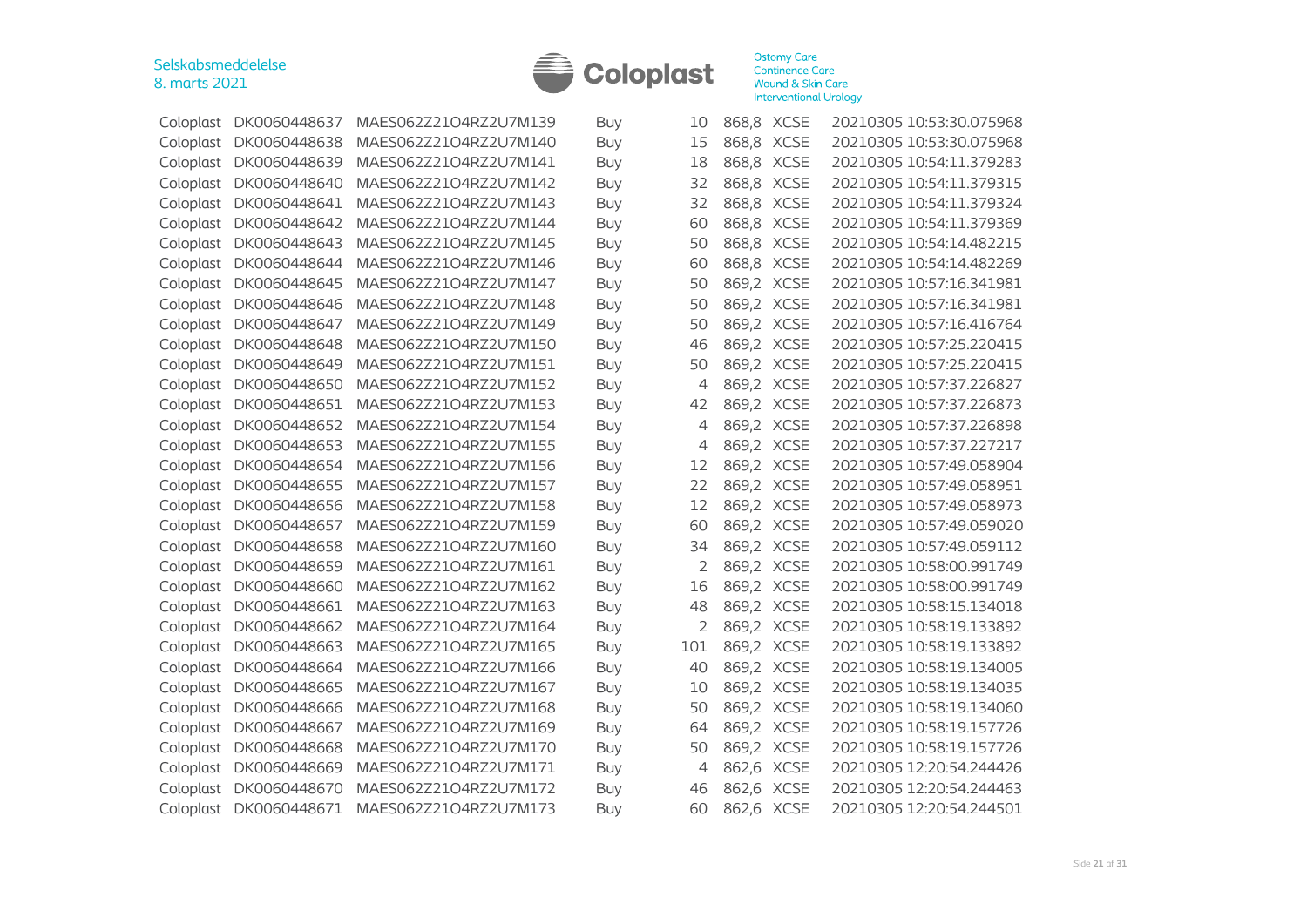

| Coloplast | DK0060448672 | MAES062Z21O4RZ2U7M174 | <b>Buy</b> | 22  | 862,6 XCSE |             | 20210305 12:20:54.261740 |
|-----------|--------------|-----------------------|------------|-----|------------|-------------|--------------------------|
| Coloplast | DK0060448673 | MAES062Z21O4RZ2U7M175 | <b>Buy</b> | 16  | 862,6 XCSE |             | 20210305 12:22:00.884813 |
| Coloplast | DK0060448674 | MAES062Z21O4RZ2U7M176 | <b>Buy</b> | 12  | 862,6 XCSE |             | 20210305 12:22:00.884843 |
| Coloplast | DK0060448675 | MAES062Z21O4RZ2U7M177 | Buy        | 25  | 862,6 XCSE |             | 20210305 12:22:00.884898 |
| Coloplast | DK0060448676 | MAES062Z21O4RZ2U7M178 | Buy        | 50  |            | 862,6 XCSE  | 20210305 12:22:00.902093 |
| Coloplast | DK0060448677 | MAES062Z21O4RZ2U7M179 | <b>Buy</b> | 50  |            | 862,6 XCSE  | 20210305 12:22:00.902093 |
| Coloplast | DK0060448678 | MAES062Z21O4RZ2U7M180 | Buy        | 50  | 862,6 XCSE |             | 20210305 12:22:00.907730 |
| Coloplast | DK0060448679 | MAES062Z21O4RZ2U7M181 | <b>Buy</b> | 149 | 862,6 XCSE |             | 20210305 12:22:00.907730 |
| Coloplast | DK0060448680 | MAES062Z21O4RZ2U7M182 | <b>Buy</b> | 50  | 862,6 XCSE |             | 20210305 12:22:00.935412 |
| Coloplast | DK0060448681 | MAES062Z21O4RZ2U7M183 | Buy        | 2   | 862,6 XCSE |             | 20210305 12:22:00.935412 |
| Coloplast | DK0060448682 | MAES062Z21O4RZ2U7M184 | <b>Buy</b> | 50  | 862,6 XCSE |             | 20210305 12:22:00.969180 |
| Coloplast | DK0060448683 | MAES062Z21O4RZ2U7M185 | Buy        | 37  |            | 862,6 XCSE  | 20210305 12:22:00.969180 |
| Coloplast | DK0060448684 | MAES062Z21O4RZ2U7M186 | <b>Buy</b> | 50  |            | 862,6 XCSE  | 20210305 12:22:01.948065 |
| Coloplast | DK0060448685 | MAES062Z21O4RZ2U7M187 | <b>Buy</b> | 3   |            | 862,6 XCSE  | 20210305 12:22:01.948065 |
| Coloplast | DK0060448686 | MAES062Z21O4RZ2U7M188 | Buy        | 58  | 862,6 XCSE |             | 20210305 12:22:01.981793 |
| Coloplast | DK0060448687 | MAES062Z21O4RZ2U7M189 | <b>Buy</b> | 50  | 862,6 XCSE |             | 20210305 12:22:01.981793 |
| Coloplast | DK0060448688 | MAES062Z21O4RZ2U7M190 | Buy        | 50  | 862,6 XCSE |             | 20210305 12:22:02.395882 |
| Coloplast | DK0060448689 | MAES062Z21O4RZ2U7M191 | <b>Buy</b> | 60  | 862,6 XCSE |             | 20210305 12:22:02.395948 |
| Coloplast | DK0060448690 | MAES062Z21O4RZ2U7M192 | Buy        | 197 | 862,6 XCSE |             | 20210305 12:22:02.419690 |
| Coloplast | DK0060448691 | MAES062Z21O4RZ2U7M193 | Buy        | 50  |            | 862,6 XCSE  | 20210305 12:22:02.419690 |
| Coloplast | DK0060448692 | MAES062Z21O4RZ2U7M194 | <b>Buy</b> | 50  | 862,6 XCSE |             | 20210305 12:23:47.141852 |
| Coloplast | DK0060448693 | MAES062Z21O4RZ2U7M195 | Buy        | 309 | 862,6 XCSE |             | 20210305 12:23:47.141852 |
| Coloplast | DK0060448694 | MAES062Z21O4RZ2U7M196 | <b>Buy</b> | 43  |            | 862 XCSE    | 20210305 12:23:47.141852 |
| Coloplast | DK0060448695 | MAES062Z21O4RZ2U7M197 | <b>Buy</b> | 7   |            | 862 XCSE    | 20210305 12:23:47.146636 |
| Coloplast | DK0060448696 | MAES062Z21O4RZ2U7M198 | Buy        | 45  |            | 862 XCSE    | 20210305 12:23:47.147895 |
| Coloplast | DK0060448697 | MAES062Z21O4RZ2U7M199 | <b>Buy</b> | 5   | 862        | <b>XCSE</b> | 20210305 12:23:47.151275 |
| Coloplast | DK0060448698 | MAES062Z21O4RZ2U7M200 | <b>Buy</b> | 152 | 862        | <b>XCSE</b> | 20210305 12:23:47.151275 |
| Coloplast | DK0060448699 | MAES062Z21O4RZ2U7M201 | <b>Buy</b> | 60  |            | 862 XCSE    | 20210305 12:23:47.151312 |
| Coloplast | DK0060448700 | MAES062Z21O4RZ2U7M202 | <b>Buy</b> | 50  | 862        | <b>XCSE</b> | 20210305 12:23:47.161123 |
| Coloplast | DK0060448701 | MAES062Z21O4RZ2U7M203 | Buy        | 50  | 862        | <b>XCSE</b> | 20210305 12:23:47.163704 |
| Coloplast | DK0060448702 | MAES062Z21O4RZ2U7M204 | <b>Buy</b> | 60  |            | 862 XCSE    | 20210305 12:23:47.163719 |
| Coloplast | DK0060448703 | MAES062Z21O4RZ2U7M205 | Buy        | 23  |            | 862 XCSE    | 20210305 12:23:47.185115 |
| Coloplast | DK0060448704 | MAES062Z21O4RZ2U7M206 | <b>Buy</b> | 1   | 862        | <b>XCSE</b> | 20210305 12:23:47.403779 |
| Coloplast | DK0060448705 | MAES062Z21O4RZ2U7M207 | <b>Buy</b> | 27  | 862        | <b>XCSE</b> | 20210305 12:23:47.403779 |
| Coloplast | DK0060448706 | MAES062Z21O4RZ2U7M208 | Buy        | 229 |            | 862 XCSE    | 20210305 12:23:47.437971 |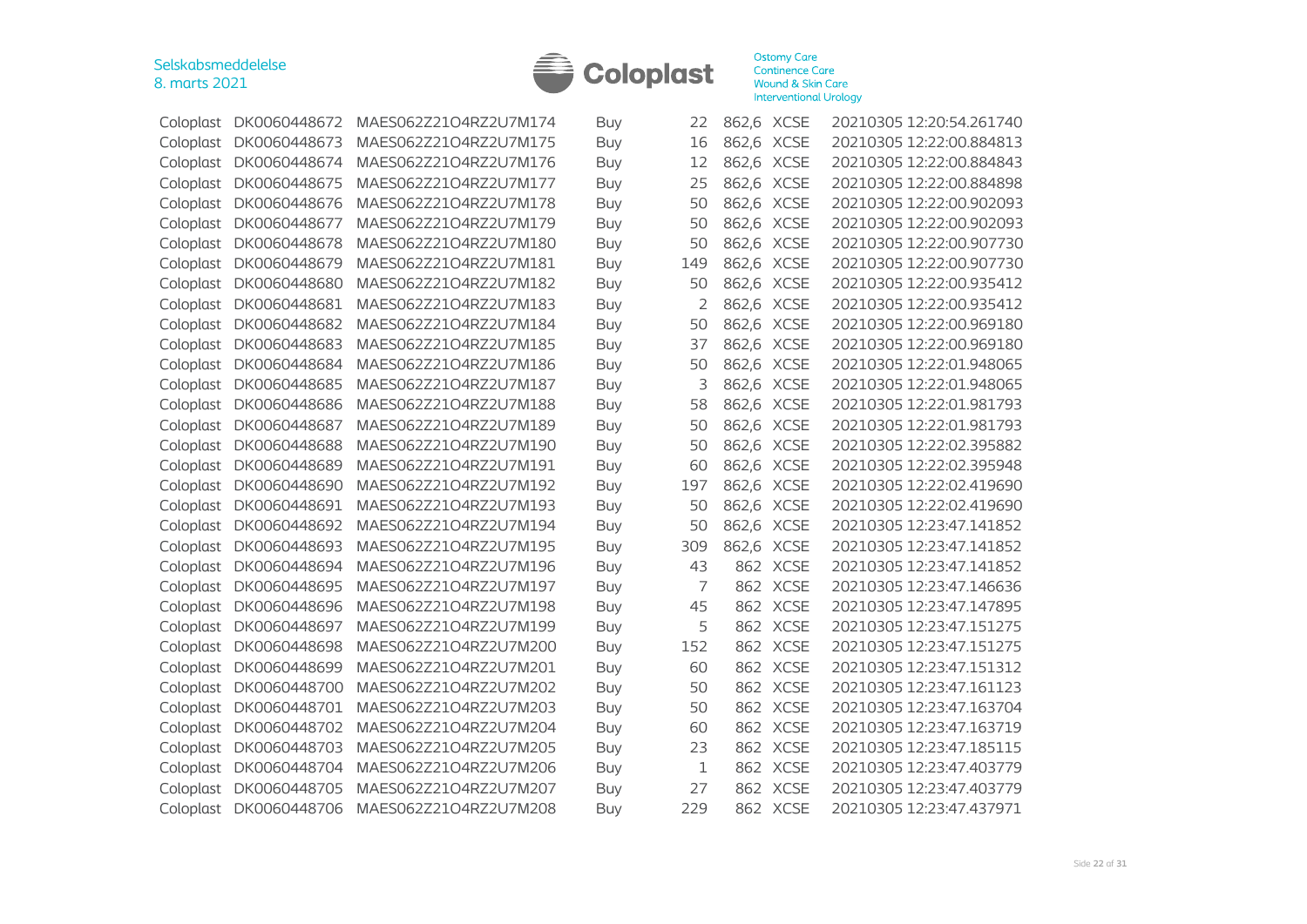

| Coloplast | DK0060448707           | MAES062Z21O4RZ2U7M209 | Buy        | 50  |            | 862 XCSE    | 20210305 12:23:47.437971 |
|-----------|------------------------|-----------------------|------------|-----|------------|-------------|--------------------------|
| Coloplast | DK0060448708           | MAES062Z21O4RZ2U7M210 | <b>Buy</b> | 382 |            | 862 XCSE    | 20210305 12:23:47.485762 |
| Coloplast | DK0060448709           | MAES062Z21O4RZ2U7M211 | Buy        | 50  |            | 862 XCSE    | 20210305 12:23:47.485762 |
| Coloplast | DK0060448710           | MAES062Z21O4RZ2U7M212 | <b>Buy</b> | 5   |            | 862 XCSE    | 20210305 12:23:49.455614 |
| Coloplast | DK0060448711           | MAES062Z21O4RZ2U7M213 | Buy        | 50  | 862        | <b>XCSE</b> | 20210305 12:23:49.455614 |
| Coloplast | DK0060448712           | MAES062Z21O4RZ2U7M214 | <b>Buy</b> | 50  | 862        | <b>XCSE</b> | 20210305 12:23:51.565459 |
| Coloplast | DK0060448713           | MAES062Z21O4RZ2U7M215 | Buy        | 40  | 862        | <b>XCSE</b> | 20210305 12:23:52.289846 |
| Coloplast | DK0060448714           | MAES062Z21O4RZ2U7M216 | <b>Buy</b> | 50  | 862        | <b>XCSE</b> | 20210305 12:23:52.289846 |
| Coloplast | DK0060448715           | MAES062Z21O4RZ2U7M217 | Buy        | 50  | 862        | <b>XCSE</b> | 20210305 12:24:06.345700 |
| Coloplast | DK0060448716           | MAES062Z21O4RZ2U7M218 | Buy        | 21  |            | 862 XCSE    | 20210305 12:24:22.654279 |
| Coloplast | DK0060448717           | MAES062Z21O4RZ2U7M219 | Buy        | 2   |            | 861,4 XCSE  | 20210305 13:54:31.542253 |
| Coloplast | DK0060448718           | MAES062Z21O4RZ2U7M220 | <b>Buy</b> | 50  |            | 861,4 XCSE  | 20210305 13:54:31.542253 |
| Coloplast | DK0060448719           | MAES062Z21O4RZ2U7M221 | Buy        | 50  |            | 861,4 XCSE  | 20210305 13:54:31.542885 |
| Coloplast | DK0060448720           | MAES062Z21O4RZ2U7M222 | <b>Buy</b> | 49  | 861,4      | <b>XCSE</b> | 20210305 13:54:31.564912 |
| Coloplast | DK0060448721           | MAES062Z21O4RZ2U7M223 | <b>Buy</b> | 1   |            | 861,4 XCSE  | 20210305 13:54:31.564940 |
| Coloplast | DK0060448722           | MAES062Z21O4RZ2U7M224 | Buy        | 1   |            | 861,4 XCSE  | 20210305 13:54:31.564944 |
| Coloplast | DK0060448723           | MAES062Z21O4RZ2U7M225 | <b>Buy</b> | 100 |            | 861,4 XCSE  | 20210305 13:54:31.564972 |
| Coloplast | DK0060448724           | MAES062Z21O4RZ2U7M226 | Buy        | 50  |            | 861,4 XCSE  | 20210305 13:54:31.565072 |
| Coloplast | DK0060448725           | MAES062Z21O4RZ2U7M227 | <b>Buy</b> | 5   |            | 861,4 XCSE  | 20210305 13:54:31.565072 |
| Coloplast | DK0060448726           | MAES062Z21O4RZ2U7M228 | Buy        | 50  |            | 861,4 XCSE  | 20210305 13:54:31.565199 |
| Coloplast | DK0060448727           | MAES062Z21O4RZ2U7M229 | <b>Buy</b> | 50  |            | 861,4 XCSE  | 20210305 13:54:31.605000 |
| Coloplast | DK0060448728           | MAES062Z21O4RZ2U7M230 | Buy        | 238 |            | 861,4 XCSE  | 20210305 13:54:31.605000 |
| Coloplast | DK0060448729           | MAES062Z21O4RZ2U7M231 | <b>Buy</b> | 50  |            | 861,4 XCSE  | 20210305 13:54:31.605101 |
| Coloplast | DK0060448730           | MAES062Z21O4RZ2U7M232 | Buy        | 50  |            | 861,4 XCSE  | 20210305 13:54:31.606180 |
| Coloplast | DK0060448731           | MAES062Z21O4RZ2U7M233 | Buy        | 1   |            | 861,4 XCSE  | 20210305 13:54:31.631912 |
| Coloplast | DK0060448732           | MAES062Z21O4RZ2U7M234 | Buy        | 49  |            | 861,4 XCSE  | 20210305 13:55:40.300461 |
| Coloplast | DK0060448733           | MAES062Z21O4RZ2U7M235 | <b>Buy</b> | 46  |            | 861,4 XCSE  | 20210305 13:55:40.300503 |
| Coloplast | DK0060448734           | MAES062Z21O4RZ2U7M236 | <b>Buy</b> | 49  |            | 861,4 XCSE  | 20210305 13:55:40.300530 |
| Coloplast | DK0060448735           | MAES062Z21O4RZ2U7M237 | Buy        | 50  |            | 861,4 XCSE  | 20210305 13:55:40.324642 |
| Coloplast | DK0060448736           | MAES062Z21O4RZ2U7M238 | <b>Buy</b> | 59  |            | 861,4 XCSE  | 20210305 13:55:40.324642 |
| Coloplast | DK0060448737           | MAES062Z21O4RZ2U7M239 | Buy        | 50  |            | 861,4 XCSE  | 20210305 13:57:35.665984 |
| Coloplast | DK0060448738           | MAES062Z21O4RZ2U7M240 | <b>Buy</b> | 65  |            | 861,4 XCSE  | 20210305 13:57:35.666066 |
| Coloplast | DK0060448739           | MAES062Z21O4RZ2U7M241 | Buy        | 50  |            | 861,4 XCSE  | 20210305 13:57:35.666118 |
| Coloplast | DK0060448740           | MAES062Z21O4RZ2U7M242 | <b>Buy</b> | 54  |            | 861,4 XCSE  | 20210305 13:57:35.666136 |
|           | Coloplast DK0060448741 | MAES062Z21O4RZ2U7M243 | Buy        | 50  | 861,4 XCSE |             | 20210305 13:57:35.666214 |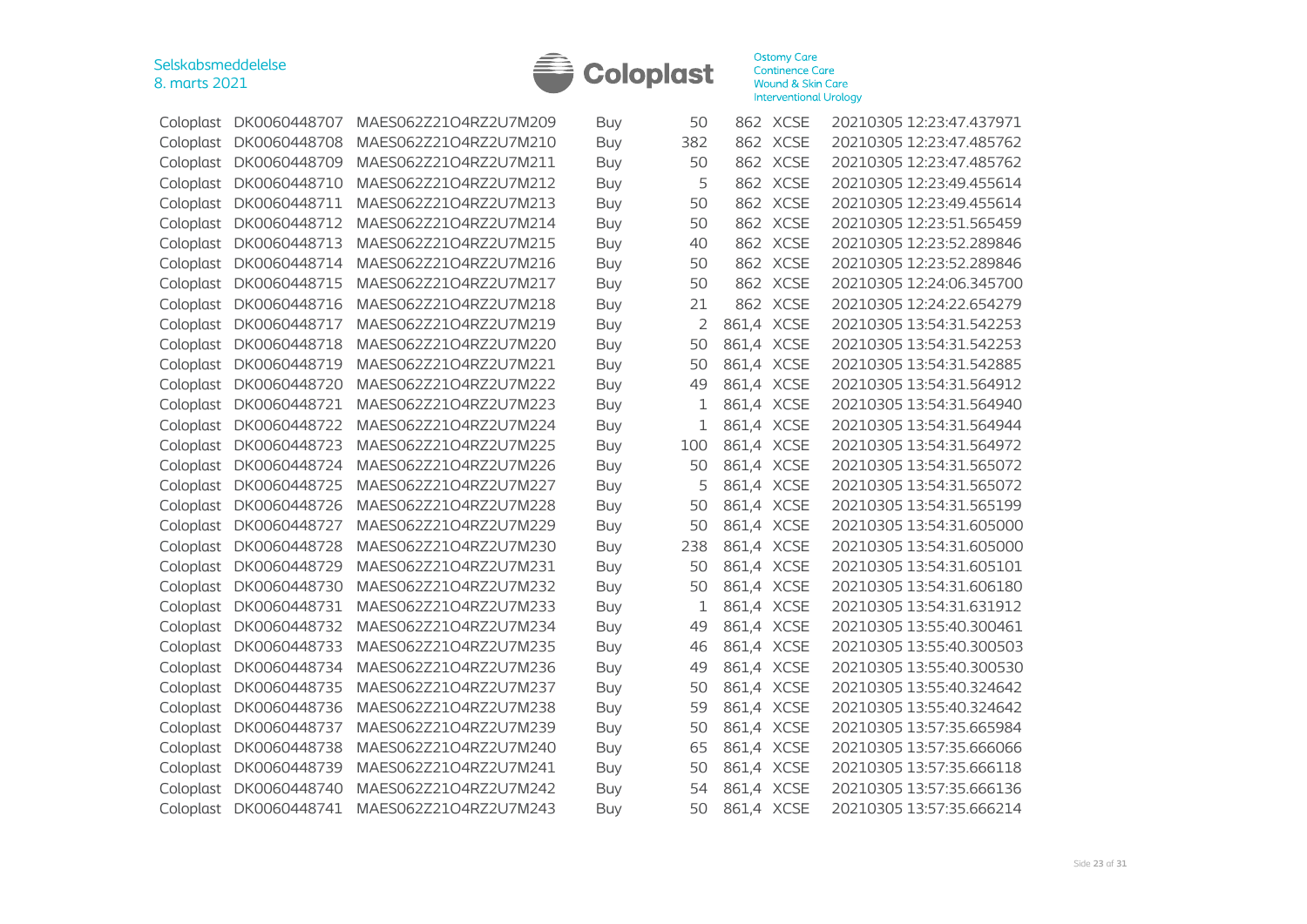

| Coloplast | DK0060448742 | MAES062Z21O4RZ2U7M244 | <b>Buy</b> | 60  | 861,4 XCSE |             | 20210305 13:57:35.666236 |
|-----------|--------------|-----------------------|------------|-----|------------|-------------|--------------------------|
| Coloplast | DK0060448743 | MAES062Z21O4RZ2U7M245 | Buy        | 50  | 861,4 XCSE |             | 20210305 13:57:35.666310 |
| Coloplast | DK0060448744 | MAES062Z21O4RZ2U7M246 | Buy        | 44  | 861,4 XCSE |             | 20210305 13:57:35.666411 |
| Coloplast | DK0060448745 | MAES062Z21O4RZ2U7M247 | Buy        | 6   | 861,4 XCSE |             | 20210305 13:57:35.668037 |
| Coloplast | DK0060448746 | MAES062Z21O4RZ2U7M248 | <b>Buy</b> | 9   | 861,4 XCSE |             | 20210305 13:57:35.668128 |
| Coloplast | DK0060448747 | MAES062Z21O4RZ2U7M249 | Buy        | 41  | 861,4 XCSE |             | 20210305 13:57:35.668151 |
| Coloplast | DK0060448748 | MAES062Z21O4RZ2U7M250 | <b>Buy</b> | 41  | 861,4 XCSE |             | 20210305 13:57:35.668178 |
| Coloplast | DK0060448749 | MAES062Z21O4RZ2U7M251 | Buy        | 41  | 861,4 XCSE |             | 20210305 13:57:35.668185 |
| Coloplast | DK0060448750 | MAES062Z21O4RZ2U7M252 | <b>Buy</b> | 50  | 861,4 XCSE |             | 20210305 13:57:35.668258 |
| Coloplast | DK0060448751 | MAES062Z21O4RZ2U7M253 | Buy        | 50  | 861,4 XCSE |             | 20210305 13:57:35.800449 |
| Coloplast | DK0060448752 | MAES062Z21O4RZ2U7M254 | <b>Buy</b> | 1   | 861,4 XCSE |             | 20210305 13:57:35.800449 |
| Coloplast | DK0060448753 | MAES062Z21O4RZ2U7M255 | Buy        | 3   | 861,4 XCSE |             | 20210305 13:58:19.687703 |
| Coloplast | DK0060448754 | MAES062Z21O4RZ2U7M256 | <b>Buy</b> | 50  | 862,6      | <b>XCSE</b> | 20210305 14:02:35.669591 |
| Coloplast | DK0060448755 | MAES062Z21O4RZ2U7M257 | Buy        | 50  | 862,6 XCSE |             | 20210305 14:02:35.669631 |
| Coloplast | DK0060448756 | MAES062Z21O4RZ2U7M258 | <b>Buy</b> | 50  | 862,6 XCSE |             | 20210305 14:02:35.768506 |
| Coloplast | DK0060448757 | MAES062Z21O4RZ2U7M259 | Buy        | 28  | 862,6 XCSE |             | 20210305 14:02:35.768506 |
| Coloplast | DK0060448758 | MAES062Z21O4RZ2U7M260 | <b>Buy</b> | 50  | 862,6 XCSE |             | 20210305 14:02:35.789912 |
| Coloplast | DK0060448759 | MAES062Z21O4RZ2U7M261 | Buy        | 57  | 862,6 XCSE |             | 20210305 14:02:35.789971 |
| Coloplast | DK0060448760 | MAES062Z21O4RZ2U7M262 | <b>Buy</b> | 33  | 862,6 XCSE |             | 20210305 14:02:35.789988 |
| Coloplast | DK0060448761 | MAES062Z21O4RZ2U7M263 | <b>Buy</b> | 17  | 862,6 XCSE |             | 20210305 14:02:35.809164 |
| Coloplast | DK0060448762 | MAES062Z21O4RZ2U7M264 | <b>Buy</b> | 50  | 860,2 XCSE |             | 20210305 15:07:38.263157 |
| Coloplast | DK0060448763 | MAES062Z21O4RZ2U7M265 | <b>Buy</b> | 23  | 860,2 XCSE |             | 20210305 15:08:15.193646 |
| Coloplast | DK0060448764 | MAES062Z21O4RZ2U7M266 | <b>Buy</b> | 27  | 860,2 XCSE |             | 20210305 15:08:15.193683 |
| Coloplast | DK0060448765 | MAES062Z21O4RZ2U7M267 | <b>Buy</b> | 125 | 860,2 XCSE |             | 20210305 15:08:15.193707 |
| Coloplast | DK0060448766 | MAES062Z21O4RZ2U7M268 | <b>Buy</b> | 50  |            | 861 XCSE    | 20210305 15:10:36.304348 |
| Coloplast | DK0060448767 | MAES062Z21O4RZ2U7M269 | Buy        | 18  | 861        | <b>XCSE</b> | 20210305 15:10:36.304376 |
| Coloplast | DK0060448768 | MAES062Z21O4RZ2U7M270 | <b>Buy</b> | 10  | 861        | <b>XCSE</b> | 20210305 15:10:36.321587 |
| Coloplast | DK0060448769 | MAES062Z21O4RZ2U7M271 | <b>Buy</b> | 40  |            | 861 XCSE    | 20210305 15:10:36.321615 |
| Coloplast | DK0060448770 | MAES062Z21O4RZ2U7M272 | <b>Buy</b> | 40  |            | 861 XCSE    | 20210305 15:10:36.321620 |
| Coloplast | DK0060448771 | MAES062Z21O4RZ2U7M273 | <b>Buy</b> | 50  | 861        | <b>XCSE</b> | 20210305 15:10:36.321637 |
| Coloplast | DK0060448772 | MAES062Z21O4RZ2U7M274 | Buy        | 30  |            | 861 XCSE    | 20210305 15:10:36.353595 |
| Coloplast | DK0060448773 | MAES062Z21O4RZ2U7M275 | Buy        | 20  |            | 861 XCSE    | 20210305 15:10:36.353628 |
| Coloplast | DK0060448774 | MAES062Z21O4RZ2U7M276 | Buy        | 20  |            | 861 XCSE    | 20210305 15:10:36.353664 |
| Coloplast | DK0060448775 | MAES062Z21O4RZ2U7M277 | <b>Buy</b> | 6   | 861        | <b>XCSE</b> | 20210305 15:10:36.353723 |
| Coloplast | DK0060448776 | MAES062Z21O4RZ2U7M278 | <b>Buy</b> | 38  |            | 861 XCSE    | 20210305 15:10:36.353758 |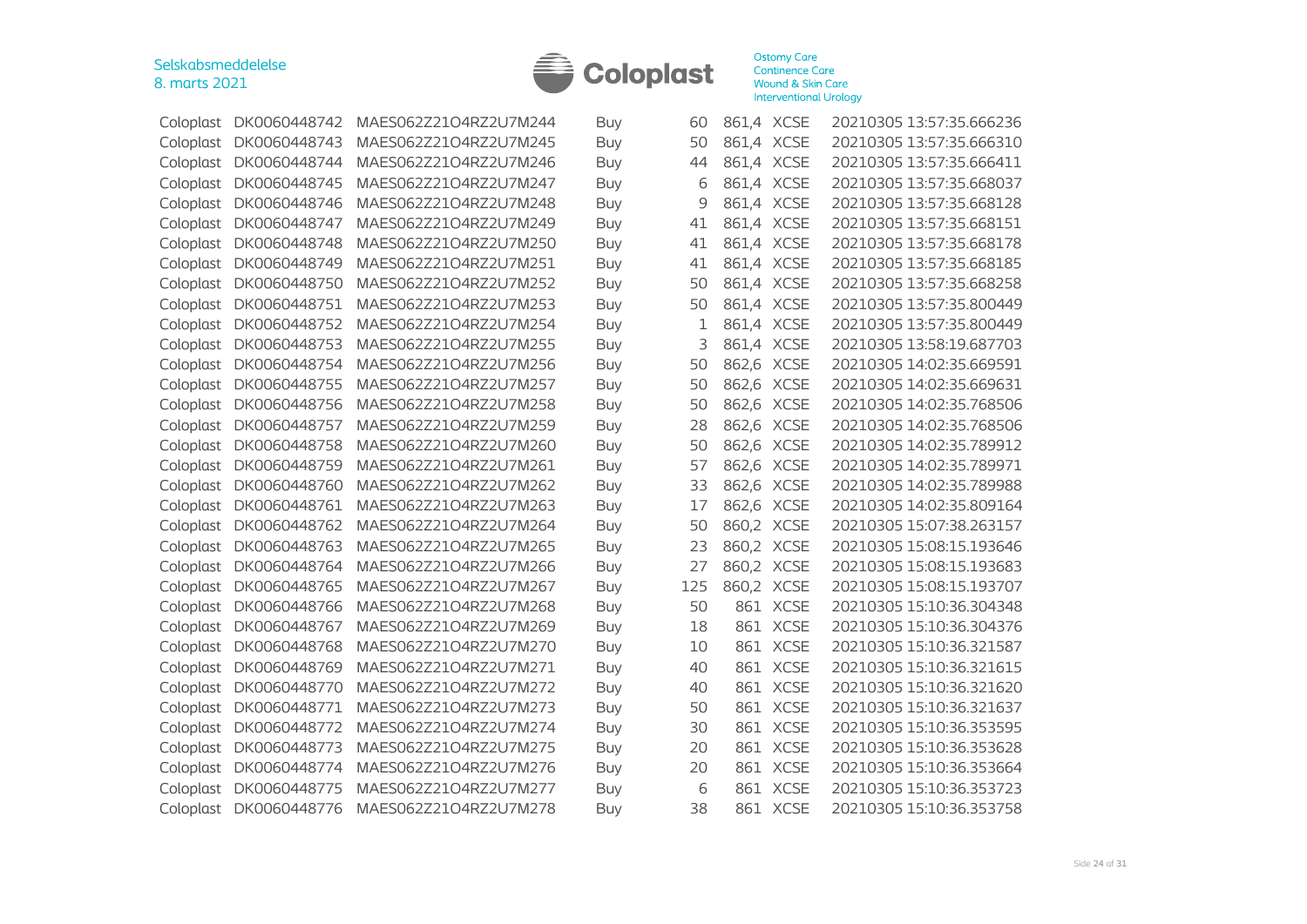

| DK0060448777                                                                                                      | MAES062Z21O4RZ2U7M279  | Buy        | 6              |             | 20210305 15:10:59.486747                                                                                                                                                                                                                                                                                                                                                                      |
|-------------------------------------------------------------------------------------------------------------------|------------------------|------------|----------------|-------------|-----------------------------------------------------------------------------------------------------------------------------------------------------------------------------------------------------------------------------------------------------------------------------------------------------------------------------------------------------------------------------------------------|
| DK0060448778                                                                                                      | MAES062Z21O4RZ2U7M280  | Buy        | 60             |             | 20210305 15:10:59.486803                                                                                                                                                                                                                                                                                                                                                                      |
| DK0060448779                                                                                                      | MAES062Z21O4RZ2U7M281  | Buy        | 50             |             | 20210305 15:10:59.486863                                                                                                                                                                                                                                                                                                                                                                      |
| DK0060448780                                                                                                      | MAES062Z21O4RZ2U7M282  | Buy        | 23             |             | 20210305 15:10:59.486888                                                                                                                                                                                                                                                                                                                                                                      |
| DK0060448781                                                                                                      | MAES062Z21O4RZ2U7M283  | Buy        | 55             |             | 20210305 15:10:59.486897                                                                                                                                                                                                                                                                                                                                                                      |
| DK0060448782                                                                                                      | MAES062Z21O4RZ2U7M284  | Buy        | 48             |             | 20210305 15:10:59.486943                                                                                                                                                                                                                                                                                                                                                                      |
| DK0060448783                                                                                                      | MAES062Z21O4RZ2U7M285  | <b>Buy</b> | 50             |             | 20210305 15:10:59.486990                                                                                                                                                                                                                                                                                                                                                                      |
| DK0060448784                                                                                                      | MAES062Z21O4RZ2U7M286  | Buy        | $\overline{4}$ |             | 20210305 15:10:59.487090                                                                                                                                                                                                                                                                                                                                                                      |
| DK0060448785                                                                                                      | MAES062Z21O4RZ2U7M287  | <b>Buy</b> | 46             | <b>XCSE</b> | 20210305 15:10:59.487322                                                                                                                                                                                                                                                                                                                                                                      |
| DK0060448786                                                                                                      | MAES062Z21O4RZ2U7M288  | Buy        | 5              | <b>XCSE</b> | 20210305 15:10:59.487322                                                                                                                                                                                                                                                                                                                                                                      |
| DK0060448787                                                                                                      | MAES062Z21O4RZ2U7M289  | <b>Buy</b> | 50             |             | 20210305 15:10:59.511400                                                                                                                                                                                                                                                                                                                                                                      |
| DK0060448788                                                                                                      | MAES062Z21O4RZ2U7M290  | Buy        | 62             |             | 20210305 15:10:59.511400                                                                                                                                                                                                                                                                                                                                                                      |
| DK0060448789                                                                                                      | MAES062Z21O4RZ2U7M291  | Buy        | 50             | <b>XCSE</b> | 20210305 15:10:59.511534                                                                                                                                                                                                                                                                                                                                                                      |
| DK0060448790                                                                                                      | MAES062Z21O4RZ2U7M292  | <b>Buy</b> | 3              |             | 20210305 15:10:59.622359                                                                                                                                                                                                                                                                                                                                                                      |
| DK0060448791                                                                                                      | MAES062Z21O4RZ2U7M293  | <b>Buy</b> | 50             |             | 20210305 15:10:59.622359                                                                                                                                                                                                                                                                                                                                                                      |
| DK0060448792                                                                                                      | MAES062Z21O4RZ2U7M294  | <b>Buy</b> | 8              |             | 20210305 15:11:00.369049                                                                                                                                                                                                                                                                                                                                                                      |
| DK0060448793                                                                                                      | MAES062Z21O4RZ2U7M295  | Buy        | 50             |             | 20210305 15:11:00.369049                                                                                                                                                                                                                                                                                                                                                                      |
| DK0060448794                                                                                                      | MAES062Z21O4RZ2U7M296  | Buy        | 60             |             | 20210305 15:11:00.369106                                                                                                                                                                                                                                                                                                                                                                      |
| DK0060448795                                                                                                      | MAES062Z21O4RZ2U7M297  | Buy        | 1              |             | 20210305 15:11:01.777760                                                                                                                                                                                                                                                                                                                                                                      |
| DK0060448796                                                                                                      | MAES062Z21O4RZ2U7M298  | Buy        | 50             |             | 20210305 15:11:01.777760                                                                                                                                                                                                                                                                                                                                                                      |
| DK0060448797                                                                                                      | MAES062Z21O4RZ2U7M299  | <b>Buy</b> | 36             |             | 20210305 15:11:35.365431                                                                                                                                                                                                                                                                                                                                                                      |
| DK0060448798                                                                                                      | MAES062Z21O4RZ2U7M300  | <b>Buy</b> | 14             |             | 20210305 15:11:35.365459                                                                                                                                                                                                                                                                                                                                                                      |
| DK0060448799                                                                                                      | MAES062Z21O4RZ2U7M301  | <b>Buy</b> | 14             | <b>XCSE</b> | 20210305 15:11:35.365502                                                                                                                                                                                                                                                                                                                                                                      |
| DK0060448800                                                                                                      | MAES062Z21O4RZ2U7M302  | <b>Buy</b> | 50             | <b>XCSE</b> | 20210305 15:11:35.389566                                                                                                                                                                                                                                                                                                                                                                      |
| DK0060448801                                                                                                      | MAES062Z21O4RZ2U7M303  | Buy        | 37             |             | 20210305 15:11:38.390193                                                                                                                                                                                                                                                                                                                                                                      |
| DK0060448802                                                                                                      | MAES062Z21O4RZ2U7M304  | <b>Buy</b> | 13             |             | 20210305 15:11:38.390220                                                                                                                                                                                                                                                                                                                                                                      |
| DK0060448803                                                                                                      | MAES062Z21O4RZ2U7M305  | Buy        | 36             | <b>XCSE</b> | 20210305 15:12:24.252605                                                                                                                                                                                                                                                                                                                                                                      |
| DK0060448804                                                                                                      | MAES062Z21O4RZ2U7M306  | <b>Buy</b> | 14             |             | 20210305 15:12:24.379027                                                                                                                                                                                                                                                                                                                                                                      |
| DK0060448805                                                                                                      | MAES062Z21O4RZ2U7M307  | <b>Buy</b> | 50             |             | 20210305 15:12:30.730576                                                                                                                                                                                                                                                                                                                                                                      |
| DK0060448806                                                                                                      | MAES062Z21O4RZ2U7M308  | <b>Buy</b> | 70             |             | 20210305 15:12:30.730576                                                                                                                                                                                                                                                                                                                                                                      |
| DK0060448807                                                                                                      | MAES062Z21O4RZ2U7M309  | <b>Buy</b> | 8              |             | 20210305 15:12:30.757648                                                                                                                                                                                                                                                                                                                                                                      |
| DK0060448808                                                                                                      | MAES062Z21O4RZ2U7M310  | Buy        | 11             |             | 20210305 15:12:32.858895                                                                                                                                                                                                                                                                                                                                                                      |
| DK0060448809                                                                                                      | MAES062Z21O4RZ2U7M311  | Buy        | 42             |             | 20210305 15:12:32.858895                                                                                                                                                                                                                                                                                                                                                                      |
| DK0060448810                                                                                                      | MAES062Z21O4RZ2U7M312  | Buy        | 39             | <b>XCSE</b> | 20210305 15:12:32.858955                                                                                                                                                                                                                                                                                                                                                                      |
|                                                                                                                   | MAES062Z21O4RZ2U7M313  | Buy        | 50             |             | 20210305 15:12:32.859073                                                                                                                                                                                                                                                                                                                                                                      |
| Coloplast<br>Coloplast<br>Coloplast<br>Coloplast<br>Coloplast<br>Coloplast<br>Coloplast<br>Coloplast<br>Coloplast | Coloplast DK0060448811 |            |                |             | 861 XCSE<br>861 XCSE<br>861 XCSE<br>861 XCSE<br>861 XCSE<br>861 XCSE<br>861 XCSE<br>861 XCSE<br>861<br>861<br>861 XCSE<br>861 XCSE<br>861<br>861 XCSE<br>861 XCSE<br>861 XCSE<br>861 XCSE<br>861 XCSE<br>861 XCSE<br>861 XCSE<br>861 XCSE<br>861 XCSE<br>861<br>861<br>861 XCSE<br>861 XCSE<br>861<br>861 XCSE<br>861 XCSE<br>861 XCSE<br>861 XCSE<br>861 XCSE<br>861 XCSE<br>861<br>861 XCSE |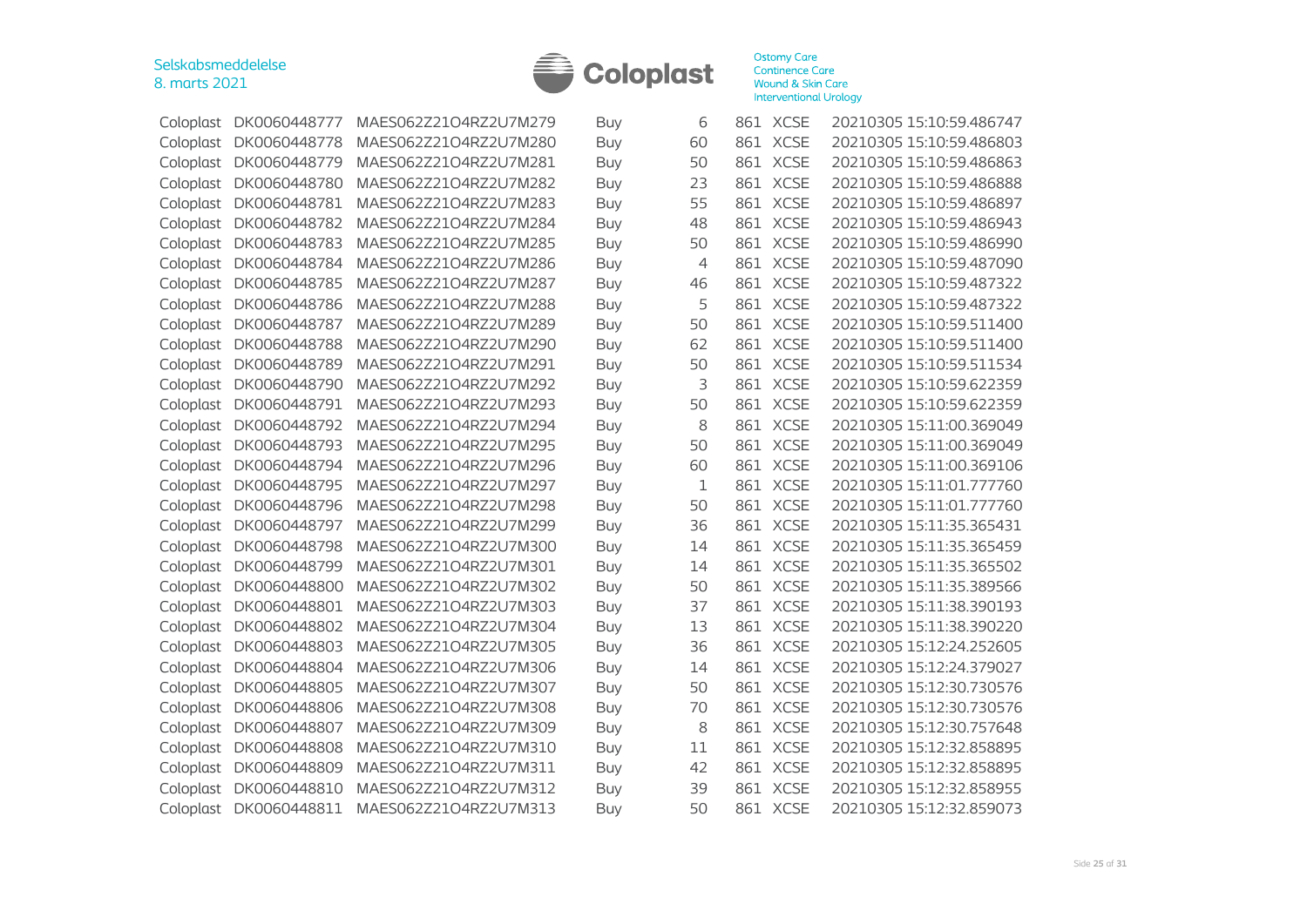

|           | Coloplast DK0060448812 | MAES062Z21O4RZ2U7M314 | Buy        | 33  |            | 861 XCSE    | 20210305 15:12:39.213411 |
|-----------|------------------------|-----------------------|------------|-----|------------|-------------|--------------------------|
|           | Coloplast DK0060448813 | MAES062Z21O4RZ2U7M315 | <b>Buy</b> | 17  |            | 861 XCSE    | 20210305 15:12:41.009644 |
| Coloplast | DK0060448814           | MAES062Z21O4RZ2U7M316 | Buy        | 102 |            | 861 XCSE    | 20210305 15:12:41.009644 |
| Coloplast | DK0060448815           | MAES062Z21O4RZ2U7M317 | Buy        | 50  | 861        | <b>XCSE</b> | 20210305 15:12:41.055914 |
| Coloplast | DK0060448816           | MAES062Z21O4RZ2U7M318 | Buy        | 36  | 861        | <b>XCSE</b> | 20210305 15:12:41.055914 |
| Coloplast | DK0060448817           | MAES062Z21O4RZ2U7M319 | Buy        | 21  | 859        | <b>XCSE</b> | 20210305 15:52:42.884085 |
| Coloplast | DK0060448818           | MAES062Z21O4RZ2U7M320 | Buy        | 1   | 859        | <b>XCSE</b> | 20210305 15:52:42.884085 |
| Coloplast | DK0060448819           | MAES062Z21O4RZ2U7M321 | Buy        | 1   | 859        | <b>XCSE</b> | 20210305 15:52:42.884085 |
| Coloplast | DK0060448820           | MAES062Z21O4RZ2U7M322 | Buy        | 45  | 859        | <b>XCSE</b> | 20210305 15:52:42.884085 |
| Coloplast | DK0060448821           | MAES062Z21O4RZ2U7M323 | Buy        | 3   | 859        | <b>XCSE</b> | 20210305 15:52:42.884085 |
| Coloplast | DK0060448822           | MAES062Z21O4RZ2U7M324 | Buy        | 42  | 859        | <b>XCSE</b> | 20210305 15:52:42.884085 |
| Coloplast | DK0060448823           | MAES062Z21O4RZ2U7M325 | Buy        | 16  | 859        | <b>XCSE</b> | 20210305 15:52:42.884085 |
| Coloplast | DK0060448824           | MAES062Z21O4RZ2U7M326 | Buy        | 10  | 859        | <b>XCSE</b> | 20210305 15:52:43.051706 |
| Coloplast | DK0060448825           | MAES062Z21O4RZ2U7M327 | <b>Buy</b> | 40  | 859        | <b>XCSE</b> | 20210305 15:52:48.977044 |
| Coloplast | DK0060448826           | MAES062Z21O4RZ2U7M328 | Buy        | 60  | 859        | <b>XCSE</b> | 20210305 15:52:48.977093 |
| Coloplast | DK0060448827           | MAES062Z21O4RZ2U7M329 | Buy        | 50  | 859        | <b>XCSE</b> | 20210305 15:52:49.565887 |
|           | Coloplast DK0060448828 | MAES062Z21O4RZ2U7M330 | <b>Buy</b> | 60  | 859,2 XCSE |             | 20210305 15:53:10.115828 |
| Coloplast | DK0060448829           | MAES062Z21O4RZ2U7M331 | Buy        | 37  | 859,2 XCSE |             | 20210305 15:53:10.115828 |
| Coloplast | DK0060448830           | MAES062Z21O4RZ2U7M332 | <b>Buy</b> | 45  | 859,2 XCSE |             | 20210305 15:53:10.115828 |
| Coloplast | DK0060448831           | MAES062Z21O4RZ2U7M333 | Buy        | 21  | 859,2 XCSE |             | 20210305 15:53:10.115828 |
| Coloplast | DK0060448832           | MAES062Z21O4RZ2U7M334 | Buy        | 21  | 859,2 XCSE |             | 20210305 15:53:10.115828 |
| Coloplast | DK0060448833           | MAES062Z21O4RZ2U7M335 | Buy        | 18  | 859,2 XCSE |             | 20210305 15:53:10.115828 |
| Coloplast | DK0060448834           | MAES062Z21O4RZ2U7M336 | Buy        | 30  | 859,2 XCSE |             | 20210305 15:53:10.115828 |
| Coloplast | DK0060448835           | MAES062Z21O4RZ2U7M337 | Buy        | 6   | 859,2 XCSE |             | 20210305 15:53:10.159038 |
| Coloplast | DK0060448836           | MAES062Z21O4RZ2U7M338 | Buy        | 44  | 859,2 XCSE |             | 20210305 15:53:14.877015 |
| Coloplast | DK0060448837           | MAES062Z21O4RZ2U7M339 | Buy        | 60  | 859,2 XCSE |             | 20210305 15:53:14.877045 |
| Coloplast | DK0060448838           | MAES062Z21O4RZ2U7M340 | Buy        | 60  | 859,2      | <b>XCSE</b> | 20210305 15:53:14.877089 |
| Coloplast | DK0060448839           | MAES062Z21O4RZ2U7M341 | Buy        | 4   | 859,2 XCSE |             | 20210305 15:53:16.122706 |
| Coloplast | DK0060448840           | MAES062Z21O4RZ2U7M342 | Buy        | 46  | 859,2 XCSE |             | 20210305 15:53:16.122731 |
| Coloplast | DK0060448841           | MAES062Z21O4RZ2U7M343 | Buy        | 42  | 859,2 XCSE |             | 20210305 15:53:16.122750 |
| Coloplast | DK0060448842           | MAES062Z21O4RZ2U7M344 | Buy        | 60  | 859,2 XCSE |             | 20210305 15:53:16.122753 |
| Coloplast | DK0060448843           | MAES062Z21O4RZ2U7M345 | Buy        | 60  | 859,2 XCSE |             | 20210305 15:53:16.122803 |
| Coloplast | DK0060448844           | MAES062Z21O4RZ2U7M346 | Buy        | 50  | 859,2 XCSE |             | 20210305 15:53:16.147259 |
| Coloplast | DK0060448845           | MAES062Z21O4RZ2U7M347 | <b>Buy</b> | 17  | 859,2 XCSE |             | 20210305 15:53:16.147259 |
|           | Coloplast DK0060448846 | MAES062Z21O4RZ2U7M348 | Buy        | 12  | 859,2 XCSE |             | 20210305 15:53:16.168654 |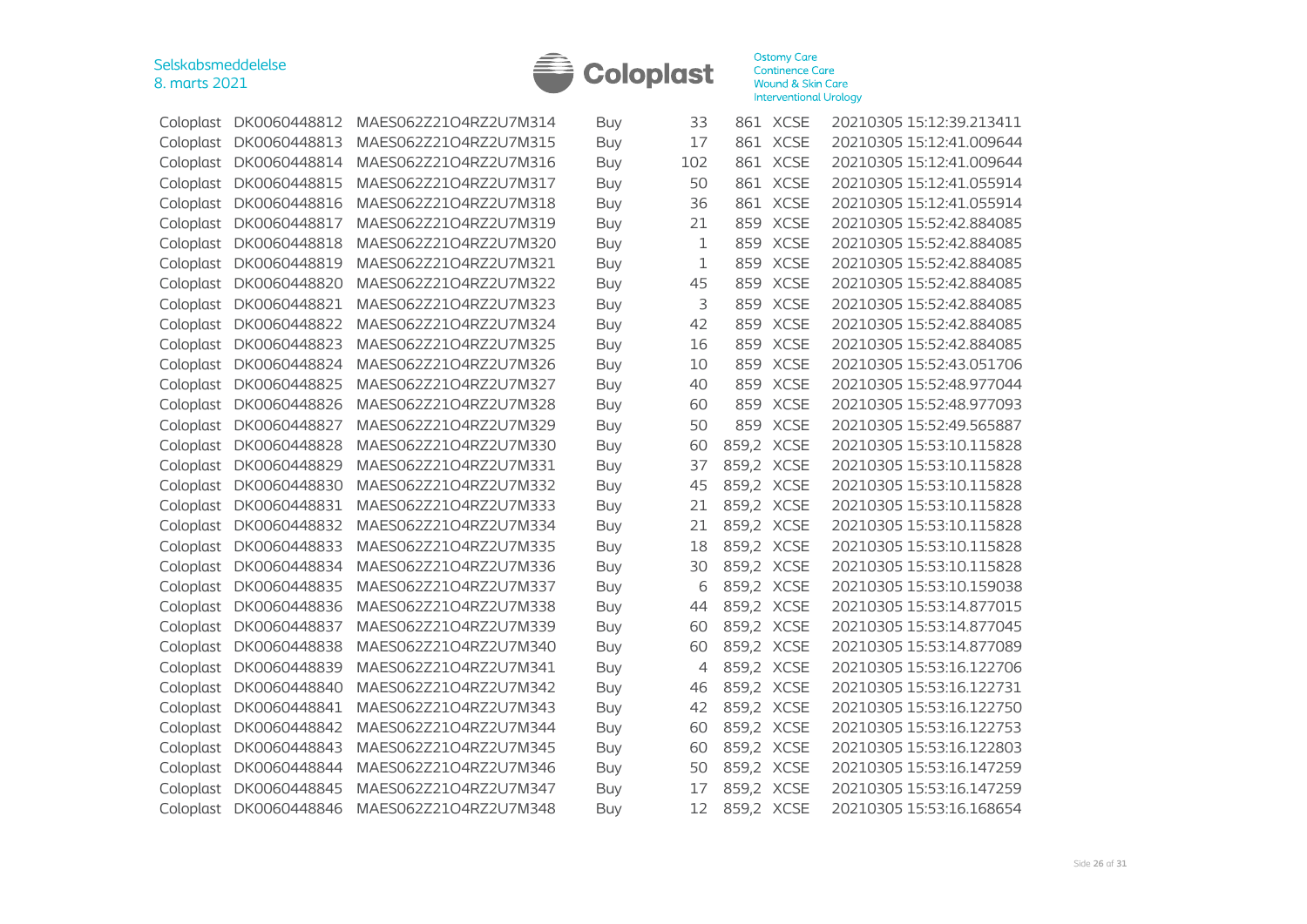

| Coloplast | DK0060448847 | MAES062Z21O4RZ2U7M349 | Buy        | 14  | 859,2 XCSE |             | 20210305 15:53:16.576107 |
|-----------|--------------|-----------------------|------------|-----|------------|-------------|--------------------------|
| Coloplast | DK0060448848 | MAES062Z21O4RZ2U7M350 | <b>Buy</b> | 4   | 859,2 XCSE |             | 20210305 15:53:16.872762 |
| Coloplast | DK0060448849 | MAES062Z21O4RZ2U7M351 | <b>Buy</b> | 50  | 859,6 XCSE |             | 20210305 15:54:46.799788 |
| Coloplast | DK0060448850 | MAES062Z21O4RZ2U7M352 | <b>Buy</b> | 60  | 859,6      | <b>XCSE</b> | 20210305 15:54:46.799813 |
| Coloplast | DK0060448851 | MAES062Z21O4RZ2U7M353 | <b>Buy</b> | 37  | 859,6      | <b>XCSE</b> | 20210305 15:54:46.848653 |
| Coloplast | DK0060448852 | MAES062Z21O4RZ2U7M354 | <b>Buy</b> | 50  | 859,6 XCSE |             | 20210305 15:54:46.848653 |
| Coloplast | DK0060448853 | MAES062Z21O4RZ2U7M355 | <b>Buy</b> | 12  | 859,6      | <b>XCSE</b> | 20210305 15:54:46.875516 |
| Coloplast | DK0060448854 | MAES062Z21O4RZ2U7M356 | <b>Buy</b> | 30  | 859,6      | <b>XCSE</b> | 20210305 15:54:55.724042 |
| Coloplast | DK0060448855 | MAES062Z21O4RZ2U7M357 | <b>Buy</b> | 8   | 859,6 XCSE |             | 20210305 15:55:16.808557 |
| Coloplast | DK0060448856 | MAES062Z21O4RZ2U7M358 | <b>Buy</b> | 14  | 859,6 XCSE |             | 20210305 15:55:16.827985 |
| Coloplast | DK0060448857 | MAES062Z21O4RZ2U7M359 | <b>Buy</b> | 20  | 859,6      | <b>XCSE</b> | 20210305 15:56:07.202771 |
| Coloplast | DK0060448858 | MAES062Z21O4RZ2U7M360 | <b>Buy</b> | 6   | 859,6      | <b>XCSE</b> | 20210305 15:56:10.431396 |
| Coloplast | DK0060448859 | MAES062Z21O4RZ2U7M361 | Buy        | 4   | 859,6      | <b>XCSE</b> | 20210305 15:56:11.462874 |
| Coloplast | DK0060448860 | MAES062Z21O4RZ2U7M362 | <b>Buy</b> | 6   | 859,6      | <b>XCSE</b> | 20210305 15:56:11.462912 |
| Coloplast | DK0060448861 | MAES062Z21O4RZ2U7M363 | <b>Buy</b> | 50  | 859,6 XCSE |             | 20210305 15:56:11.486081 |
| Coloplast | DK0060448862 | MAES062Z21O4RZ2U7M364 | <b>Buy</b> | 60  | 859,6 XCSE |             | 20210305 15:56:11.486125 |
| Coloplast | DK0060448863 | MAES062Z21O4RZ2U7M365 | <b>Buy</b> | 26  | 859,6 XCSE |             | 20210305 15:56:11.487631 |
| Coloplast | DK0060448864 | MAES062Z21O4RZ2U7M366 | <b>Buy</b> | 50  | 859,6 XCSE |             | 20210305 15:56:11.487631 |
| Coloplast | DK0060448865 | MAES062Z21O4RZ2U7M367 | <b>Buy</b> | 60  | 859,6 XCSE |             | 20210305 15:56:11.487675 |
| Coloplast | DK0060448866 | MAES062Z21O4RZ2U7M368 | Buy        | 10  | 859,6      | <b>XCSE</b> | 20210305 15:56:11.510080 |
| Coloplast | DK0060448867 | MAES062Z21O4RZ2U7M369 | <b>Buy</b> | 40  | 859,6 XCSE |             | 20210305 15:56:11.512282 |
| Coloplast | DK0060448868 | MAES062Z21O4RZ2U7M370 | <b>Buy</b> | 135 | 859,6      | <b>XCSE</b> | 20210305 15:56:11.512282 |
| Coloplast | DK0060448869 | MAES062Z21O4RZ2U7M371 | <b>Buy</b> | 50  | 859,6      | <b>XCSE</b> | 20210305 15:56:40.338926 |
| Coloplast | DK0060448870 | MAES062Z21O4RZ2U7M372 | Buy        | 60  | 859,6      | <b>XCSE</b> | 20210305 15:56:40.338934 |
| Coloplast | DK0060448871 | MAES062Z21O4RZ2U7M373 | <b>Buy</b> | 60  | 859,6 XCSE |             | 20210305 15:56:40.339005 |
| Coloplast | DK0060448872 | MAES062Z21O4RZ2U7M374 | <b>Buy</b> | 48  | 859,6      | <b>XCSE</b> | 20210305 15:56:40.508386 |
| Coloplast | DK0060448873 | MAES062Z21O4RZ2U7M375 | Buy        | 2   | 859,6      | <b>XCSE</b> | 20210305 15:56:40.570611 |
| Coloplast | DK0060448874 | MAES062Z21O4RZ2U7M376 | <b>Buy</b> | 6   | 859,6      | <b>XCSE</b> | 20210305 15:56:40.570611 |
| Coloplast | DK0060448875 | MAES062Z21O4RZ2U7M377 | <b>Buy</b> | 46  | 859,6      | <b>XCSE</b> | 20210305 15:56:40.570685 |
| Coloplast | DK0060448876 | MAES062Z21O4RZ2U7M378 | <b>Buy</b> | 6   | 859,2 XCSE |             | 20210305 15:59:50.925084 |
| Coloplast | DK0060448877 | MAES062Z21O4RZ2U7M379 | <b>Buy</b> | 44  | 859,2 XCSE |             | 20210305 15:59:50.925107 |
| Coloplast | DK0060448878 | MAES062Z21O4RZ2U7M380 | <b>Buy</b> | 44  | 859,2 XCSE |             | 20210305 15:59:50.925115 |
| Coloplast | DK0060448879 | MAES062Z21O4RZ2U7M381 | <b>Buy</b> | 9   | 859,2 XCSE |             | 20210305 15:59:52.073831 |
| Coloplast | DK0060448880 | MAES062Z21O4RZ2U7M382 | <b>Buy</b> | 9   | 859,2 XCSE |             | 20210305 15:59:53.076493 |
| Coloplast | DK0060448881 | MAES062Z21O4RZ2U7M383 | Buy        | 9   | 859,2 XCSE |             | 20210305 15:59:54.232993 |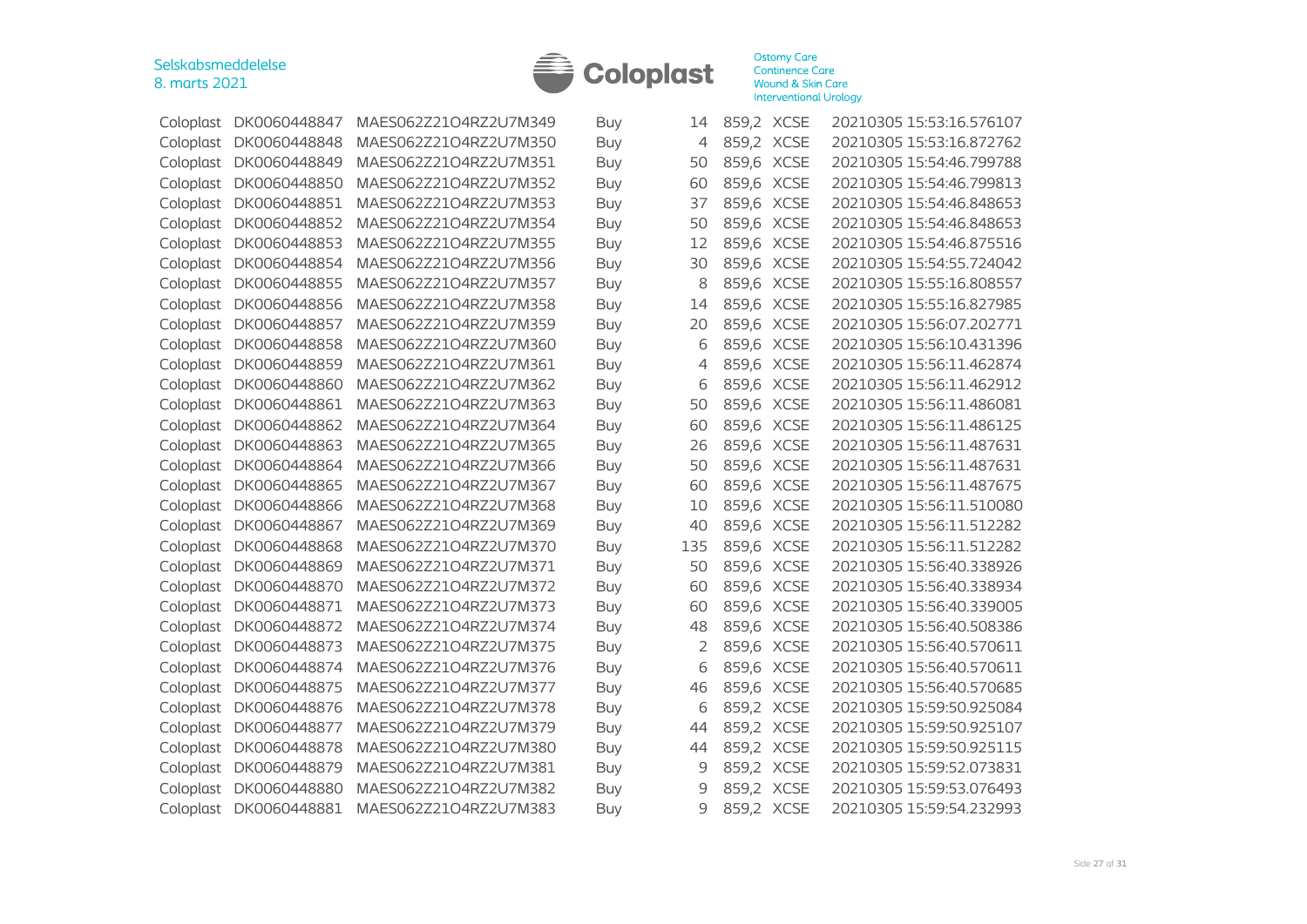

|           | Coloplast DK0060448882 | MAES062Z21O4RZ2U7M384 | Buy        | 130            | 859,2 XCSE |             | 20210305 15:59:54.290251 |
|-----------|------------------------|-----------------------|------------|----------------|------------|-------------|--------------------------|
| Coloplast | DK0060448883           | MAES062Z21O4RZ2U7M385 | <b>Buy</b> | 23             | 859,2 XCSE |             | 20210305 15:59:54.290251 |
| Coloplast | DK0060448884           | MAES062Z21O4RZ2U7M386 | Buy        | 60             | 859,2 XCSE |             | 20210305 15:59:54.290329 |
| Coloplast | DK0060448885           | MAES062Z21O4RZ2U7M387 | Buy        | 6              | 859,2 XCSE |             | 20210305 15:59:55.361773 |
| Coloplast | DK0060448886           | MAES062Z21O4RZ2U7M388 | Buy        | 50             | 859,2 XCSE |             | 20210305 15:59:55.361773 |
| Coloplast | DK0060448887           | MAES062Z21O4RZ2U7M389 | <b>Buy</b> | 50             | 859,2 XCSE |             | 20210305 15:59:55.407367 |
| Coloplast | DK0060448888           | MAES062Z21O4RZ2U7M390 | Buy        | 112            | 859,2 XCSE |             | 20210305 15:59:55.407367 |
| Coloplast | DK0060448889           | MAES062Z21O4RZ2U7M391 | <b>Buy</b> | 12             | 859,2 XCSE |             | 20210305 15:59:55.432190 |
| Coloplast | DK0060448890           | MAES062Z21O4RZ2U7M392 | <b>Buy</b> | 8              | 859,2 XCSE |             | 20210305 15:59:55.499045 |
| Coloplast | DK0060448891           | MAES062Z21O4RZ2U7M393 | Buy        | $\overline{2}$ | 859,2 XCSE |             | 20210305 15:59:58.233219 |
| Coloplast | DK0060448892           | MAES062Z21O4RZ2U7M394 | <b>Buy</b> | 28             | 859,2 XCSE |             | 20210305 15:59:58.274616 |
| Coloplast | DK0060448893           | MAES062Z21O4RZ2U7M395 | Buy        | 36             | 859,2 XCSE |             | 20210305 15:59:58.274616 |
| Coloplast | DK0060448894           | MAES062Z21O4RZ2U7M396 | <b>Buy</b> | 60             | 859,2 XCSE |             | 20210305 15:59:58.274691 |
| Coloplast | DK0060448895           | MAES062Z21O4RZ2U7M397 | <b>Buy</b> | 45             | 859,2 XCSE |             | 20210305 15:59:58.301635 |
| Coloplast | DK0060448896           | MAES062Z21O4RZ2U7M398 | <b>Buy</b> | 4              | 859,2 XCSE |             | 20210305 15:59:58.423866 |
| Coloplast | DK0060448897           | MAES062Z21O4RZ2U7M399 | <b>Buy</b> | 5              | 859,2 XCSE |             | 20210305 15:59:58.423866 |
| Coloplast | DK0060448898           | MAES062Z21O4RZ2U7M400 | <b>Buy</b> | 13             | 859,2 XCSE |             | 20210305 16:00:00.168741 |
| Coloplast | DK0060448899           | MAES062Z21O4RZ2U7M401 | <b>Buy</b> | 50             | 859,2 XCSE |             | 20210305 16:00:00.168741 |
| Coloplast | DK0060448900           | MAES062Z21O4RZ2U7M402 | Buy        | 60             | 859,2 XCSE |             | 20210305 16:00:00.168804 |
| Coloplast | DK0060448901           | MAES062Z21O4RZ2U7M403 | <b>Buy</b> | 50             | 859,2 XCSE |             | 20210305 16:00:00.218010 |
| Coloplast | DK0060448902           | MAES062Z21O4RZ2U7M404 | <b>Buy</b> | 25             | 859,2 XCSE |             | 20210305 16:00:00.218063 |
| Coloplast | DK0060448903           | MAES062Z21O4RZ2U7M405 | <b>Buy</b> | 35             | 859,2 XCSE |             | 20210305 16:00:00.218077 |
| Coloplast | DK0060448904           | MAES062Z21O4RZ2U7M406 | <b>Buy</b> | 15             | 859,2 XCSE |             | 20210305 16:00:00.218123 |
| Coloplast | DK0060448905           | MAES062Z21O4RZ2U7M407 | <b>Buy</b> | 27             |            | 856,8 XCSE  | 20210305 16:46:16.513373 |
| Coloplast | DK0060448906           | MAES062Z21O4RZ2U7M408 | <b>Buy</b> | 23             | 856,8 XCSE |             | 20210305 16:46:16.513401 |
| Coloplast | DK0060448907           | MAES062Z21O4RZ2U7M409 | Buy        | 112            | 856,8 XCSE |             | 20210305 16:46:16.513424 |
| Coloplast | DK0060448908           | MAES062Z21O4RZ2U7M410 | <b>Buy</b> | 60             | 856,8      | <b>XCSE</b> | 20210305 16:46:16.513447 |
| Coloplast | DK0060448909           | MAES062Z21O4RZ2U7M411 | <b>Buy</b> | 60             | 856,8 XCSE |             | 20210305 16:46:16.513450 |
| Coloplast | DK0060448910           | MAES062Z21O4RZ2U7M412 | <b>Buy</b> | 50             | 856,8 XCSE |             | 20210305 16:46:17.418289 |
| Coloplast | DK0060448911           | MAES062Z21O4RZ2U7M413 | <b>Buy</b> | 11             | 856,8 XCSE |             | 20210305 16:46:17.418289 |
| Coloplast | DK0060448912           | MAES062Z21O4RZ2U7M414 | <b>Buy</b> | 60             | 856,8 XCSE |             | 20210305 16:46:17.418343 |
| Coloplast | DK0060448913           | MAES062Z21O4RZ2U7M415 | <b>Buy</b> | 9              | 856,8 XCSE |             | 20210305 16:46:17.439495 |
| Coloplast | DK0060448914           | MAES062Z21O4RZ2U7M416 | Buy        | 50             | 857,6 XCSE |             | 20210305 16:47:38.057184 |
| Coloplast | DK0060448915           | MAES062Z21O4RZ2U7M417 | <b>Buy</b> | 190            | 857,6 XCSE |             | 20210305 16:47:38.057226 |
|           | Coloplast DK0060448916 | MAES062Z21O4RZ2U7M418 | Buy        | 60             | 857,6 XCSE |             | 20210305 16:47:38.057262 |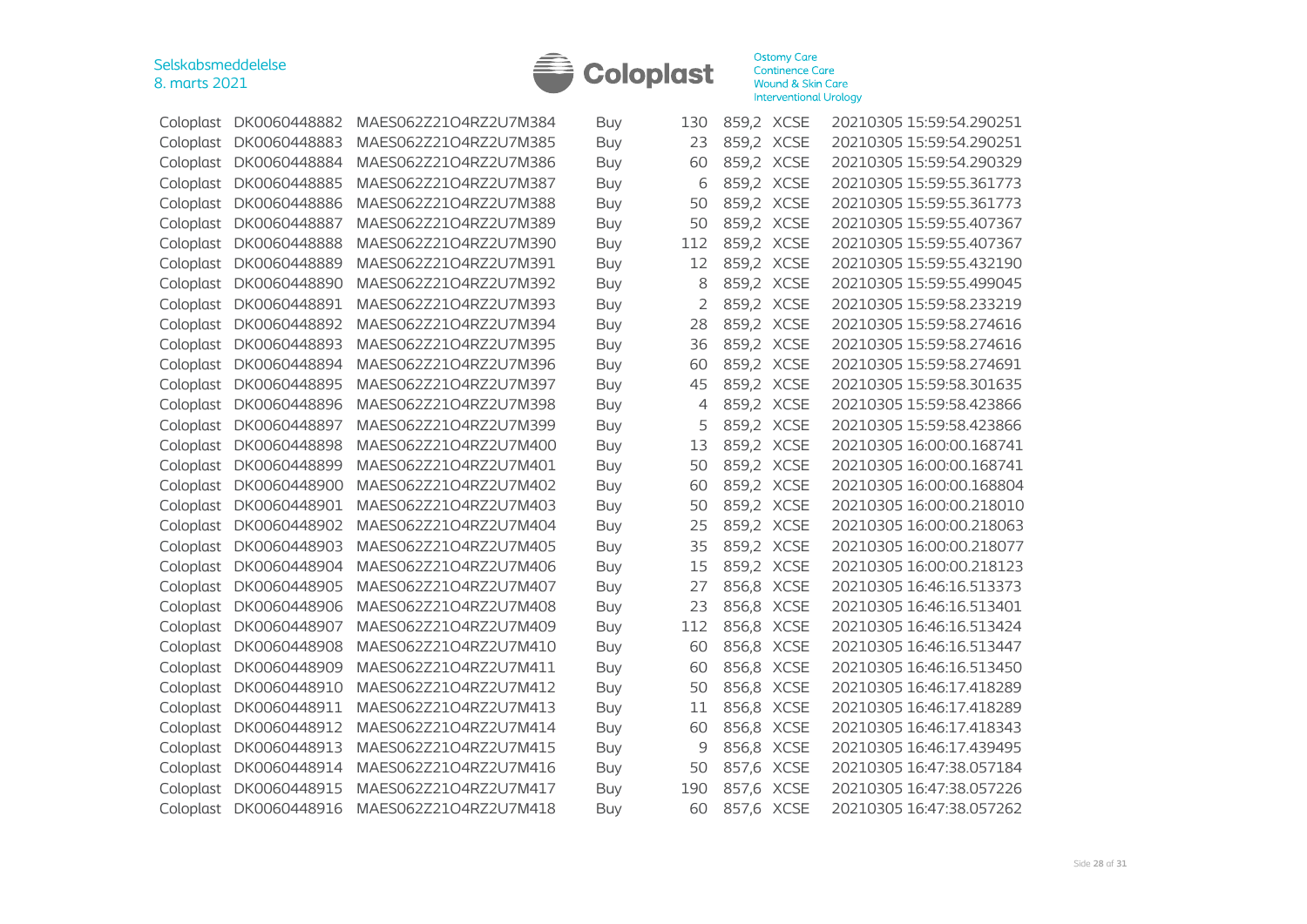

| Coloplast | DK0060448917           | MAES062Z21O4RZ2U7M419 | Buy        | 100 | 857,6 XCSE | 20210305 16:47:38.057267 |
|-----------|------------------------|-----------------------|------------|-----|------------|--------------------------|
| Coloplast | DK0060448918           | MAES062Z21O4RZ2U7M420 | <b>Buy</b> | 95  | 857,6 XCSE | 20210305 16:47:38.057270 |
| Coloplast | DK0060448919           | MAES062Z21O4RZ2U7M421 | Buy        | 27  | 857,6 XCSE | 20210305 16:48:13.736987 |
| Coloplast | DK0060448920           | MAES062Z21O4RZ2U7M422 | Buy        | 23  | 857,6 XCSE | 20210305 16:48:13.737032 |
| Coloplast | DK0060448921           | MAES062Z21O4RZ2U7M423 | <b>Buy</b> | 50  | 857,6 XCSE | 20210305 16:48:13.761875 |
| Coloplast | DK0060448922           | MAES062Z21O4RZ2U7M424 | Buy        | 60  | 857,6 XCSE | 20210305 16:48:13.761908 |
| Coloplast | DK0060448923           | MAES062Z21O4RZ2U7M425 | <b>Buy</b> | 50  | 858,2 XCSE | 20210305 16:49:23.979732 |
| Coloplast | DK0060448924           | MAES062Z21O4RZ2U7M426 | <b>Buy</b> | 60  | 858,2 XCSE | 20210305 16:49:23.979758 |
| Coloplast | DK0060448925           | MAES062Z21O4RZ2U7M427 | <b>Buy</b> | 60  | 858,2 XCSE | 20210305 16:49:23.979789 |
| Coloplast | DK0060448926           | MAES062Z21O4RZ2U7M428 | <b>Buy</b> | 10  | 858,2 XCSE | 20210305 16:49:23.979898 |
| Coloplast | DK0060448927           | MAES062Z21O4RZ2U7M429 | Buy        | 60  | 858,2 XCSE | 20210305 16:49:23.997038 |
| Coloplast | DK0060448928           | MAES062Z21O4RZ2U7M430 | <b>Buy</b> | 40  | 858,2 XCSE | 20210305 16:49:23.997038 |
| Coloplast | DK0060448929           | MAES062Z21O4RZ2U7M431 | <b>Buy</b> | 50  | 858,2 XCSE | 20210305 16:49:24.001259 |
| Coloplast | DK0060448930           | MAES062Z21O4RZ2U7M432 | <b>Buy</b> | 60  | 858,2 XCSE | 20210305 16:49:24.001303 |
| Coloplast | DK0060448931           | MAES062Z21O4RZ2U7M433 | <b>Buy</b> | 50  | 858,2 XCSE | 20210305 16:49:24.001355 |
| Coloplast | DK0060448932           | MAES062Z21O4RZ2U7M434 | <b>Buy</b> | 60  | 858,2 XCSE | 20210305 16:49:24.001402 |
| Coloplast | DK0060448933           | MAES062Z21O4RZ2U7M435 | Buy        | 50  | 858,2 XCSE | 20210305 16:49:24.006584 |
| Coloplast | DK0060448934           | MAES062Z21O4RZ2U7M436 | <b>Buy</b> | 9   | 858,2 XCSE | 20210305 16:49:24.006584 |
| Coloplast | DK0060448935           | MAES062Z21O4RZ2U7M437 | <b>Buy</b> | 17  | 858,2 XCSE | 20210305 16:49:24.027805 |
| Coloplast | DK0060448936           | MAES062Z21O4RZ2U7M438 | Buy        | 1   | 858,2 XCSE | 20210305 16:49:24.073238 |
| Coloplast | DK0060448937           | MAES062Z21O4RZ2U7M439 | <b>Buy</b> | 32  | 858,2 XCSE | 20210305 16:49:24.117446 |
| Coloplast | DK0060448938           | MAES062Z21O4RZ2U7M440 | <b>Buy</b> | 18  | 858,2 XCSE | 20210305 16:49:24.134255 |
| Coloplast | DK0060448939           | MAES062Z21O4RZ2U7M441 | Buy        | 14  | 858,2 XCSE | 20210305 16:49:24.134287 |
| Coloplast | DK0060448940           | MAES062Z21O4RZ2U7M442 | <b>Buy</b> | 4   | 858,2 XCSE | 20210305 16:49:24.134320 |
| Coloplast | DK0060448941           | MAES062Z21O4RZ2U7M443 | <b>Buy</b> | 10  | 858,2 XCSE | 20210305 16:49:24.134353 |
| Coloplast | DK0060448942           | MAES062Z21O4RZ2U7M444 | Buy        | 4   | 858,2 XCSE | 20210305 16:49:24.140493 |
| Coloplast | DK0060448943           | MAES062Z21O4RZ2U7M445 | <b>Buy</b> | 60  | 858,2 XCSE | 20210305 16:49:24.140536 |
| Coloplast | DK0060448944           | MAES062Z21O4RZ2U7M446 | <b>Buy</b> | 50  | 858,2 XCSE | 20210305 16:49:38.312476 |
| Coloplast | DK0060448945           | MAES062Z21O4RZ2U7M447 | Buy        | 60  | 858,2 XCSE | 20210305 16:49:38.312524 |
| Coloplast | DK0060448946           | MAES062Z21O4RZ2U7M448 | <b>Buy</b> | 50  | 858,2 XCSE | 20210305 16:49:38.314324 |
| Coloplast | DK0060448947           | MAES062Z21O4RZ2U7M449 | <b>Buy</b> | 4   | 858,2 XCSE | 20210305 16:49:40.654359 |
| Coloplast | DK0060448948           | MAES062Z21O4RZ2U7M450 | Buy        | 46  | 858,2 XCSE | 20210305 16:49:40.654395 |
| Coloplast | DK0060448949           | MAES062Z21O4RZ2U7M451 | <b>Buy</b> | 60  | 858,2 XCSE | 20210305 16:49:40.654429 |
| Coloplast | DK0060448950           | MAES062Z21O4RZ2U7M452 | <b>Buy</b> | 60  | 858,2 XCSE | 20210305 16:49:40.654435 |
|           | Coloplast DK0060448951 | MAES062Z21O4RZ2U7M453 | Buy        | 48  | 858,2 XCSE | 20210305 16:49:42.022492 |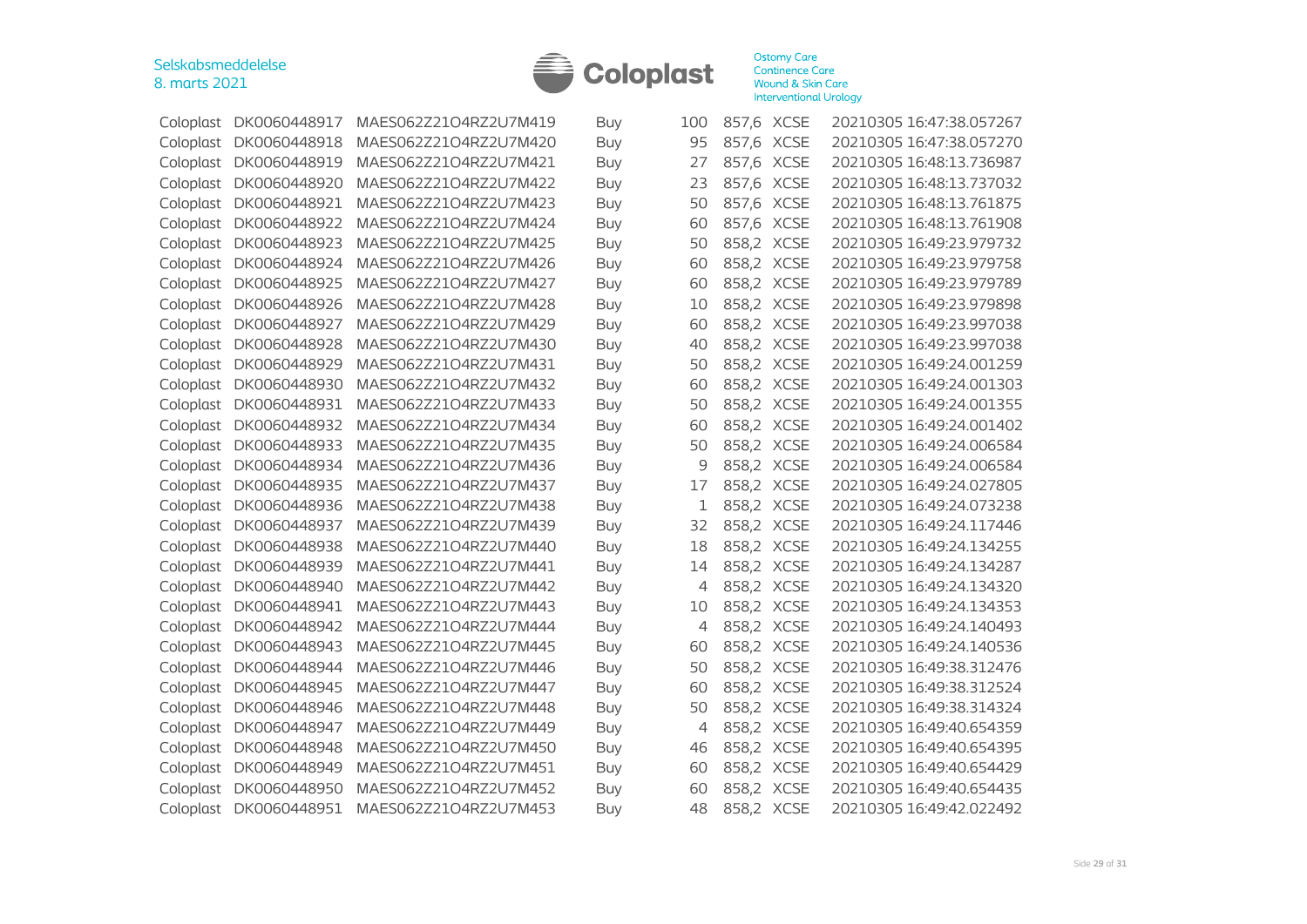

| Coloplast | DK0060448952 | MAES062Z21O4RZ2U7M454 | <b>Buy</b> | 2.            | 858,2 XCSE | 20210305 16:49:50.617829 |
|-----------|--------------|-----------------------|------------|---------------|------------|--------------------------|
| Coloplast | DK0060448953 | MAES062Z21O4RZ2U7M455 | <b>Buy</b> | 90            | 858,2 XCSE | 20210305 16:49:50.617902 |
| Coloplast | DK0060448954 | MAES062Z21O4RZ2U7M456 | <b>Buy</b> | 60            | 858,2 XCSE | 20210305 16:49:50.617910 |
| Coloplast | DK0060448955 | MAES062Z21O4RZ2U7M457 | <b>Buy</b> | 2             | 858,2 XCSE | 20210305 16:49:50.619224 |
| Coloplast | DK0060448956 | MAES062Z21O4RZ2U7M458 | <b>Buy</b> | 48            | 858,2 XCSE | 20210305 16:49:50.623719 |
| Coloplast | DK0060448957 | MAES062Z21O4RZ2U7M459 | <b>Buy</b> | 60            | 858,2 XCSE | 20210305 16:49:50.623765 |
| Coloplast | DK0060448958 | MAES062Z21O4RZ2U7M460 | <b>Buy</b> | 8             | 858,2 XCSE | 20210305 16:49:50.635710 |
| Coloplast | DK0060448959 | MAES062Z21O4RZ2U7M461 | <b>Buy</b> | 42            | 858,2 XCSE | 20210305 16:49:50.635737 |
| Coloplast | DK0060448960 | MAES062Z21O4RZ2U7M462 | <b>Buy</b> | 60            | 858,2 XCSE | 20210305 16:49:50.635780 |
| Coloplast | DK0060448961 | MAES062Z21O4RZ2U7M463 | <b>Buy</b> | 11            | 858,2 XCSE | 20210305 16:49:50.635819 |
| Coloplast | DK0060448962 | MAES062Z21O4RZ2U7M464 | <b>Buy</b> | 39            | 858,2 XCSE | 20210305 16:49:50.643795 |
| Coloplast | DK0060448963 | MAES062Z21O4RZ2U7M465 | <b>Buy</b> | 58            | 858,2 XCSE | 20210305 16:49:50.643795 |
| Coloplast | DK0060448964 | MAES062Z21O4RZ2U7M466 | <b>Buy</b> | 100           | 858,2 XCSE | 20210305 16:49:50.643840 |
| Coloplast | DK0060448965 | MAES062Z21O4RZ2U7M467 | <b>Buy</b> | 60            | 858,2 XCSE | 20210305 16:49:50.643843 |
| Coloplast | DK0060448966 | MAES062Z21O4RZ2U7M468 | <b>Buy</b> | $\mathcal{L}$ | 858,2 XCSE | 20210305 16:49:50.675774 |
| Coloplast | DK0060448967 | MAES062Z21O4RZ2U7M469 | <b>Buy</b> | 48            | 858,2 XCSE | 20210305 16:49:50.766597 |
| Coloplast | DK0060448968 | MAES062Z21O4RZ2U7M470 | <b>Buy</b> | 5             | 858,2 XCSE | 20210305 16:49:50.766597 |
| Coloplast | DK0060448969 | MAES062Z21O4RZ2U7M471 | Buy        | 50            | 858,2 XCSE | 20210305 16:49:53.180361 |
| Coloplast | DK0060448970 | MAES062Z21O4RZ2U7M472 | <b>Buy</b> | 41            | 858,2 XCSE | 20210305 16:49:53.180416 |
| Coloplast | DK0060448971 | MAES062Z21O4RZ2U7M473 | <b>Buy</b> | 19            | 858,2 XCSE | 20210305 16:49:53.180445 |
| Coloplast | DK0060448972 | MAES062Z21O4RZ2U7M474 | <b>Buy</b> | 31            | 858,2 XCSE | 20210305 16:49:53.180445 |